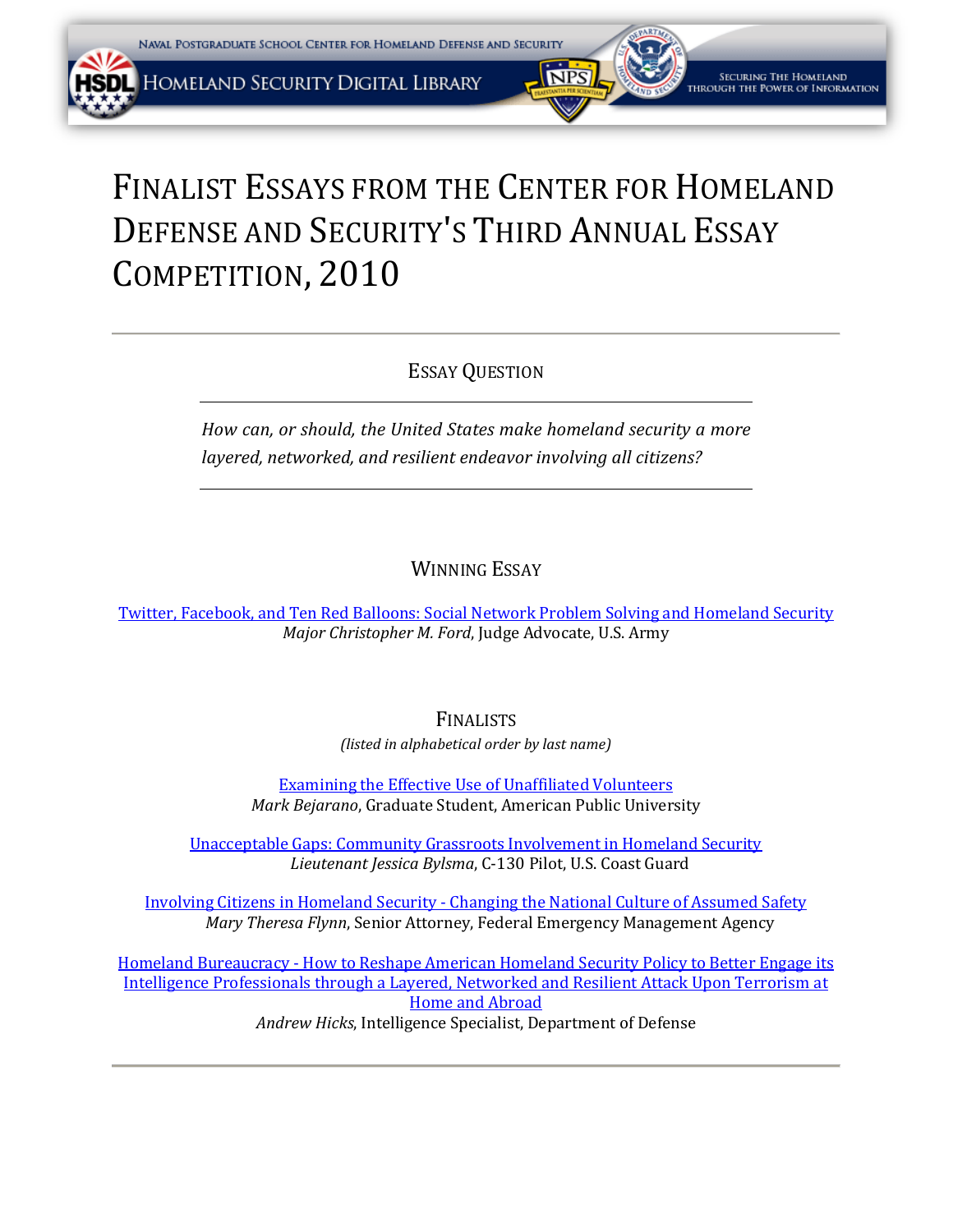# ABOUT THE COMPETITION

The Center for Homeland Defense and Security (CHDS) essay contest, now in its third year, is aimed at stimulating original thought on issues in Homeland Security and Homeland Defense. CHDS launched the contest in 2008 to provide people from around the country the opportunity to express their opinions on homeland security issues and to suggest new ideas. This year's winner and four finalists were selected from 145 contest submissions by a committee comprised of CHDS staff, faculty, and alumni. The variety of the essay topics submitted, as well as the backgrounds of the authors, highlights the vast scope of the impact that homeland security policies, programs, and challenges have on our communities and professions. This year's contestants were asked to answer the question, "How can, or should, the United States make homeland security a more layered, networked, and resilient endeavor involving all citizens?"

Congratulations to this year's winners. We hope reading their essays will accomplish the contest objective of stimulating thoughts and ideas and promoting discussion and debate on homeland security and defense issues.

More information about the competition, including the question and guidelines for the current competition and an archive of questions and finalist essays from previous competitions can be found at the following web address: <http://www.chds.us/?essay/overview>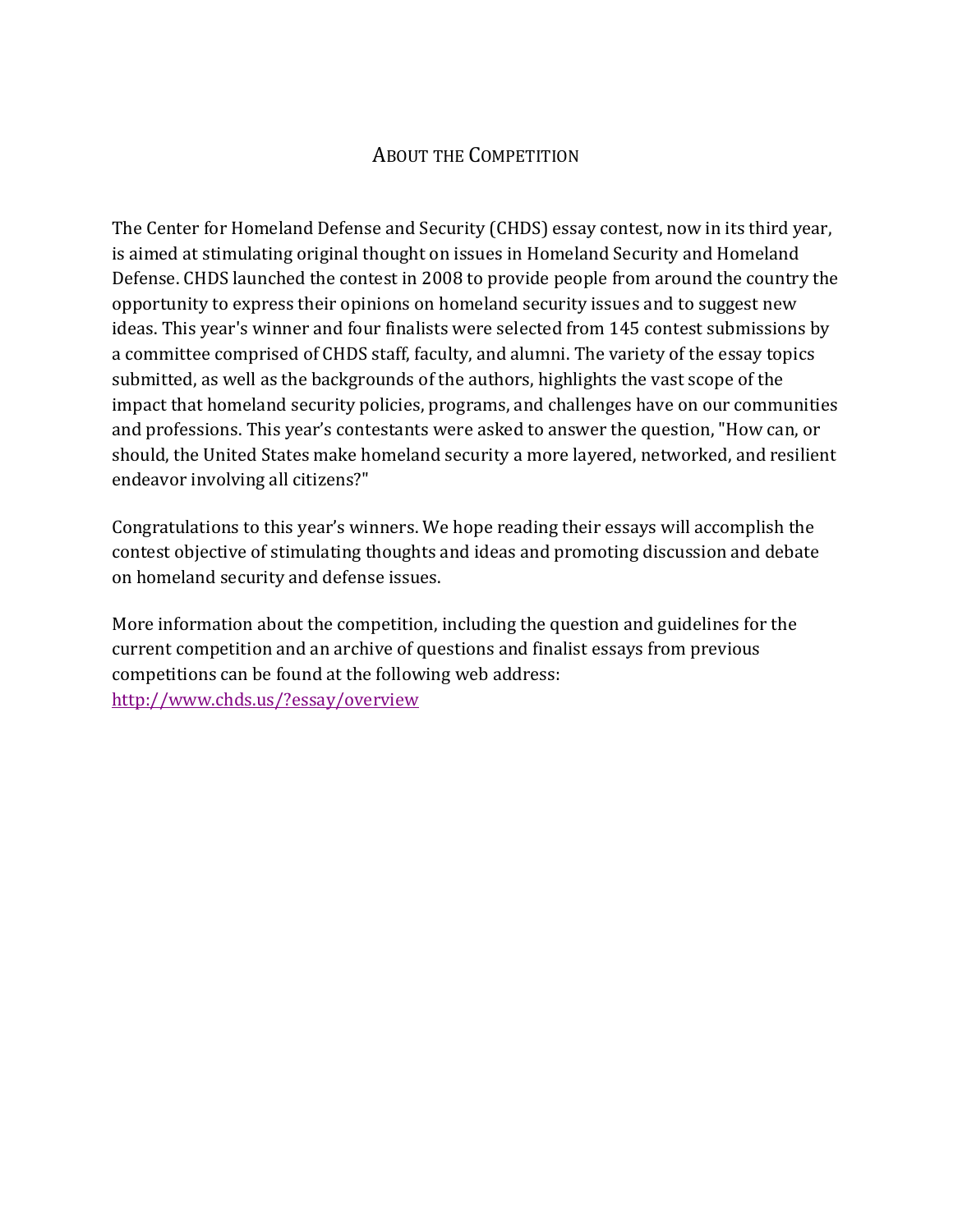# <span id="page-2-0"></span>TWITTER, FACEBOOK, AND TEN RED BALLOONS: SOCIAL NETWORK PROBLEM SOLVING AND HOMELAND SECURITY

# **Major Christopher M. Ford**

*Major Christopher M. Ford currently serves as the group judge advocate, 1st Special Forces Group (Airborne), U.S. Army. His work has published in a number of journals, including Military Law Review, Military Review, Parameters, and The Army Lawyer. Major Ford received his Juris Doctor from the University of South Carolina and his bachelor's degree from Furman University. He may be contacted at* [christopher.ford@soc.mil](mailto:christopher.ford@soc.mil)*.* 

#### **INTRODUCTION**

On December 6, 2009, the Defense Advanced Research Projects Agency (DARPA) held a competition designed to, in their words, "explore the role the Internet and social networking plays in the timely communication, wide area team-building and urgent mobilization required to solve broad scope, time-critical problems." *[1](#page-4-0)* The competition required participating teams/individuals to find "10 8 foot balloons moored at 10 fixed locations in the continental United States." *[2](#page-8-0)* Just before the competition opened, the balloons were surreptitiously floated at random locations in nine states, including: California, Tennessee, Florida, Delaware, Texas, Virginia, Arizona, Oregon, and Georgia. *[3](#page-4-2)*

The winning team, comprised of five students from the Massachusetts Institute of Technology (MIT), found all ten balloons in less than nine hours. Their performance roundly beat the other 4,000 participants in the challenge and shocked DARPA, which had scheduled the competition for two weeks. Incredibly, the team learned of the competition only four days before it started, and in less than two days they had a plan, a website, and more than 5,000 signed up to help them. *[4](#page-8-0)* They then applied that network to an extraordinarily complex problem spanning the United States. The results were shockingly accurate and swift. The significance and potential application of their system is remarkable. In a period of less than one week, five students constructed a productive, precise, layered, networked enterprise involving thousands of citizens. This essay proposes that the U.S. federal government apply the techniques developed by the MIT team into a nation-wide program designed to address discrete security issues.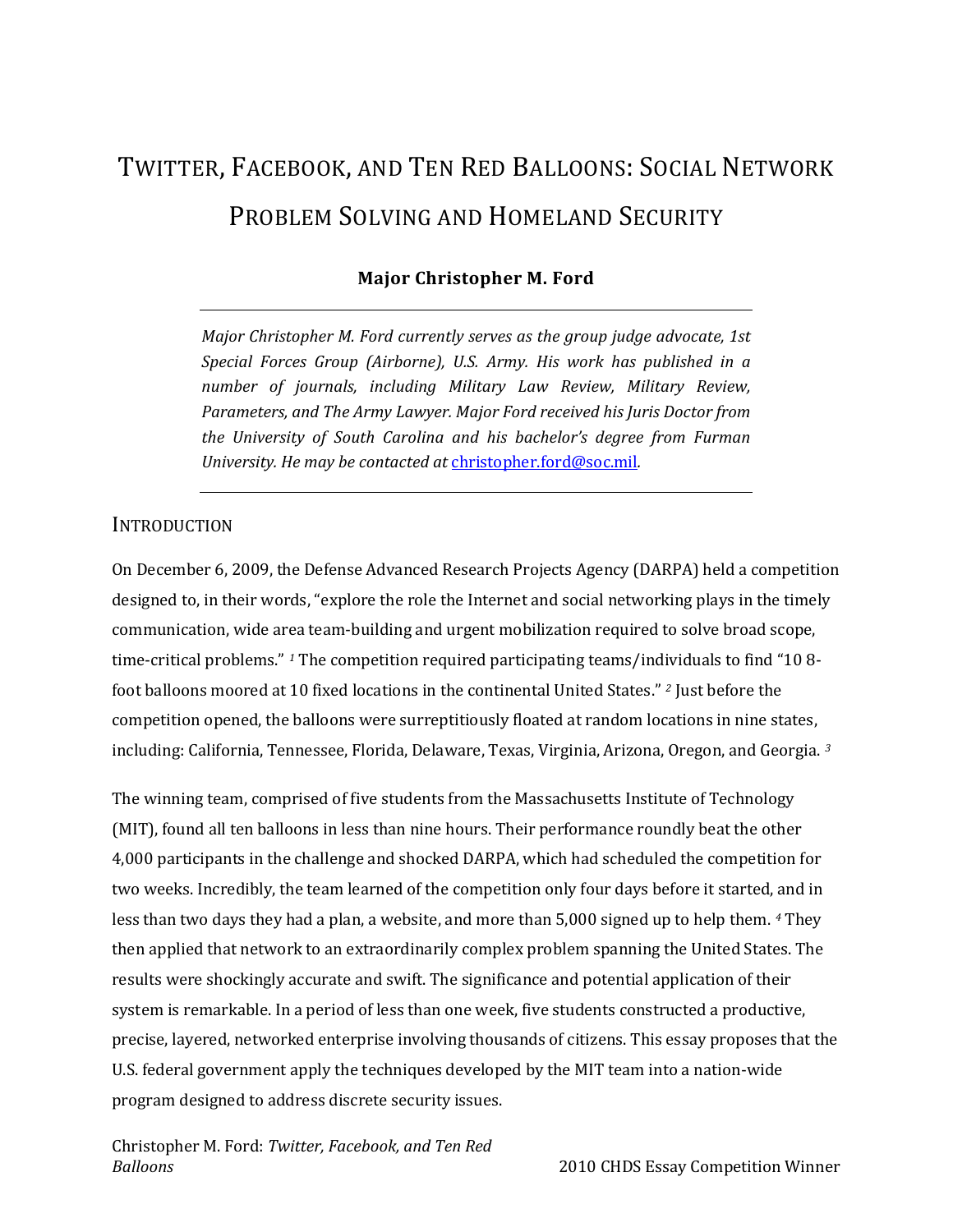# THE "NEW" MODELS: SOCIAL NETWORK PROBLEM SOLVING

Naturally, the system developed for the DARPA challenge does not perfectly correlate with all homeland security challenges. For example, the system would do little to physically capture a wanted individual. The system could, however, be used to locate a wanted person. It could also be applied to assist in securing physical sites, borders, cyberspace, and infrastructure. The team leader, Dr. Riley Crane, speculated on a broad range of possible applications:

Can we use this technology we've developed to find missing children or something along those lines where there's an incentive for people to really participate and help out? Often, the police will offer a reward for finding a missing child. Can we restructure that in a way that we tap the vast resources of this network? . . . Or during an emergency, maybe we need to find 10 people in a region who can operate heavy machinery, maybe a building collapsed[.](#page-8-0) *[5](#page-5-0)*

This approach to problem solving is potentially expansive. Indeed, the tool is so broad and powerful, that it is difficult to pigeonhole individual uses. Suffice to say, the potential application extends to any defined, discrete issue/problem.

At the core of the system is its incentive structure, which was structured to encourage the development of a large network of interested persons. DARPA offered a total of \$40,000 in prize money. The MIT team allocated this evenly between each of the ten balloons, giving each a "value" of \$4,000. They gave \$2,000 to the person who found each balloon. This was hardly unique; most other participating teams offered some sort of reward for finding balloons. What set the MIT team apart is that they then gave a \$1,000 to the person that referred the balloon finder to their website (assuming there was a referral – if there was no referral, the finder received \$2,000 and the other \$2,000 went to charity). Then they gave \$500 to the person who referred the referrer, \$250 to the person that referred them, and so on. This diffuse incentive structure essentially propagated itself over existing social networks: people were incentivized to get as many friends working for the MIT team as possible – almost like a pyramid scheme. The speed with which this propagated itself is remarkable. Each of the five members of the team sent out an e-mail explaining the competition and the incentive structure. Within forty-eight hours, they had 5,000 people signed up to assist them.

Another interesting modern illustration is the Vanish Competition presented in an article in the August, 2009 edition of *Wired Magazine*. *[6](#page-5-1)* The competition accompanied an article by Evan Ratliff, which examined instances in which people had attempted to make themselves disappear. The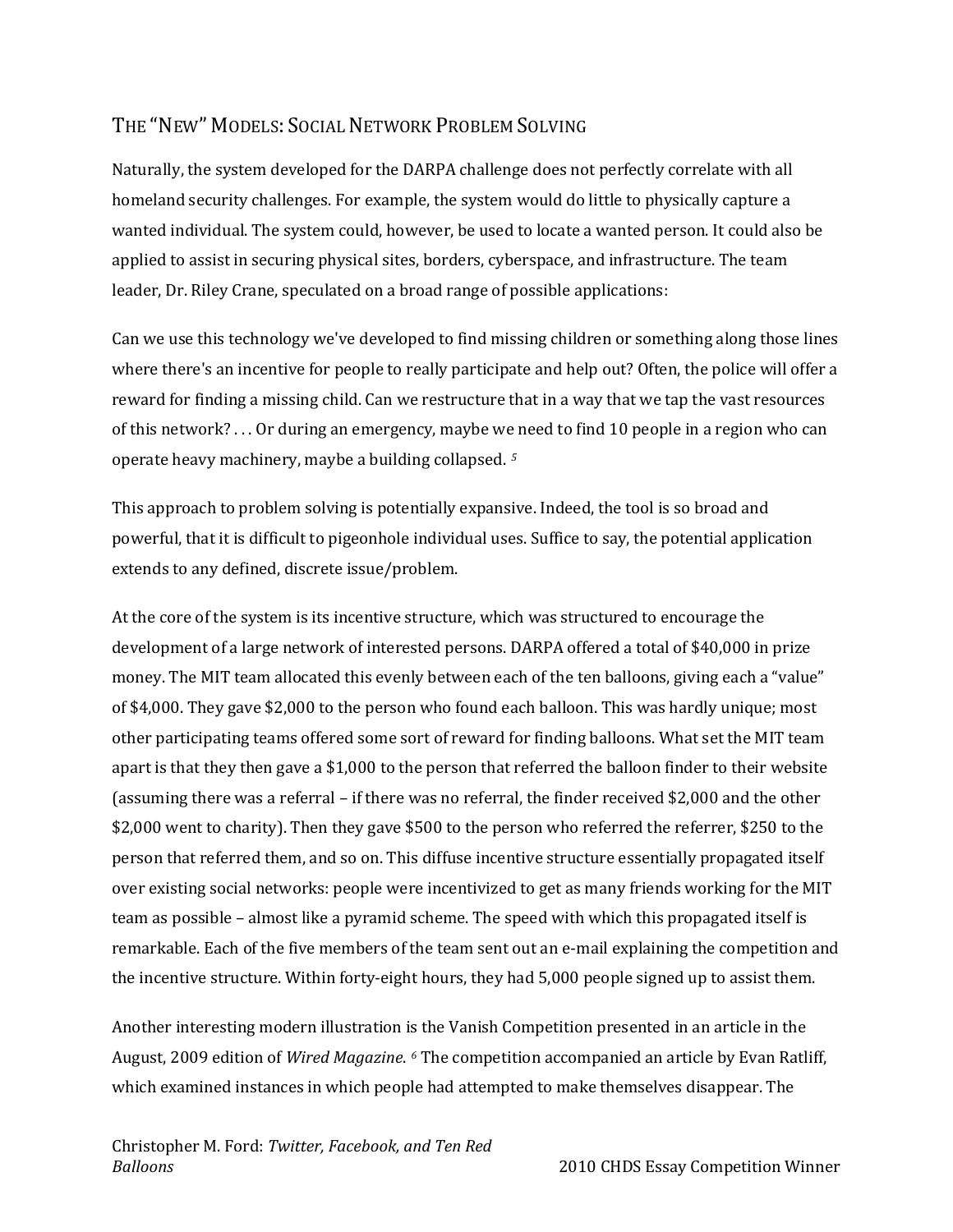competition had Ratliff go into hiding for thirty days. During that time, he traveled around the United States in disguise, not making contact with family, friends or editors. He ditched his cell phone, credit cards, and online accounts. He used physical disguises and masked his movement and communications online using various technical tools. *[7](#page-6-0)* A \$5,000 prize was awarded to the first person to identify Ratliff, take his picture, and say the word "fluke".

<span id="page-4-3"></span><span id="page-4-2"></span><span id="page-4-1"></span><span id="page-4-0"></span>Almost instantly, thousands of people became actively involved in the hunt. The participants selforganized into dozens of teams, pooling resources to find Ratliff. The teams and individual participants extensively used social networking tools such as Facebook and Twitter to connect and share information. It took twenty-five days for a team to track Ratliff down on a street in New Orleans – more than 2,000 miles from where he started. Throughout his time on the run, Ratliff continuously checked up on the social networking sites to track the trackers. He was eventually caught by team members who were able to identify him online and hack through the measures he had set up to protect his identity. Other team members, physically located in New Orleans, approached him and ended the contest. *[8](#page-8-0)*

The Vanish competition provides several lessons which affirm the lessons learned from the DARPA challenge. First, thousands of individuals can be incentivized with a fairly small monetary incentive. Though the incentive function was slightly different in the two competitions, both rely on social network mechanisms. In the DARPA challenge, the incentive structure was self-propagating. In the Vanish challenge, the monetary incentive sparked the creation of teams and social networking groups. Once sparked, the teams appear to have developed a strong social cohesion – individuals likely became interested in participating and assisting because they wanted to help the group. For the technically-oriented members of the team, professional pride may have been a strong motivating factor. One member would come up with a clever way to track Ratliff's movements through FaceBook, and another would respond by improving the tool. This highlights another important lesson learned: not only did teams form naturally, a seemingly efficient division of labor developed as well. In both challenges, existing social networks were used extensively to share information towards the completion of the challenge. Finally, the winning team in the Vanish challenge was able to find Ratliff despite abundant misinformation provided by both other teams and Ratliff himself. The team devised a way to vet information and team members, thereby guaranteeing the accuracy of information received from team members.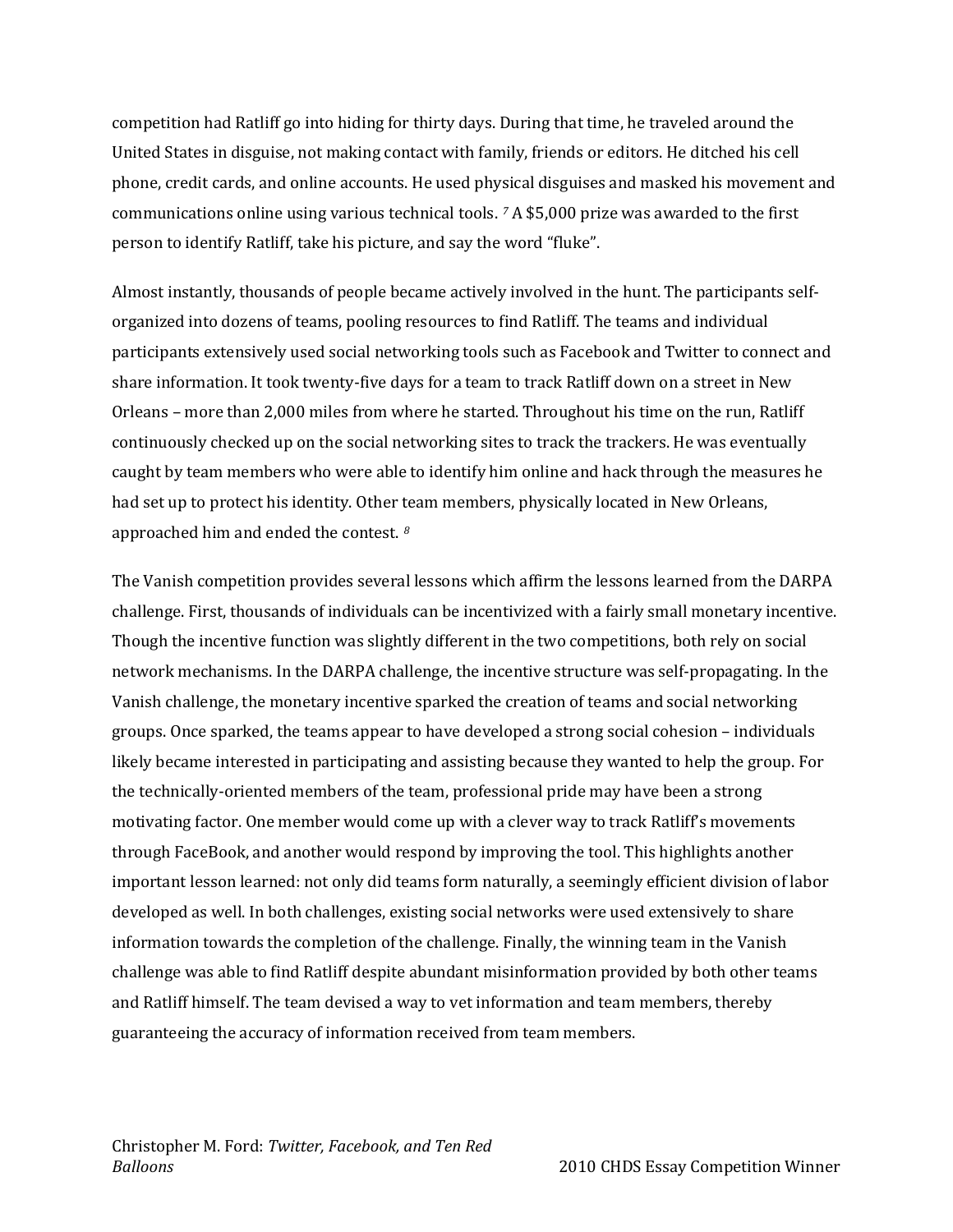#### CROWD-SOURCING APPLICATIONS

The DARPA and Vanish challenges incorporate many of the mechanisms seen in popular crowdsourced projects. The term "crowd-sourced" is a generic term applied to describe projects whose design and construction are implemented by a community of people rather than a single corporation. The internet is replete with websites dedicated to crowd-sourcing individual items or services. The concept has been successfully applied to the design and sale of t-shirts (Threadless), *[9](#page-7-0)* cars (Local Motors), *[10](#page-7-1)* and small consumer products (Quirky). *[11](#page-7-2)* It has also been used to write computer programs (Linux) *[12](#page-7-3)* and make loans (Kiva), *[13](#page-7-4)* and in a host of other applications.

<span id="page-5-1"></span><span id="page-5-0"></span>For instance, at Quirky, individuals submit inventions that they would like to see developed. The members of the Quirky community vote on each project. Aspects of the project are then completed by experts in their respective fields (e.g., a professional graphic artist does the graphic design, a mechanical engineer designs the item's mechanics, etc.). Inventors receive a percentage of all sales, as do members who worked on a given project. Further, individual members are publically recognized when the product comes to market. The Quirky online store shows a breakdown of which members get how much of the money spent on the item. The incentive structure for participation – at Quirky and other crowd sourcing sites – is both monetary and social.

#### THE "OLD" MODELS

To fully understand the potential of the new social media models, it's useful to look at traditional systems that seek to employ broad public support towards a single public goal. Crowd-sourced applications have existed for years. Perhaps the most well-known mechanism is the FBI's "Most Wanted List." The list was created in 1950 as a mechanism for enlisting the public's help in capturing the most dangerous fugitives. *[1](#page-7-5)[4](#page-8-0)* Over sixty years, 494 fugitives have been listed. *[15](#page-7-6)* Of those, 463 have been captured – an impressive statistic. *[1](#page-7-7)[6](#page-8-0)* However, of those captured, only 152 (or 32 percent) where captured as the result of direct public cooperation. *[17](#page-7-8)* This is hardly a commendable success rate given the fact that the list is perpetually displayed in more than 30,000 post office locations throughout the country, online, and integrated in radio and television campaigns.

One of those campaigns has been to integrate the "Most Wanted List" with another traditional mechanism for applying public participation to solve a public safety problem: the television show *America's Most Wanted*. *[18](#page-7-9)* The show has resulted in the capture of approximately 1,100 wanted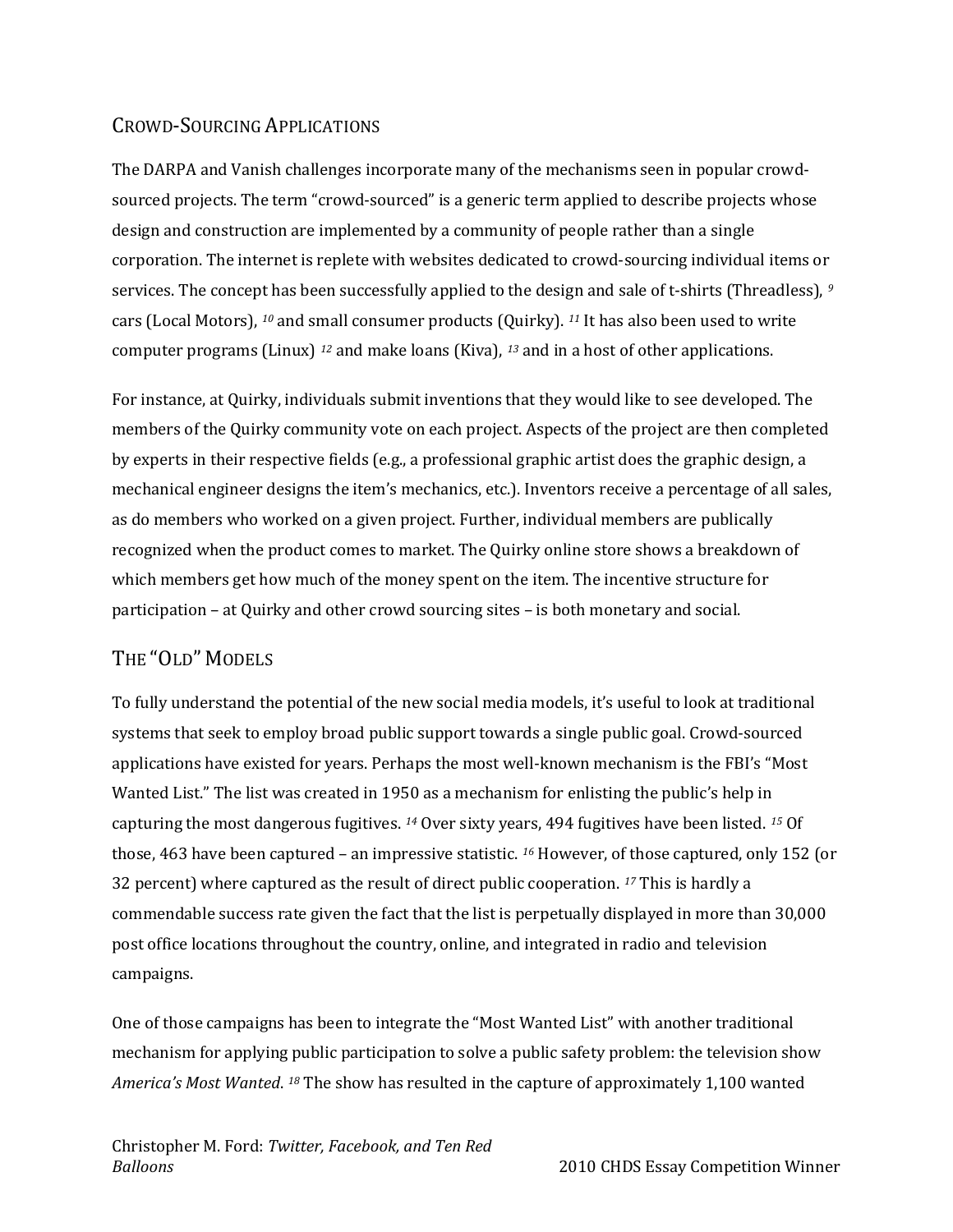persons over the course of approximately 1,000 episodes. *[1](#page-8-1)[9](#page-8-0)* The show (recently at least) averages six million viewers per episode; given the cost of production and advertising, this is not necessarily the most efficient method of capturing criminals. *[20](#page-8-2)*

Though popular, *American's Most Wanted* is "old media." People watch the show, but they are not *vested* in the show; a certain percentage of the viewership is simply watching for entertainment. This type of crowd-sourced application is different from the newer applications in that people can passively participate (watch and be entertained without engaging). Perhaps recognizing that the social network structure used in the "new" models of crowd-sourcing are more effective, *America's Most Wanted* has made efforts to establish itself in the social network universe. At the beginning of 2011, their Facebook group has approximately 137,000 members, and the Tweet feed for the show has 3,400 followers. *[2](#page-8-0)[1](#page-8-3)*

# <span id="page-6-1"></span><span id="page-6-0"></span>NATIONAL SECURITY APPLICATION

It could be argued that the social networking model of problem solving is not as efficient as it appears. In both the Vanish and DARPA challenges, there were hundreds of unsuccessful teams. Each unsuccessful team logged countless hours and expended prodigious talent and energy, with no apparent benefit. While it's true that the losing teams gained little personal benefit – they didn't win a prize – the system gained significant benefit from their participation. *[2](#page-8-4)[2](#page-8-0)* The potential strength of the social networking model of problem solving lies in the sheer volume of participants.

The Balloon Challenge and Vanish Challenge suggest that with little funding, de minimis incentive, and a strong social cohesive element, individuals can create efficient, layered, and accurate organizations that are able to accomplish complex objectives. Applying these systems to homeland security is a natural development.

Critics of the social networking approach would argue the system could be easily corrupted. Individuals targeted by the system could manipulate the system by providing false information. This critique presumes the targeted individuals would be aware that they (or their activities) are being publically hunted. As an initial matter, individuals may never realize they are being sought. They are simply not paying attention, or they don't realize they are part of the enterprise being targeted. Or, just as likely, sought individuals may be reluctant to corrupt the system because they are concerned about digitally revealing their location. Indeed, this is precisely what led to the discovery of author Evan Ratliff.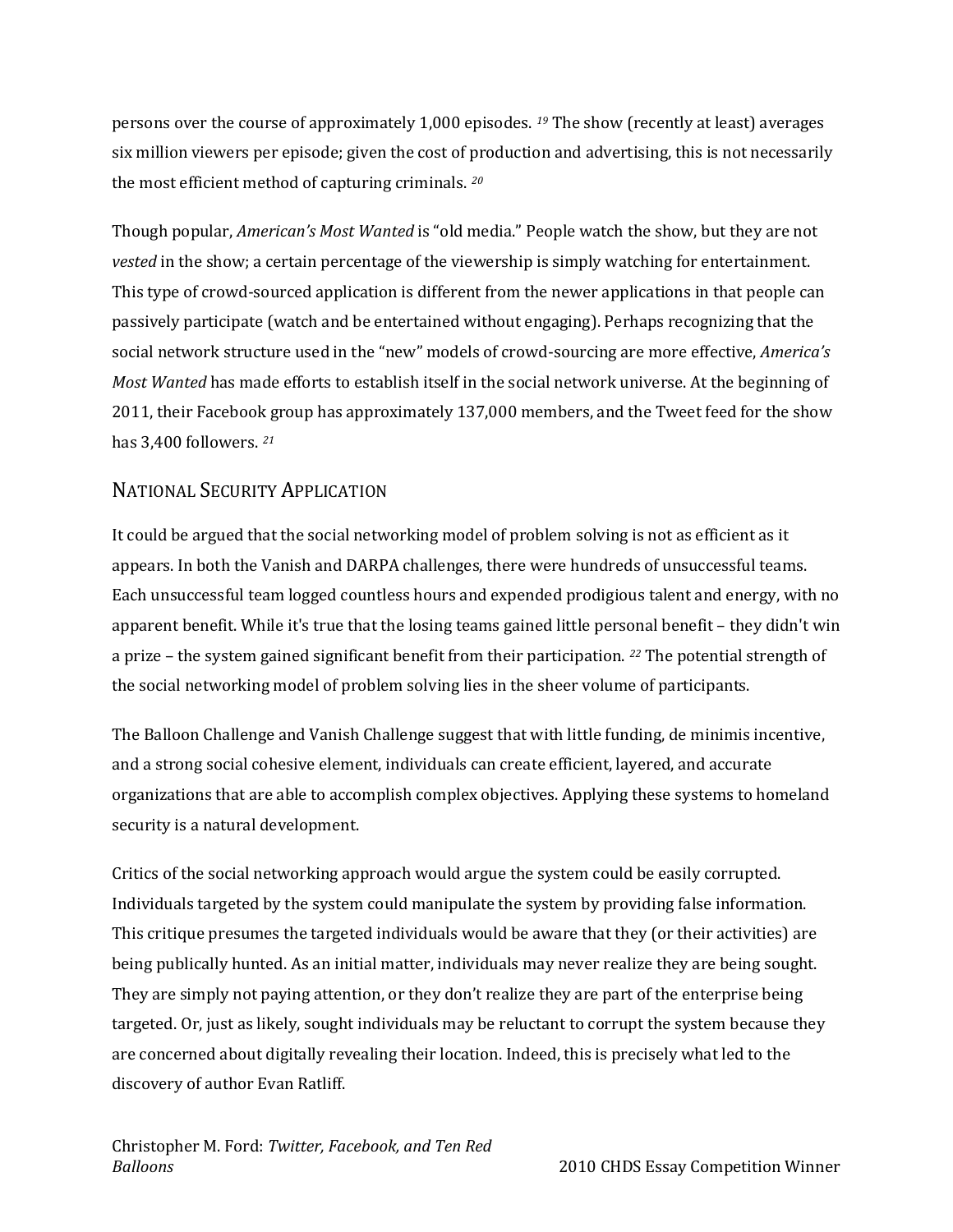The MIT team anticipated the issue of system corruption and developed a tool to allow them to quickly cull through tremendous amounts of information and a great deal of misinformation (intentional and unintentional). During the first hours of the competition, many of the 4,000 teams engaged in misinformation campaigns designed to obfuscate and confuse their opponents. The MIT team employed an undisclosed technique which allowed them to identify fact from fiction. Their success evidences the application of an extremely successful tool which was able to manage and verify, or discredit, vast amounts of information. Such an application is critical to the success in the use of social networks in homeland security applications.

<span id="page-7-2"></span><span id="page-7-1"></span><span id="page-7-0"></span>The DARPA and Vanish challenges both illustrate the power of the social networks when applied to discrete problems. When properly constructed, tools can harness the power of social networks towards a singular goal. They have the potential to do this with alarming efficiency and speed. Socially networked problem solving is not (for the most part) purely altruistic. There must be some incentive in place to facilitate involvement and action. The incentive may be monetary or social (e.g., earning respect from cyber peers), or a combination of the two. The incentives need not be robust; both DARPA and Vanish demonstrate that complex goals can be accomplished with only the smallest of incentives. The most powerful incentives combine social and monetary elements, and are structured so that they self-propagate.

<span id="page-7-9"></span><span id="page-7-8"></span><span id="page-7-7"></span><span id="page-7-6"></span><span id="page-7-5"></span><span id="page-7-4"></span><span id="page-7-3"></span>The U.S. government can, and should, apply the principles underlying these programs to a homeland security paradigm. Most obviously, these models could be used to locate wanted individuals – criminals, witnesses, persons of interest, individuals with particular skills, etc. This functionality, however, barely scratches the proverbial surface of the myriad of homeland security applications, both physical and cyber. For instance, a challenge could be issued to find the security flaws in a given government website. Or, programmers could be issued a challenge to build a website for a particular function.

The modern models created for the challenges can be successfully adapted by the government *if* adapted properly. The models share three commonalities which contribute to their success. First, they are simple programs utilizing existing technologies (e.g., simple web pages, Twitter, Facebook, etc.). Second, the models are structured to answer a single discrete question (e.g., where are the balloons?). Third, the models are fueled by their powerful incentive structures. Indeed, a government program would further benefit from another equally powerful incentive: patriotism.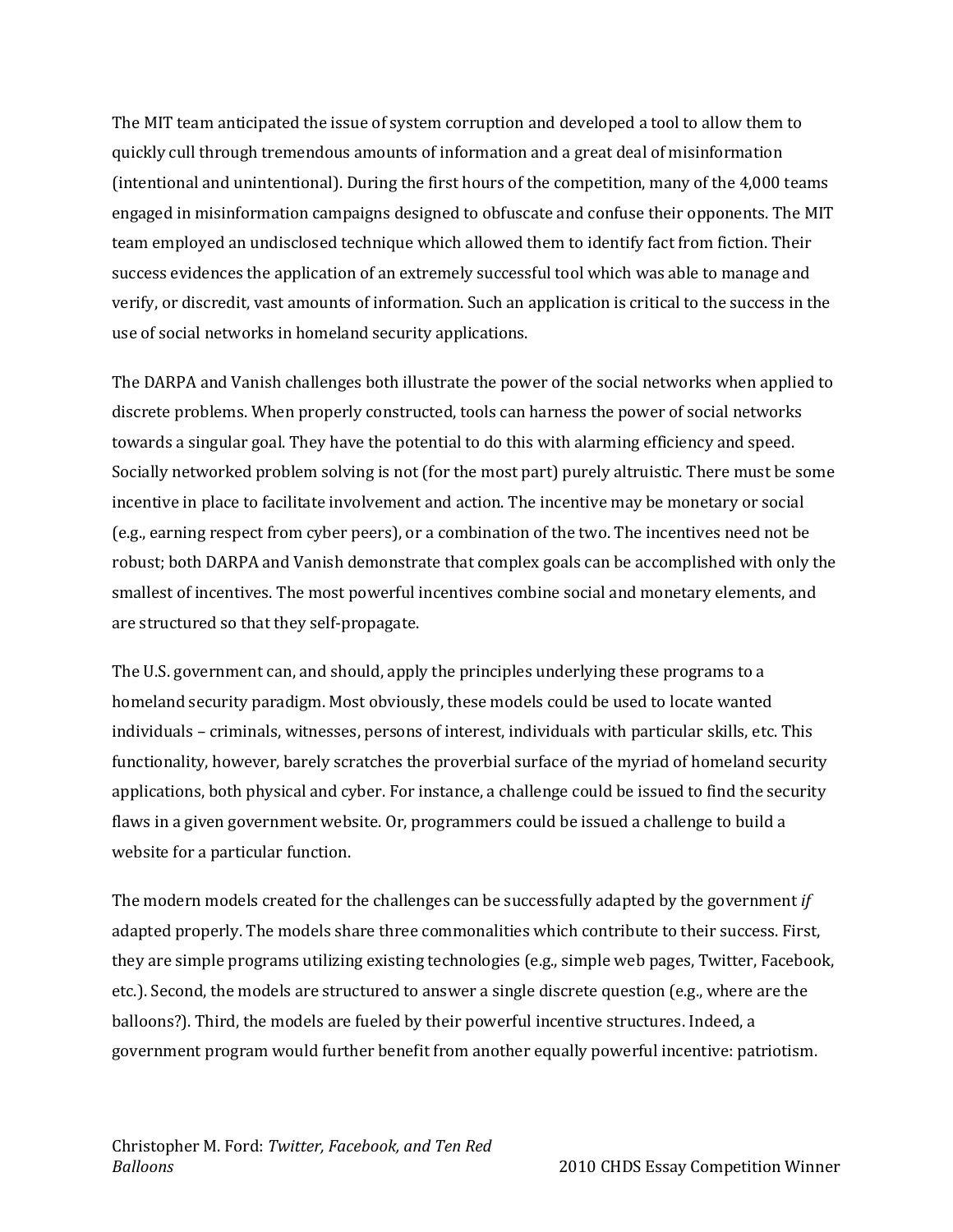<span id="page-8-0"></span>A simple website, integrated with social networking sites, issuing discrete challenges, and offering small cash rewards – in short, a properly structured program has the potential to solve an array of discrete problems using a vast and powerful enterprise of active, engaged, and networked citizens.

j

<http://www.fbi.gov/wanted/topten/tenfaq.htm#11>*.*

Ibid.

<span id="page-8-2"></span> In this regard efficiency is judged as the cost versus benefit, where the "benefit" is the criminals captured, and the "cost" is the volume of persons watching and the production costs. This rudimentary calculation of efficiency does not take into account the fact that America's Most Wanted exists for a purpose other than to catch criminals. At base, it is a television show which provides an entertainment benefit, generates revenue for the network and advertisers, and employees a significant number of person.

<span id="page-8-3"></span>Twitter, <http://twitter.com/1800crimetv>*.*

<span id="page-8-4"></span> It could be argued that even losing teams benefit from an opportunity to hone their professional skills and make professional contacts within their respective industries.

Defense Advanced Research Projects Agency (DARPA), "DARPA Network Challenge,"

*<https://networkchallenge.darpa.mil/Default.aspx>*.

Ibid.

Ibid.

 Lance Whitney, "MIT Floats Ideas in DARPA Ballon Challenge," *CNET News (December 8, 2009), [http://news.cnet.com/8301-1023\\_3-10411211-93.html?tag=mncol;title.](http://news.cnet.com/8301-1023_3-10411211-93.html?tag=mncol;title)*

Ibid.

Evan Ratliff, "Author Evan Ratliff is on the Lam. Locate Him and Win \$5,000," *Wired Magazine*, August 2009.

 Evan Ratliff, "Writer Evan Ratliff Tried to Vanish: Here's What Happened," *Wired Magazine*, November 2009. Ibid.

Threadless*,* [http://www.threadless.com](http://www.threadless.com/)*.*

Local Motors, [http://www.local-motors.com](http://www.local-motors.com/)*.*

Quirky, *[http://www.quirky.com](http://www.quirky.com/)*.

Linux, [http://www.linux.org](http://www.linux.org/)*.*

Kiva[, http://www.kiva.org](http://www.kiva.org/)*.*

Federal Bureau of Investigation (FBI), "The FBI's Ten Most Wanted Fugitives Q&A,"

Ibid.

Ibid.

Ibid.

<span id="page-8-1"></span>America's Most Wanted, <http://www.amw.com/>*.*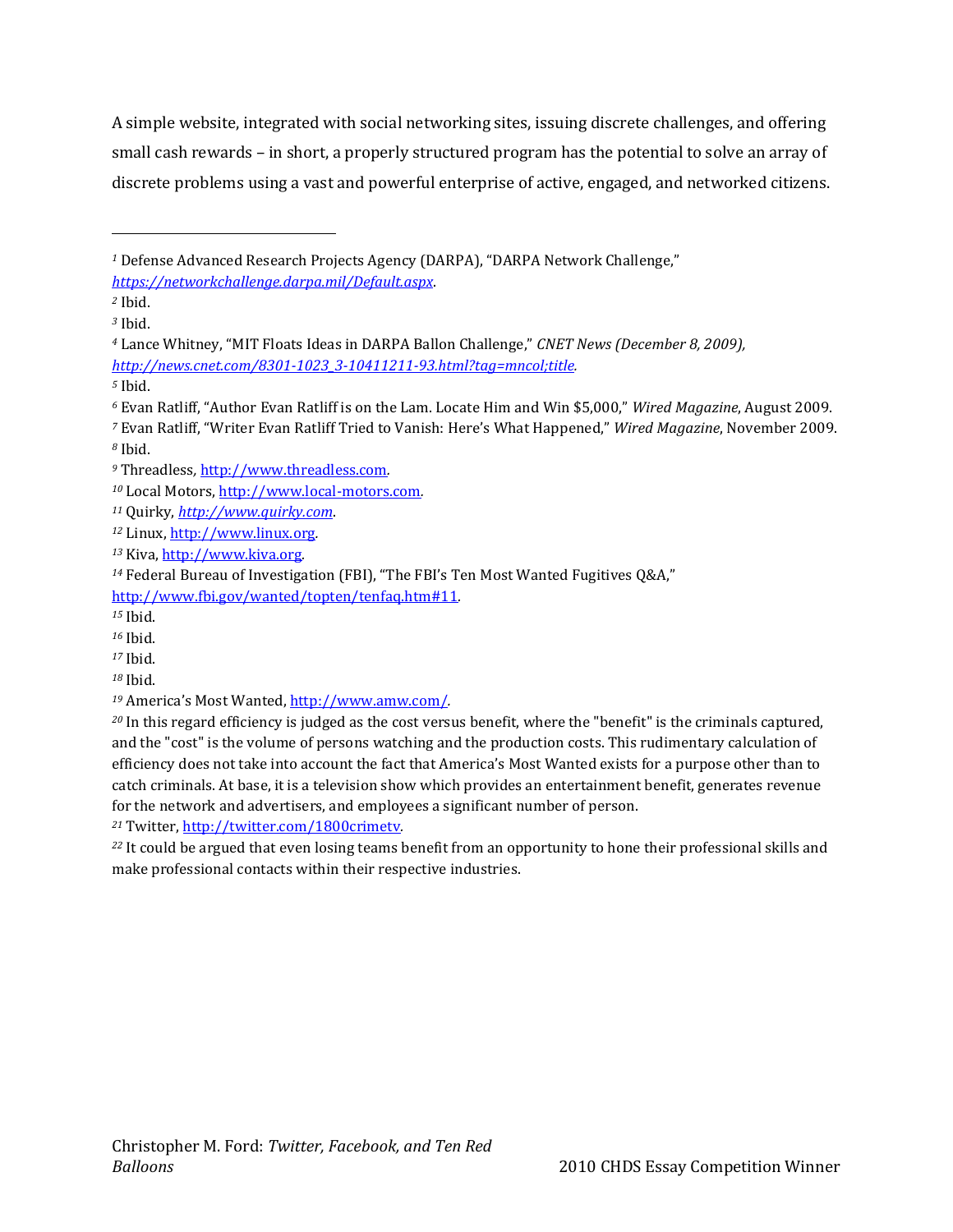# <span id="page-9-0"></span>EXAMINING THE EFFECTIVE USE OF UNAFFILIATED VOLUNTEERS

*Mark Bejarano Graduate Student, American Public University*

There is something about the nature of mankind such that disasters that endanger life and property bring out both the best and the worst in the beast. However, studies show that the prevalent behavior during such disasters is altruism, and that humans are much more willing to preserve life rather than to ignore or disdain it. This attitude results in a spontaneous desire and effort on the part of able victims, witnesses, or passers-by to do something to aid those in need of help after a disaster strikes. While this attitude speaks well of humanity, the spontaneity often creates conundrums for professionals who are tasked with responding to disasters.

Emergency managers have struggled with the question of how to utilize these ad-hoc helpers. At first, the idea was to get them out of harm's way. However, attitudes and perceptions about volunteers have shifted, and greater efforts are being made to harness volunteers as a resource during the response and recovery phases of a disaster. Part of the struggle lies not only in how to focus that unorganized energy into a useful resource, but also with which agency or organization is tasked with handling that responsibility. Currently, there is no one entity that deals exclusively with spontaneous volunteers. Responsibility for these volunteers is gradually shifting to state and local governmental agencies and non-governmental organizations (NGOs); however, that only increases the need for inter-organizational cooperation when employing these volunteers. The focus of this essay is to examine some of the problems and best practices involved in the utilization of citizens who offer to assist in emergency situations but are not part of any recognized disaster relief entity or agency. These individuals are called unaffiliated volunteers, but are also known as spontaneous, emergent, or convergent volunteers. Throughout this essay, these terms will be used interchangeably.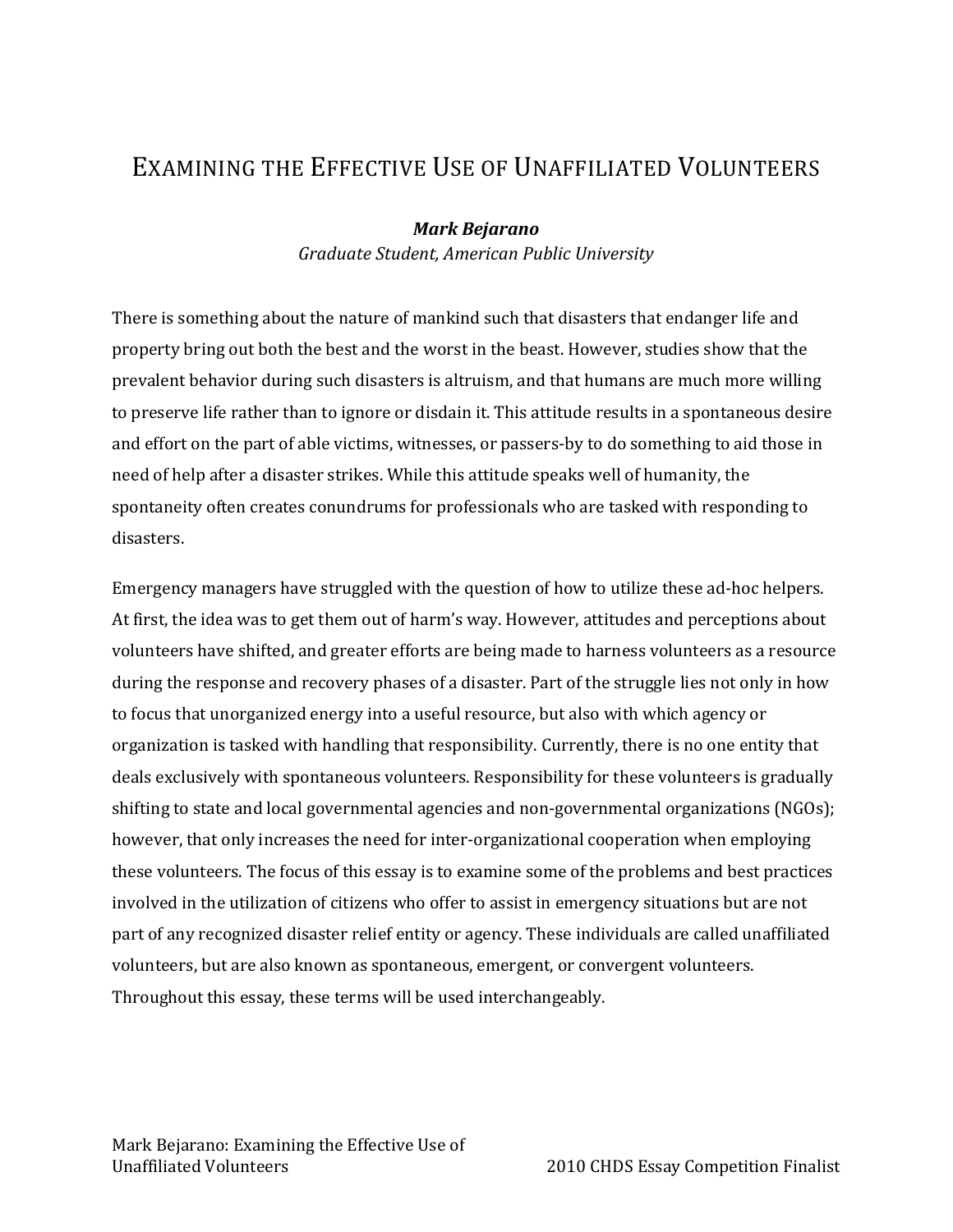#### THE NATURE OF SPONTANEOUS VOLUNTEERS

Fritz and Mathewson (1957, in Barsky et al, 2007) define spontaneous volunteers as "personal convergers who have a range of motivations for coming to the area" (p. 496). Among these volunteers are the returnees, who are people who live in the disaster-affected area but have evacuated; the anxious, who are people from outside the community who come to the affected area in order to find information about family members or friends; the curious, who come to the disaster site "mainly to view the destruction" (Barsky et al, p. 496); the exploiters, who are people who attempt to use the disaster for their own personal gain; and the helpers, who are people who come from both inside and outside the local jurisdictions in order to render aid to victims or assist other responders.

Two studies (see O'Brien & Mileti, 1993; Brand, Kerby et al, 2008) have determined several factors that have the strongest positive effect in explaining spontaneous involvement in emergency response: 1) the more devastating the disaster, the more likely people are to help others; 2) younger citizens are more likely to spontaneously volunteer; 3) citizens who possess a higher level of personal preparedness are more likely to aid others, and; 4) citizens who have previously experienced a disaster in their lifetime are more likely to spontaneously volunteer. These tendencies are based on four generalized motivations: 1) a general desire to help others; 2) a specific desire to be in a position to take care of family and neighbors; 3) an increased desire to be productive, and; 4) a strong desire to receive accurate information during an emergency.

Dynes (1994) identifies the changes in social structure that occur in the wake of a disaster, which he describes as situational altruism. He argues: "Thus, [situational altruism] is a situation in which individual altruism needs to be enhanced and the institutions traditionally involved in helping activities need to be supplemented" (p. 2). Dynes further observes, "Since these needs are newly created, the helping activity will not follow strictly previous institutionalized patterns. Traditional roles are expanded. New roles are created. Organizations are formed. New actors, both individual and collective, assume new responsibilities for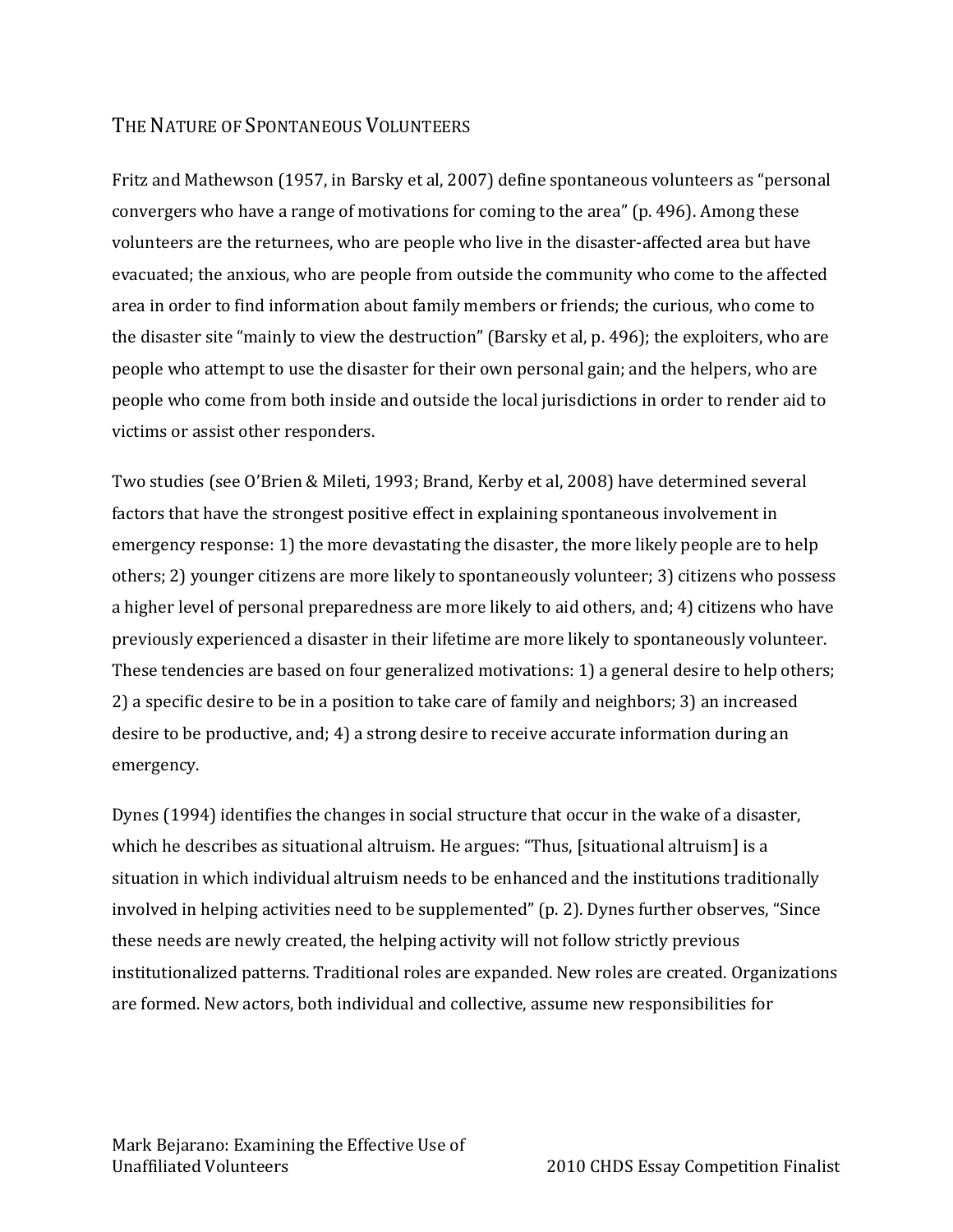providing assistance" (p. 2). These new roles that Dynes describes offer potential advantages to emergency managers, but they are not without cost or consequence.

### BENEFITS AND CHALLENGES OF SPONTANEOUS VOLUNTEERS

Wachtendorf and Kendra (2004) list some of the benefits that spontaneous volunteerism brings: "Volunteer convergers may, for example, bring certain abilities that do not exist in sufficient quantities in the established response organizations; they may already be close enough to damaged areas to provide immediate assistance; and they may provide for the flexibility that is needed when organizations confront rapidly-changing conditions" (p. 2). Fernandez, Barbera, and van Dorp (2006) note how volunteers "can be a significant resource of timely manpower, skills, and abilities, while providing valuable insight on a community's needs." (p.1). Volunteer Florida (2000) notes how two Florida counties have "demonstrated that it is not only possible but extremely cost-effective to harness this resource, organizing and empowering it to effectively serve communities struck by major disasters" (p. 5).

However, as the literature points out, spontaneous volunteerism creates as many problems as it solves, and poses quite the dilemma for emergency managers. Dynes outlines three distinct problems of situational altruism that he attributes to "over mobilization". The first problem is that material goods sent by concerned citizens outside of the affected area often arrive too late to be relevant or are not applicable to the needs of the victims. The second problem is that unused donated goods are extremely difficult to organize, distribute, or store, which diverts response manpower. The third problem, according to Dynes, is that where the number of helpers exceeds the number of victims, there is a need to create more victims and to continue to keep victims in that status in order to continue to justify the helping effort, thereby creating victim dependency.

In addition to Dynes' research, several studies focus on particular aspects of challenges facing organizations that coordinate spontaneous volunteers. Fernandez, Barbera and van Dorp note the challenge organizations face in matching volunteers to needs, as volunteers are often turned away because organizations are unprepared to integrate them into useful activities. Gazley and Brudney (2005) note that the "supply" side of volunteerism (usually expressed as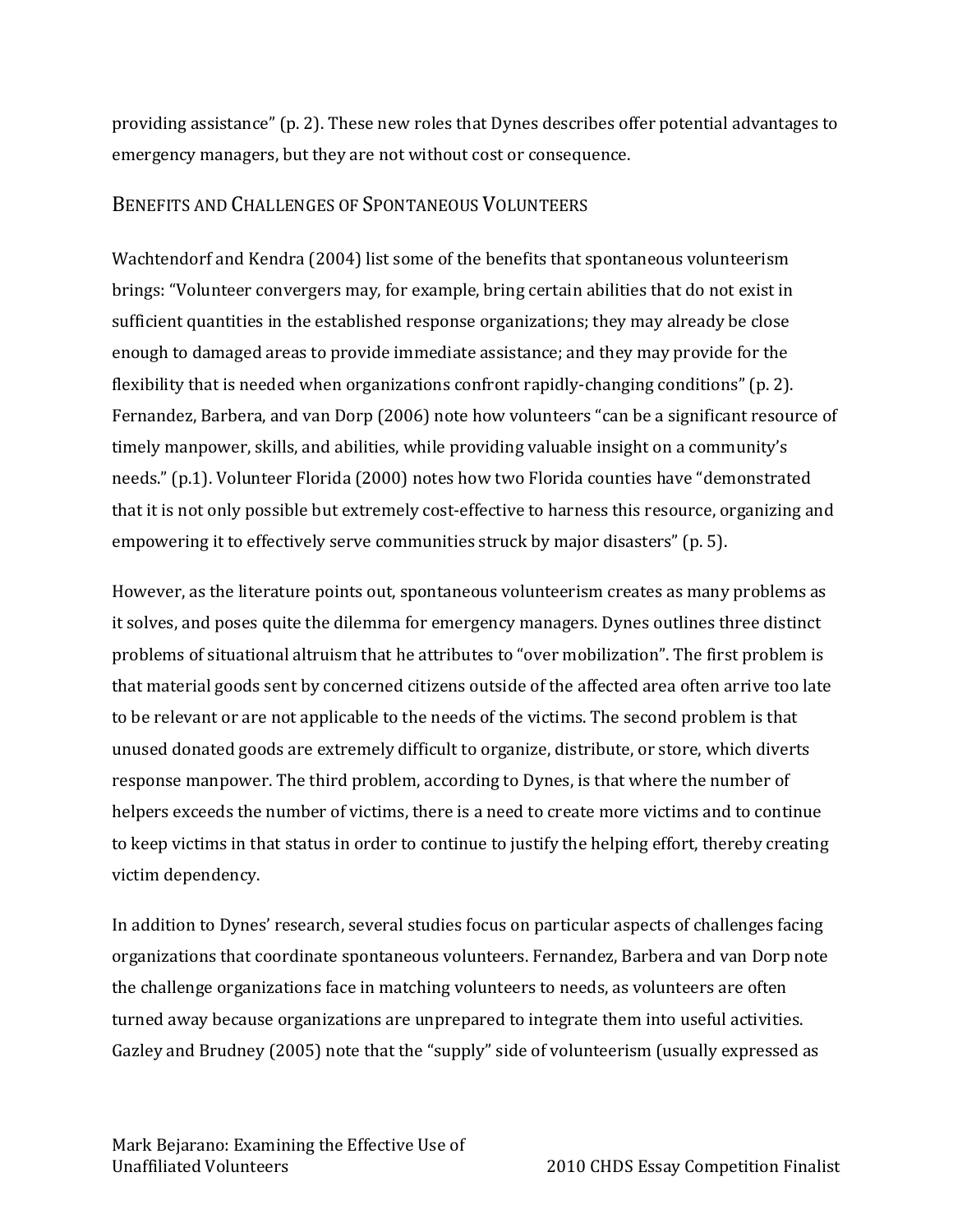number of volunteers responding to promotional activities -- President Bush's launching of the USA Freedom Corps would be an example) is heavily emphasized while the "demand" side (whether public or private organizations possess sufficient infrastructure to train, deploy, supervise or retain the increased number of volunteers) remains largely ignored (p. 133). This observation is echoed by the National Voluntary Organizations Active in Disaster coalition, which argues: "The paradox is clear: people's willingness to volunteer versus the system's capacity to utilize them effectively [italics original]" (NVOAD, 2008, p. 2).

Another problematic aspect of spontaneous volunteerism lies in the perception of volunteers from professional responders. Wachtendorf and Kendra note how, during the response phase of the destruction of the World Trade Center in 2001, "Many volunteers were without immediately applicable skills, training, or connection to the recognized emergency management apparatus. They wanted to help, too, but it was their lack of identifiable, relevant capabilities, lack of legitimacy or connection to an organization from which they could borrow legitimacy, and probable lack of familiarity with emergency operations which rendered problematic their ties to the response milieu" (p. 9). One way of conveying legitimacy is with proper credentialing, which Wachtendorf and Kendra argues "encompasses a number of tasks, including training, certification, checking into licenses or qualifications, and issuing badges" (Wachtendorf & Kendra, p. 13). Each of these aspects, however, entails manpower and cost to implement.

Despite these challenges, the emergency management community acknowledges that the benefits of volunteerism, even spontaneous volunteerism, outweigh the liabilities and costs associated with their management.

#### HOW FEDERAL AGENCIES, STATE AGENCIES AND NGOS UTILIZE VOLUNTEERS

The Federal Government prefers not to manage volunteers directly, but would rather direct them towards state agencies or NGOs to receive affiliation and proper training. To that end, the Federal Government focuses on maintaining a vertical relationship with States, tribal governments, and other entities in order to ensure overall management of spontaneous volunteers. For example, the Federal Emergency Management Agency (FEMA), through its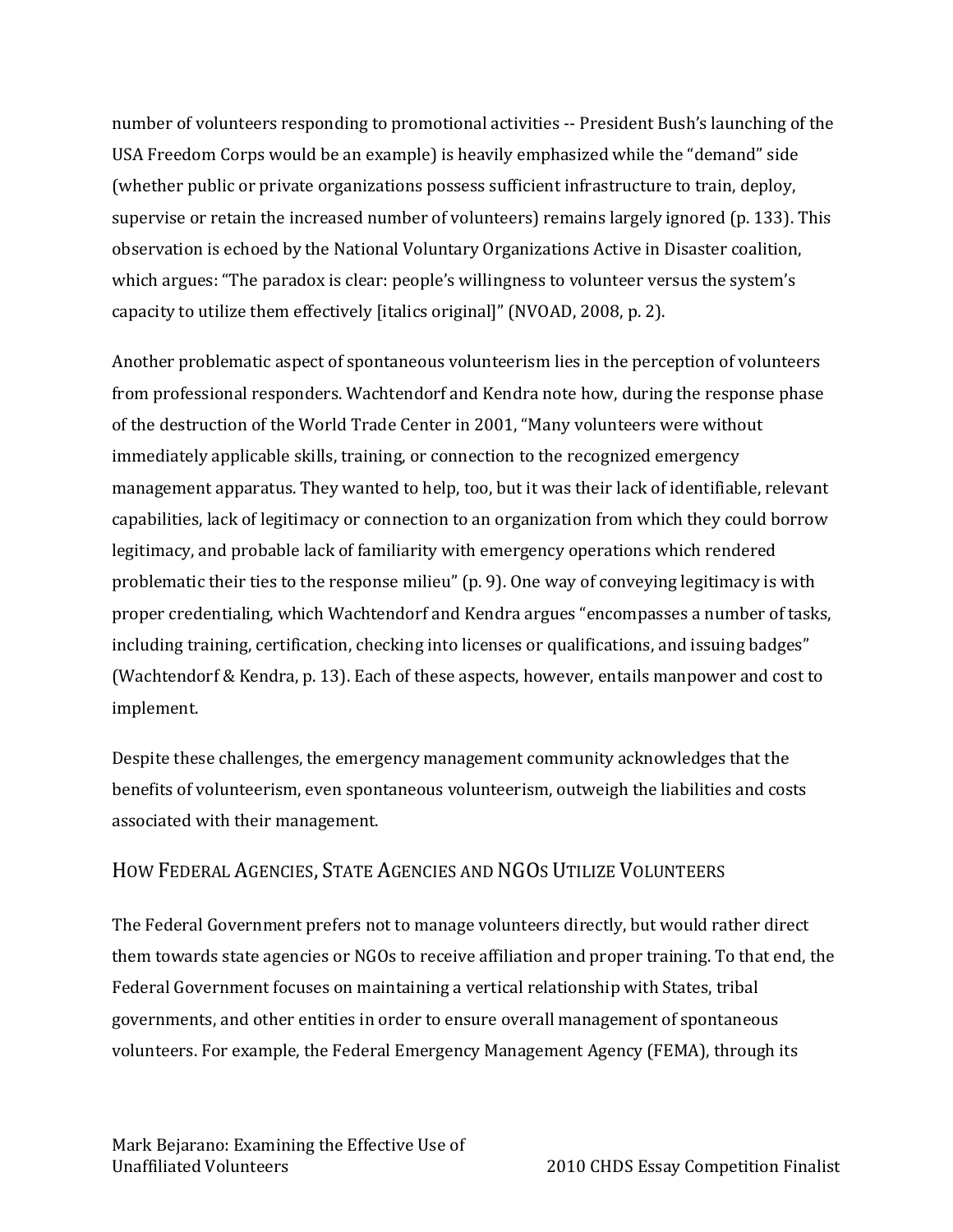Volunteer and Donations Management Support Annex (VDMSA), delegates the authority to individual states by assuming a supportive role (FEMA, 2008, para. 1). On those occasions where the level of disaster requires greater resources than can be mustered by local authorities, government resources are coordinated through the National Response Plan (NRP), and in turn, by the "overarching structure, doctrines and principles of the National Incident Management System (NIMS), administered by FEMA through the Department of Homeland Security. Both the NIMS and the NRP have been revised since the 2005 Gulf Coast Hurricanes to place more emphasis on collaborative incident management and to recognize the large role played by private sector and voluntary organizations in emergency response" (Gazley & Brudney, 2007, p. 3). Gazley and Brudney (2007) also note that the updated federal response plan, entitled the Federal Response Framework (FRF), reflects the more comprehensive, flexible and inclusive nature of current federal emergency planning

Getha-Taylor and Brudney (2005) note that one key feature of the NRP is its ability "to coordinate the efforts of multiple volunteer organizations, including the various Citizen Corps volunteer programs [such as the Community Emergency Response Team (CERT), the Neighborhood Watch Program (NWP), and National Voluntary Organizations Active in Disaster (NVOAD)]" (p. 5). One perceived problem associated with such groups, as observed by Barsky et al, is liability: "The CERT programme and others like it have created what federal responders refer to as 'quasi professionals'… Citizens with limited knowledge of disaster response and the response capabilities of [Urban Search and Rescue] task forces often respond at the scene because they believe that their CERT training gives them the ability to assist with a response situation. Although such programmes educate the public about ways to assist in a disaster response context, the idea that they can put people on a par with professionals with years of training and experience creates difficulties" (p. 503). However, this notion of liability is not deterring CERT programs from growing in most states. Getha-Taylor and Brudney list, for example, the number of CERT programs by state (see Getha-Taylor & Brudney, Table 2, p. 24) which indicate that, with the exception of the District of Columbia and Arkansas, each state experienced growth in the number of CERT groups operating within that state between 2004 and 2005.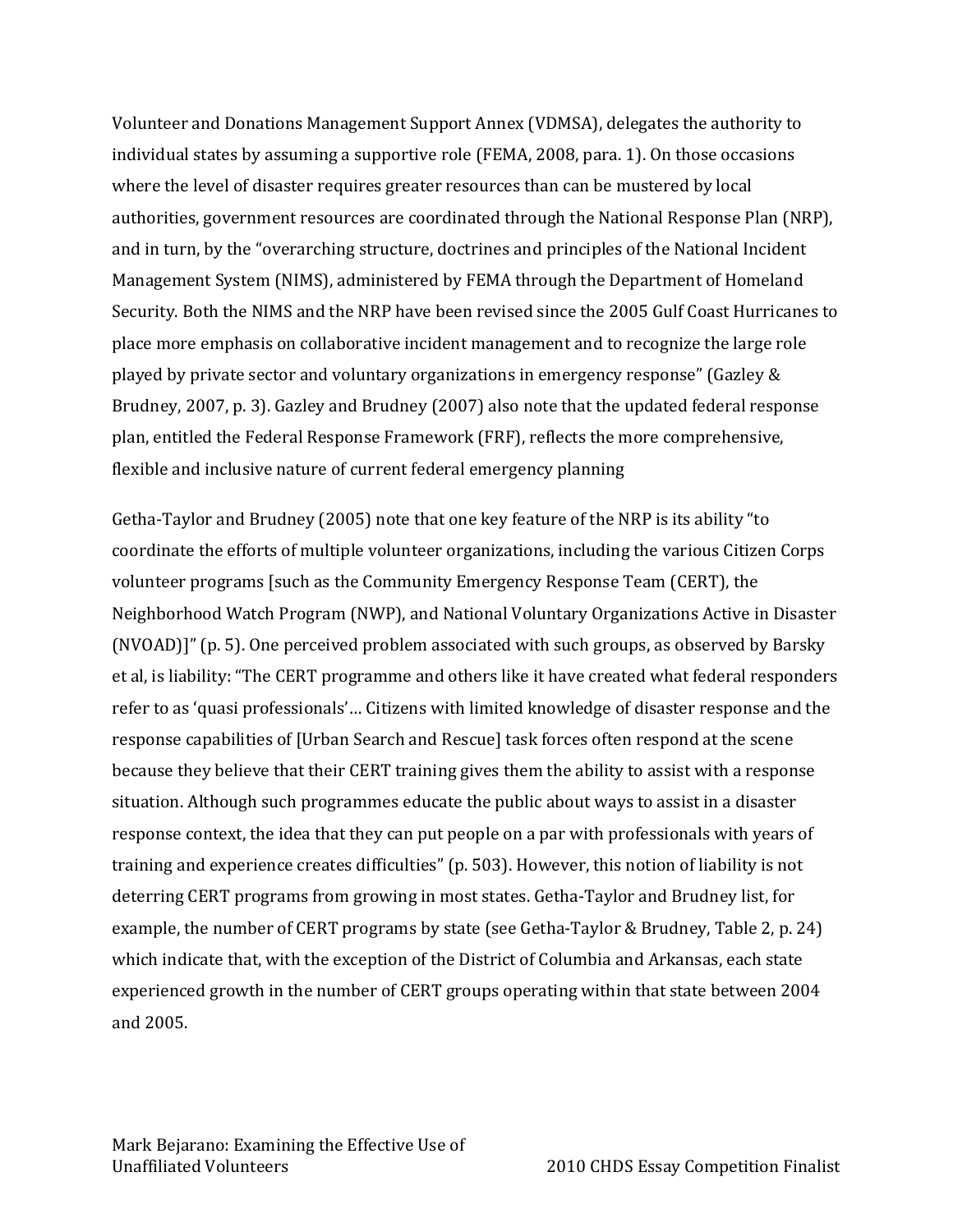While the relationships between the Federal Government and state agencies and NGOs is best described as vertical, almost pyramid-like in structure, the relationship between the states and the NGOs, and between the NGOs themselves, is much more horizontal, and much more collaborative by necessity. According to Gazley and Brudney (2007), the American Red Cross (ARC), which is the only private organization designated by Congressional Charter to provide relief services, leads all NGOs in funding and scope of authority. However, they are not alone: "An additional 50 or more national organizations, and hundreds more at the state level, comprise a level of response known as VOADs, or Voluntary Organizations Active in Disaster. Still other organizations created to promote volunteerism generally, such as the Corporation for National and Community Service, and the Points of Light Foundation and Volunteer Center National Network, have supplemented the efforts of VOADs by targeting some of their resources at improving volunteer coordination during disasters" (Gazley & Brudney, 2007, p. 2).

The American Red Cross (ARC) (2006) states that one of its primary goals is to "focus on integrating partner groups directly into service delivery, working more inclusively with the diverse community, faith-based groups, civic organizations and other special-interest groups" (p. 3). However, the groups' internal audit regarding its performance during the 2005 hurricane season, revealed a significant problem: "Beyond the system itself being stretched, the Red Cross discovered that it did not have enough sufficiently trained and experienced volunteers to run the logistics operations" (p. 7). The ARC relies on a model of operation where it can "ramp up its presence in the affected area when disaster strikes" (p. 7). While it may be a flexible model of operation, it has at least one serious drawback: it relies on trained and experienced managers who may have full-time jobs and may not be in a position to commit to an extended amount of time towards disaster activities. The ARC notes, "Because of the enormity and duration of the 2005 hurricanes, the most seasoned operational leaders, both volunteer and paid staff, were stretched beyond their capacity. Key management positions had to be filled with less-experienced volunteers who were overwhelmed at times and insufficiently trained to assume the significant responsibilities assigned (p. 14).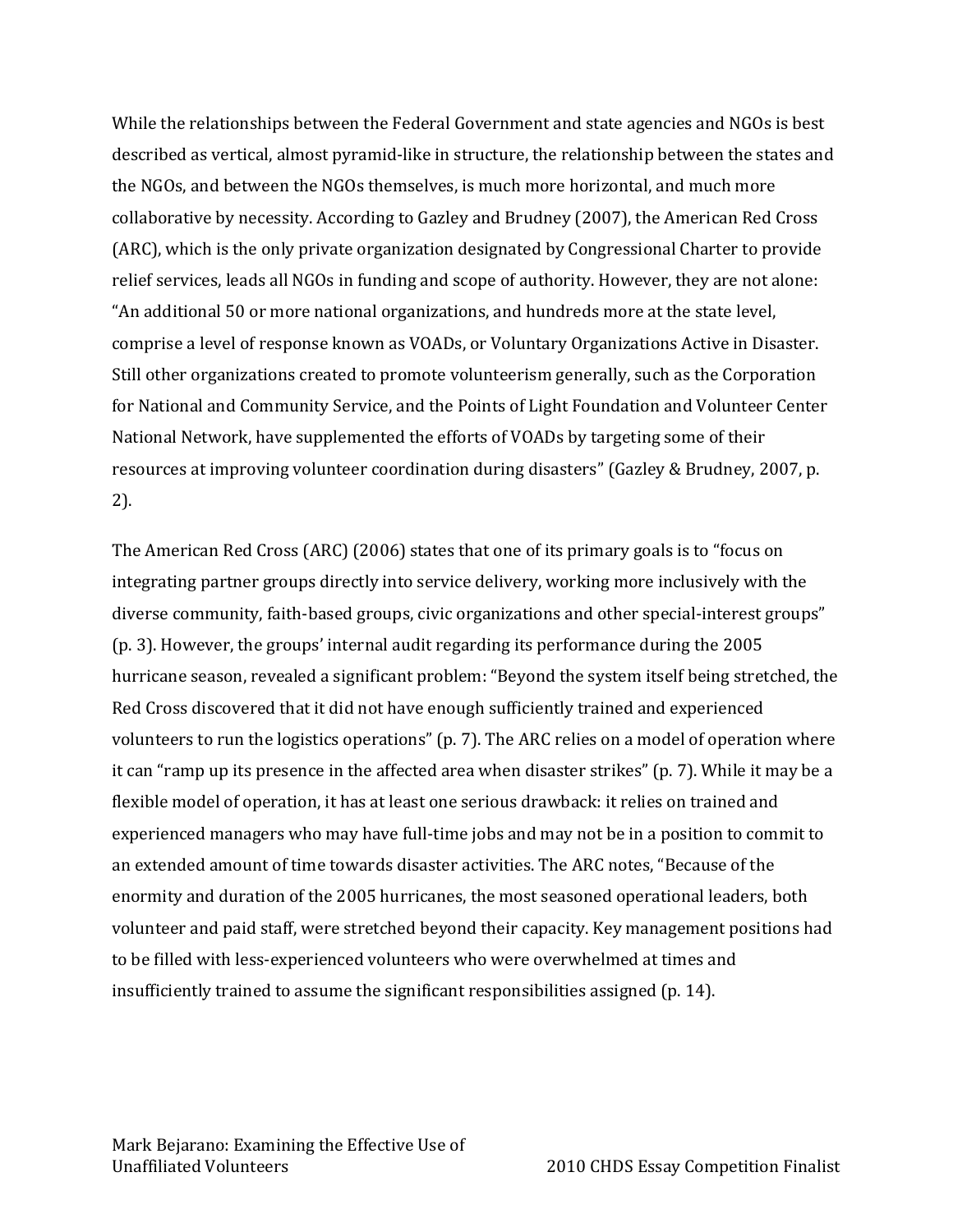One of the key functions of any NGO, whether it is a large organization like the ARC, or a small religious-based group, is to change the designation of the volunteer from unaffiliated to affiliated. In other words, the large amount of efforts expended by these organizations goes into recruiting volunteers into some sort of affiliation, where their talents and skills can be evaluated, and where training and credentialing can be provided. One of the best models for that service is Volunteer Florida, which provides strong encouragement for devoting staff time towards active volunteer management, as well as a comprehensive set of plans for organizations that wish to coordinate volunteers. Within these plans are details for creating a strong local network for utilizing unaffiliated volunteers, setting up and operating a Disaster Volunteer Reception Center (including floor plans for efficient logistical operation of such a Center), and key documents for reimbursement, risk management, valuation of work performed by volunteers, equipment lists, and forms for registering, referring and documenting volunteer work.

Unfortunately, that key function may not be available in smaller organizations. According to the Urban Institute (2004), "The greatest challenges that charities and congregations face is an inability to dedicate staff resources to and adopt best practices in volunteer management" (p. 2). Their study finds that time spent on volunteer management is generally low and that less than half of the charities and congregations that manage volunteers have adopted sound volunteer management practices. The implication of this is tied to the challenge of legitimacy, in that these smaller organizations claim to present affiliated volunteers, when in reality these volunteers are scarcely more functional than those who converge to a disaster site.

#### **CONCLUSION**

There is a growing effort to harness the energy and spirit of spontaneous volunteers and channel it into productive uses. Most, if not all, federal and state agencies that are involved in emergency management recognize the value of these volunteers, and incorporate their utilization in emergency management planning. The federal government tends to delegate the administration of these volunteers to organizations that are lower in the vertical relationship, leaving the task to state agencies and non-governmental organizations. These organizations tend to share a more horizontal, cooperative relationship, and must work together in utilizing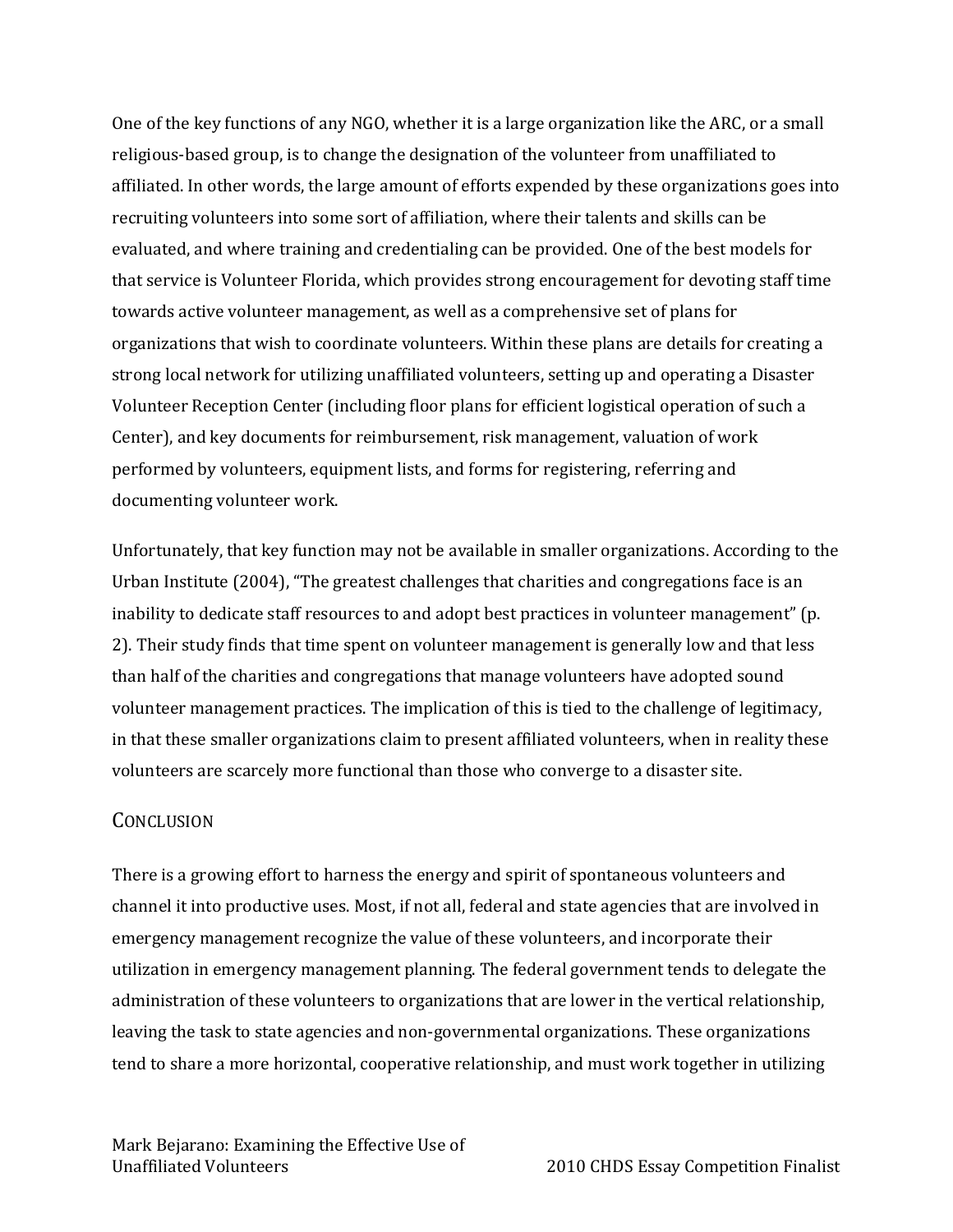the volunteers. Many of the NGOs increasingly focus their efforts towards coordinating these volunteers.

As it has been shown, challenges to improving the utilization of spontaneous volunteers persist. One of the most significant steps the United States can take to involve citizens in emergency response, in a safe and effective manner, is to create and/or enhance programs at all levels of government that either establish training centers for volunteer coordinators or that fund such centers. By enlarging the number of trained personnel able and willing to coordinate the spontaneous volunteers, many of the other challenges, such as employing them effectively, evaluating their skills, and providing them with legitimacy and proper credentials, will be reduced or eliminated.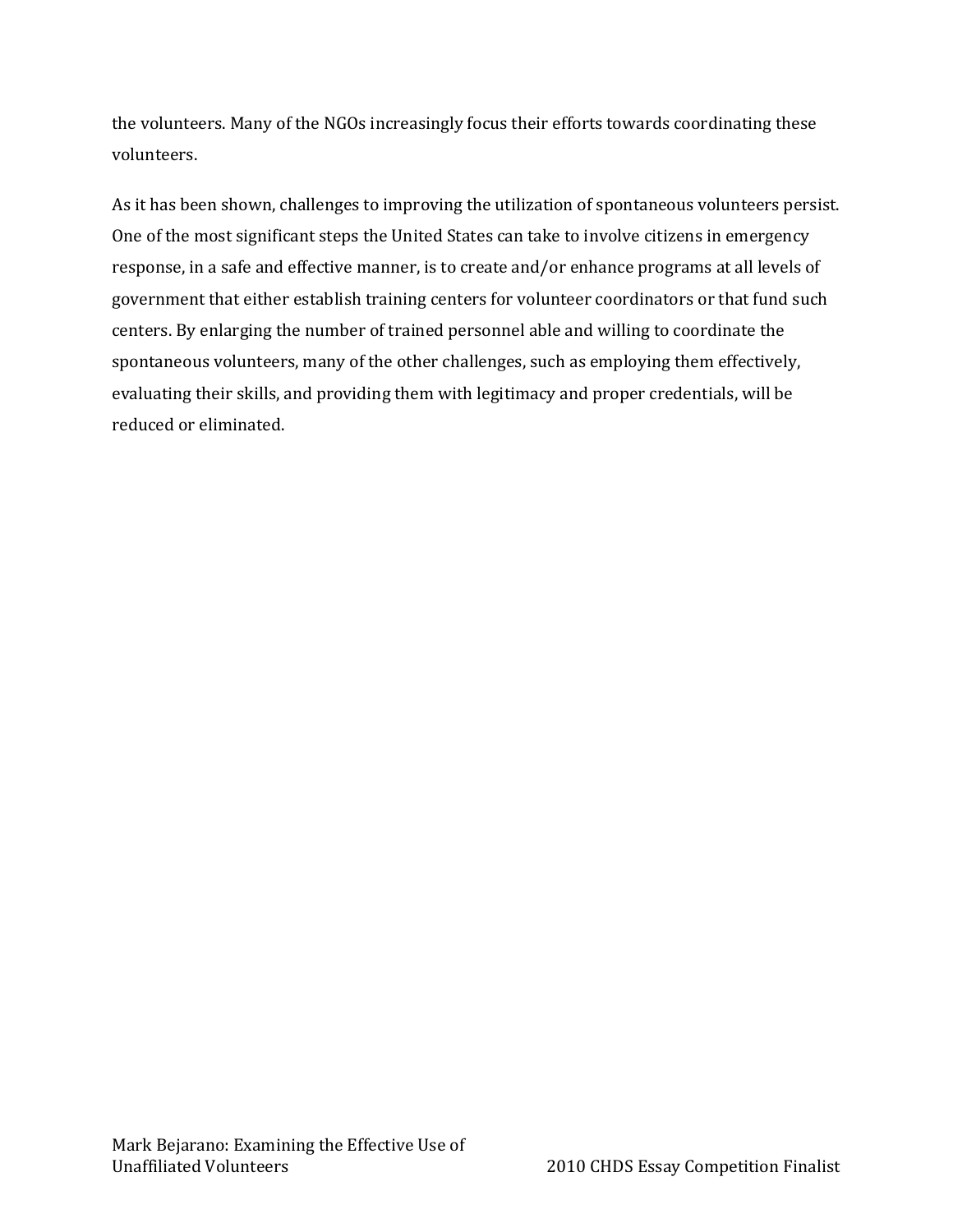#### **REFERENCES**

- American Red Cross. (2006). From Challenge to Action: American Red Cross actions to improve and enhance its disaster response and related capabilities for the 2006 hurricane season and beyond. Retrieved January 9, 2009 from *[http://www.redcross.org/www](http://www.redcross.org/www-files/Documents/pdf/corppubs/file_cont5448_lang0_2006.pdf)[files/Documents/pdf/corppubs/file\\_cont5448\\_lang0\\_2006.pdf](http://www.redcross.org/www-files/Documents/pdf/corppubs/file_cont5448_lang0_2006.pdf)*
- Barsky, L. E., Trainor, J. E., Torres, M. R., & Aguirre, B. E. (2007). Managing volunteers: FEMA's Urban Search and Rescue programme and interactions with unaffiliated responders in disaster response. Disasters, 31(4), 495-507.
- Brand, M., Kerby, D., Elledge, B., Burton, T., Coles, D., & Dunn, A. (2008). Public health's response: Citizen's thoughts on volunteering. Disaster Prevention and Management, 17(1), 54-61.
- Dynes, R. R. (1994). Situational altruism: toward an explanation of pathologies in disaster assistance. University of Delaware, Disaster Research Center, DRC Preliminary Paper No. 201.
- Federal Emergency Management Agency (FEMA) (2008). Volunteer and donations management support annex. Retrieved December 16, 2009 from *<http://www.fema.gov/pdf/emergency/nrf/nrf-support-vol.pdf>*.
- Fernandez, L. S., Barbera, J. A. & van Dorp, J. R. (2006). Strategies for managing volunteers during incident response: A systems approach. Homeland Security Affairs II, 3, 1-13.
- Gazley, B., & Brudney, J. L. (2005). Volunteer involvement in local government after September 11: The continuing question of capacity. Public Administration Review, 65(2), 131-142.
- Gazley, B., & Brudney, J. L. (2007). Collaboration and partnership: Preparing local networks for emergency situations. Paper presented at the Ninth National Public Management Research Conference, October 25-27, 2007, Tucson, Arizona.
- Getha-Taylor, H., & Brudney, J.L. (2005). Volunteers and the Department of Homeland Security: Help or hazard? Retrieved January 26, 2009 from *[http://pmranet.org/conferences/USC2005/USC2005papers/pmra.gethataylor.brudney.20](http://pmranet.org/conferences/USC2005/USC2005papers/pmra.gethataylor.brudney.2005.doc) [05.doc](http://pmranet.org/conferences/USC2005/USC2005papers/pmra.gethataylor.brudney.2005.doc)*.
- National Voluntary Organizations Active in Disasters. (2008). Managing spontaneous volunteers in times of disaster: The synergy of structure and good intentions. Retrieved January 11, 2009 from *[http://www.nvoad.org/Portals/0/](http://www.nvoad.org/Portals/0/%20final%202008%20Managing%20Spontaneous%20Volunteers%20LR.pdf)  [final%202008%20Managing%20Spontaneous%20Volunteers%20LR.pdf](http://www.nvoad.org/Portals/0/%20final%202008%20Managing%20Spontaneous%20Volunteers%20LR.pdf)*.
- O'Brien, P.W., & Mileti, D. S. (1993). Citizen participation in emergency response. In P.A. Bolton (Ed.), The Loma Prieta, California, Earthquake of October 17, 1989—Public Response. Reston, VA: United States Geological Survey.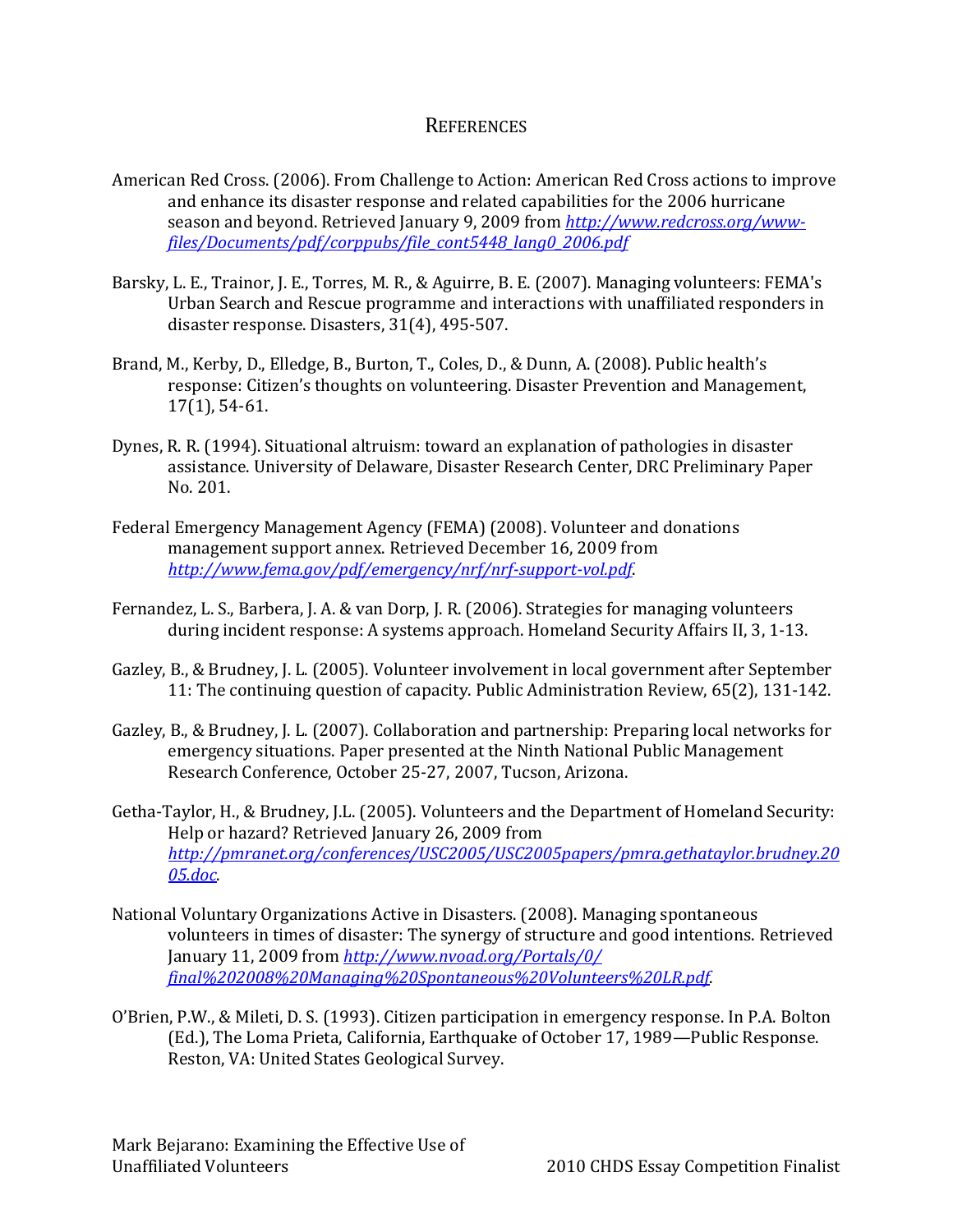- Urban Institute (2004) Volunteer management capacity in America's charities and congregations: A briefing report. Retrieved January 26, 2009 from *[http://www.urban.org/UploadedPDF/410963\\_VolunteerManagment.pdf](http://www.urban.org/UploadedPDF/410963_VolunteerManagment.pdf)*.
- Volunteer Florida (2000). Unaffiliated volunteers in response and recovery. Retrieved January 13, 2009 from *[http://www.volunteerflorida.org/emergencymanagement/docs/2008/unaffiliatedvolunte](http://www.volunteerflorida.org/emergencymanagement/docs/2008/unaffiliatedvolunteersinresponseandrecovery.pdf) [ersinresponseandrecovery.pdf](http://www.volunteerflorida.org/emergencymanagement/docs/2008/unaffiliatedvolunteersinresponseandrecovery.pdf)*.
- Wachtendorf, T., & Kendra, J.M. (2004). Considering convergence, coordination, and social capital in disasters. University of Delaware, Disaster Research Center, DRC Preliminary Paper No. 342a.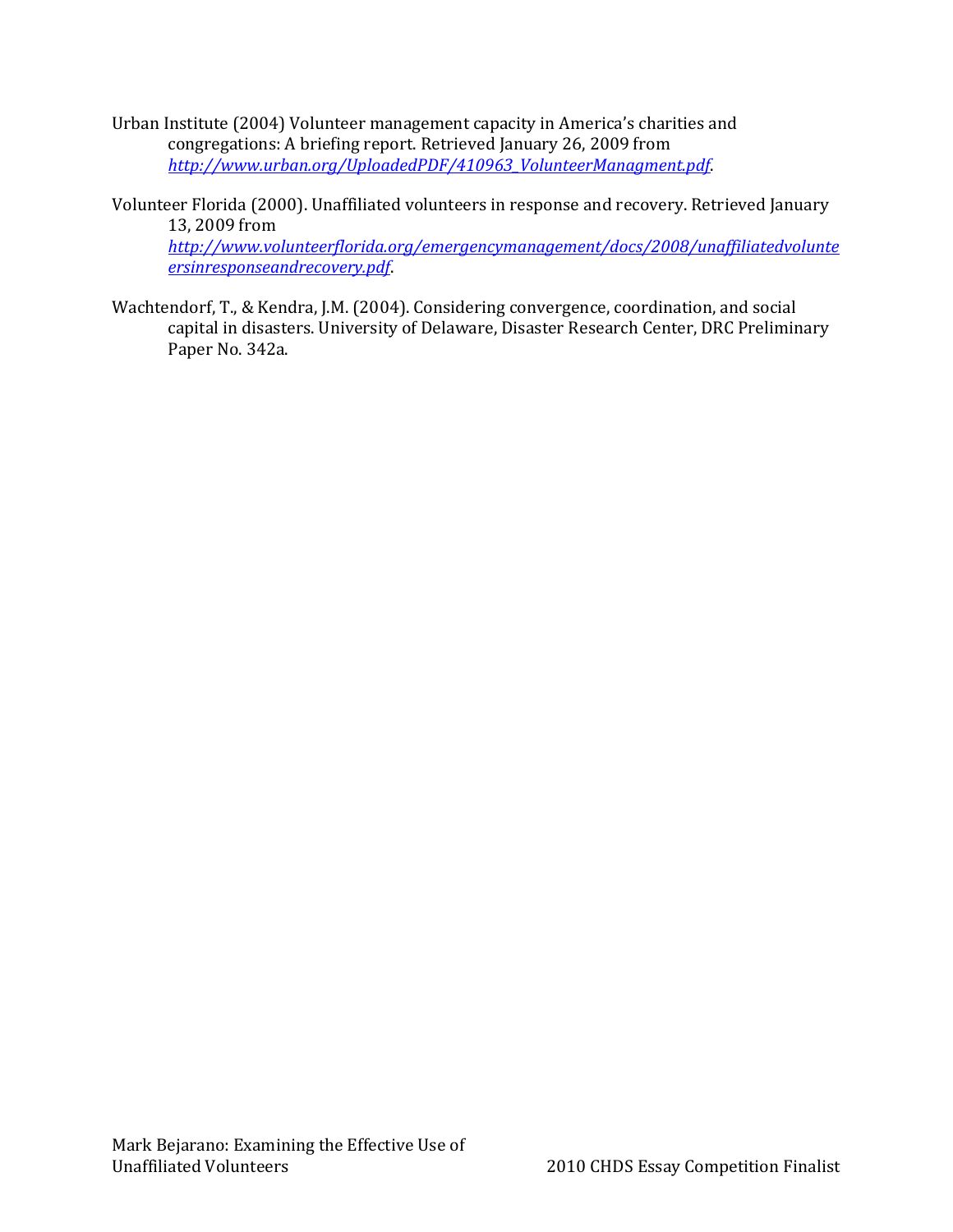# <span id="page-19-0"></span>UNACCEPTABLE GAPS: COMMUNITY GRASSROOTS INVOLVEMENT IN HOMELAND SECURITY

#### *Lieutenant Jessica Bylsma C-130 Pilot, U.S. Coast Guard*

A famous quote from a naval battle in the War of 1812 stated, "We have met the enemy and they are ours...*"* (Dudley, 1992)*.* Today America has ventured far from being able to defend itself through military force alone. Two oceans can no longer isolate the United States from threats from abroad, as it first learned in Pearl Harbor and more recently learned on September 11, 2001. Since then, much research has been completed about the required "layering" of defenses due to globalization's effect on ease of travel, technology access and information sharing. However, the security system's lowest level—and possibly the most effective—has been neglected. Grassroots community involvement, not just community outreach, must be elevated from its status as the weakest link in the homeland security chain.

# A CALL TO ACTION

At the heart of each citizen is a fundamental conviction that calls out for action in the face of injustice. Terrorism and human suffering are the greatest of injustices and affect victims indiscriminately. In the aftermath of Hurricane Katrina, people throughout the country were volunteering, donating, and calling for the government to act. More recently, this action was seen in the January 2010 earthquake in Haiti and subsequent surge of support from citizens and government agencies. Most strikingly, even during the height of the greatest recession since the Great Depression, 2008 charitable donations totaled over \$307 billion (Bond, 2009). But well-intentioned volunteers and charitable donations, however large, are still limited in scope. For actions to reduce injustices like terrorist attacks and natural disasters, the community, businesses and the government must be involved.

The role of government is to accomplish tasks where the market fails, tasks such as firefighting, roads and national security. Government agencies at the local, state and federal level are ultimately responsible for leading America in disaster preparedness, but they also require the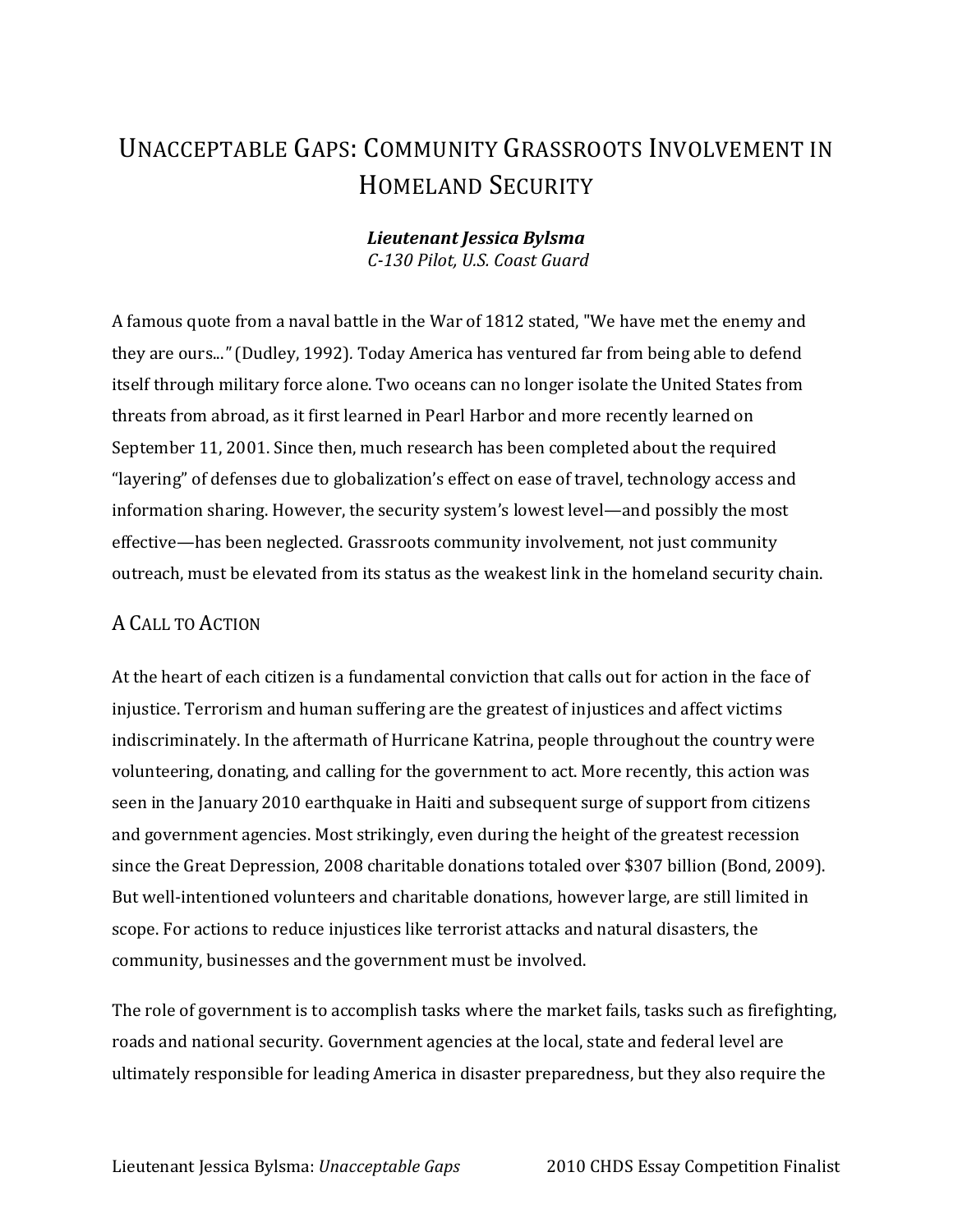assistance of voluntary agencies and non-governmental organizations. These agencies are depended upon to train volunteers to be ready to respond to disasters and are relied upon to assist those citizens affected by a disaster when an event occurs (FEMA, 2008). What is unclear is how citizens fit inside this framework. Although FEMA's National Response Framework is the guidance document for coordinated disasters preparedness, it is unclear on a plan to involve citizens in the disaster preparedness chain.

The current means for citizen involvement in national preparedness are organizations which are predominantly composed of volunteers such as the American Red Cross and the FEMAsponsored Citizen Corps. These volunteers have made every effort to work with national, state and local agencies and everyday citizens of communities. However, the effect of these groups working alone is limited. Studies show that in 2009 only 56% of Americans had stocked disaster preparedness supplies and only 44% of households had an emergency plan detailing where to go and what to do in the event of a disaster. These results translate into a *decrease* of emergency plan preparedness by 14% since 2003, one year after Citizen Corps was originally formed (Citizen Corps, 2009). The Citizen Corps, the Red Cross, or similar community outreach organizations face even greater funding and workforce limitations than do businesses and the government. These agencies are predominantly dependent on a volunteer workforce that is much more difficult to rely upon than paid employees and their actions are also limited in scope by the extent of the private donations they receive. Since there is currently no other means for educating citizens to become more proactive, there is a gap in the current disaster preparedness model. Considering the need to reach the entire population of the United States, volunteer organizations cannot be expected to cover this gap in capability alone: they will fail.

#### AN INFORMED COMMUNITY

When individuals are prepared, they are less likely to burden the emergency responders and disaster volunteers with problems that could have been avoided. For example, Citizen Corps volunteers can be trained to know how to shut off gas mains in their neighborhood after an earthquake, saving response personnel time during the crucial first 72 hours of a disaster. However, these same responders may become overburdened by people overwhelming communications lines and crowding the scene of a disaster because they do not know where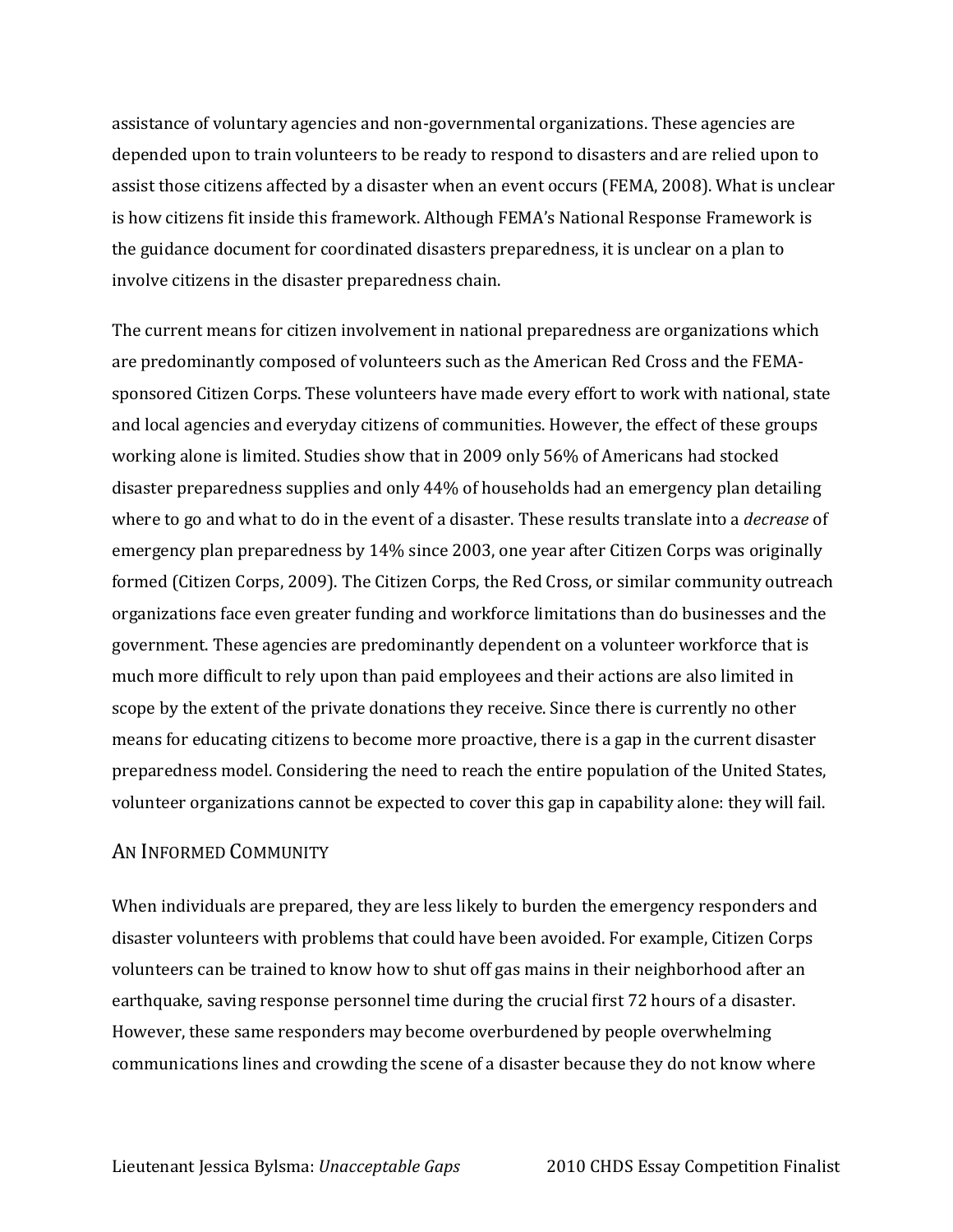their loved ones are due to improper pre-disaster planning. Prepared businesses (aided by prepared employees) are also better able to react to reduce the effects of a crisis. Businesses with an up-to-date emergency plan are able to recover more rapidly and contribute to the needs of a community in its recovery efforts (Erickson, 2006).

Finally, a government with a prepared community is better able to deal with a crisis and can help to prevent terrorist attacks in the first place. It was everyday citizens who noticed but did not report the suspicious activities of the 9/11 terrorists during the planning phase of the attack while they lived freely (and sometimes conspicuously) among their local community. It was also everyday citizens who saved even more lives during 9/11 by sacrificing their own on American Airlines Flight 93. They were willing to do this because they were aware of the true threat of those terrorists, unlike the neighbor who did not understand the true threat of some foreigners living together who played flight simulator games throughout the day (De Becker, 2002). With the proper knowledge of how to detect suspicious activity and react to a disaster, citizens can serve as the lowest level of a fully integrated homeland security strategy. In addition, since the goal of terrorists is to shock a community and show a government's weakness to its people, a collective resilience to disasters will make the United States homeland a much less attractive and effective target of terrorism.

#### THE COMMUNITY MODEL

Some vital preparedness tools for individuals include emergency plans, communications plans, preparedness kits, and an awareness of their surroundings. Emergency plans help families think through possible situations and agree upon common meeting areas or escape routes when a disaster happens. Communications plans can be as easy as the entire family being aware of an out of area point of contact that each family member can call to verify that everyone is safe. A major post-disaster risk is that people, especially parents at work while children are at school, will be exposed to further harm by leaving a safe haven to locate their loved ones. Responders typically have difficulty reaching those affected by a disaster because of damaged infrastructure. Individual preparedness kits that can be catered to local threats so that communities can meet their short-term needs while waiting for help. Citizens also need to have an awareness of their surroundings viewed through both a natural disaster and man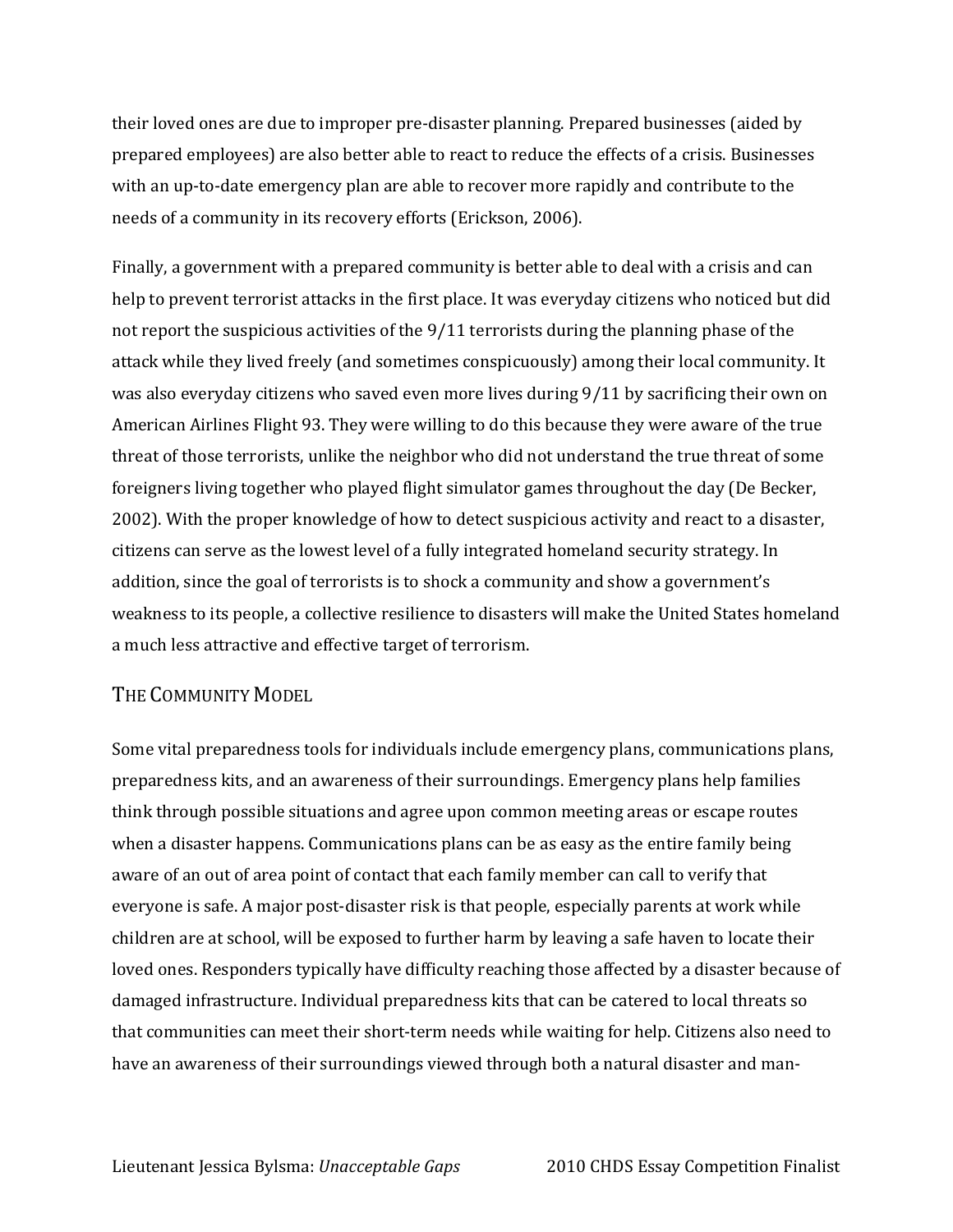made disaster perspective. Awareness of possible natural threats for an area can help people think through their personal risk for being affected and how they will react. Knowledge about what constitutes suspicious behavior and discussions about how to report these threats can also lead to the prevention of future terrorist attacks. An understanding of the true risks and how to react to chemical, biological, and nuclear threats can also reduce the initial panic that may otherwise surround a suspected use of a device (De Becker, 2002).

A resilient community is a place where individual members, businesses, and local agencies are prepared for disasters. Outreach organizations play a strong part in connecting these lowerlevel actors. However, they need help from the government at all levels to be the most effective. The Department of Homeland Security has taken the step to designate September as "National Preparedness Month." As it now stands, this is more of an interagency, state, local and federal governmental coordination effort. What is missing is the concentrated effort to integrate citizens at a grassroots level into preparedness.

While National Preparedness Month works well for interagency coordination, what American citizens need is a focused one day event that, like Earth Day, channels their attention to one specific topic for 24 hours. No better day could be planned for this focus than on September 11th. As it stands, Patriot Day rightly serves as a remembrance of the sacrifices made by people on the tragic day almost nine years ago. But augmenting the remembrance with a call to action better serves the memory of those lost on that day.

The call to action serves several purposes. Among businesses, the single day can be the reminder needed to dust off business emergency plans and brief senior management on where the company and its workforce stand regarding preparedness. Another reason is psychological. A major effect on an individual after disaster strikes is a feeling of helplessness. The American Red Cross teaches volunteers working with those affected by disasters to refer to them as clients, not victims. Calling people victims only reinforces their feelings of helplessness. The Red Cross further encourages clients at shelters to participate in everyday chores and assist fellow clients in daily tasks such as tidying up their living spaces and clearing tables after meals. This behavior allows members to begin the process of psychological healing by giving them control and purpose. Similarly, expanding Patriot Day to become a day of memory *and*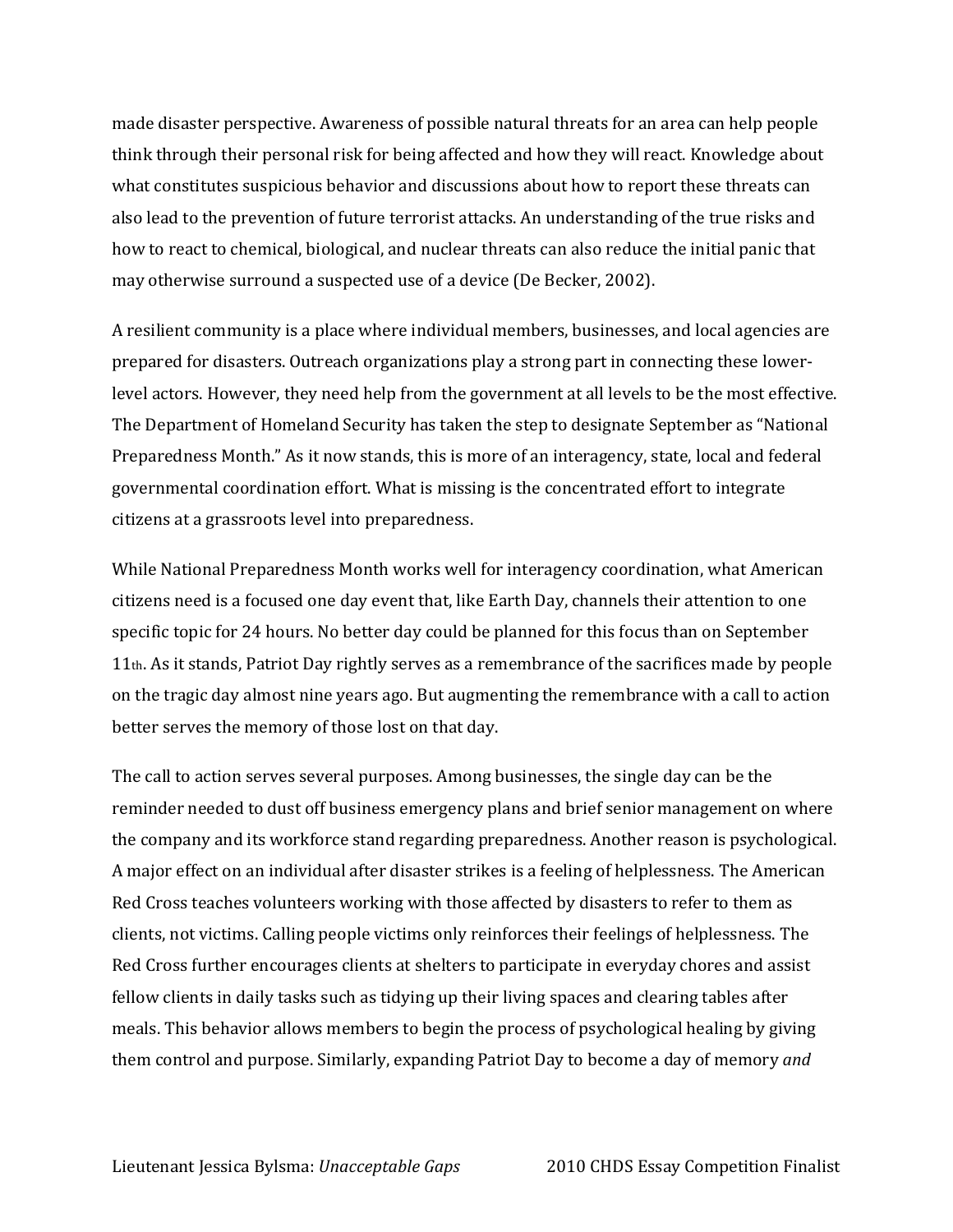preparedness will alter the psychology of the United States from the mentality of victim to the mentality of action. Finally, many local and state agencies have had trouble coordinating preparedness events within their communities (Deitz, 2010). Designating one specific day, especially one with so much meaning, can cut through excuses and delays. While a one month timeline for preparedness is sufficient for interagency actions, businesses and community members would be better served with a concentrated effort on a day that is so meaningful to every US citizen. On that day, each participant has the chance to honor those who made the ultimate sacrifice and make good on their pledge that they will do their part to ensure it never happens again.

#### NATIONAL PREPAREDNESS DAY

A possible contributor to the lack of preparedness at the community level is the difficulty in obtaining participation from its citizens. Yet, having a family talk about what to do in an emergency should not be approached as a chore. There are many ways to openly or subtly encourage citizens to participate in a national preparedness day. With creative involvement of all members, the opportunities to gain the participation needed are only limited by the creativity of those involved.

No matter how activities for this one day event are carried out, the most important approach must be targeted at people having fun. A charity group in the United Kingdom championed this concept when it changed its regular fundraisers from appealing to guilt to appealing to fun. Instead of hosting telethons, this group sold red noses for the equivalent price of two candy bars and hosted an evening of comedy acts performed by famous comedians who donated their services. Because of their approach, they obtained donations from all income levels and all demographics (Moriarty, 2006). Similarly, a nation preparedness effort would not need to be based on a theme of need. It could be approached as an opportunity for fun.

For example, schools have strong influence on preparedness. Studies show that of the many resources used to obtain information related to the H1N1 virus, schools were mentioned as a source of flu information by 23% of respondents (Citizen Corps, 2009). During September 11th, teachers could incorporate preparedness activities into their curriculum, especially elementary schools. These could include coloring contests, essay contests, or visits from characters who are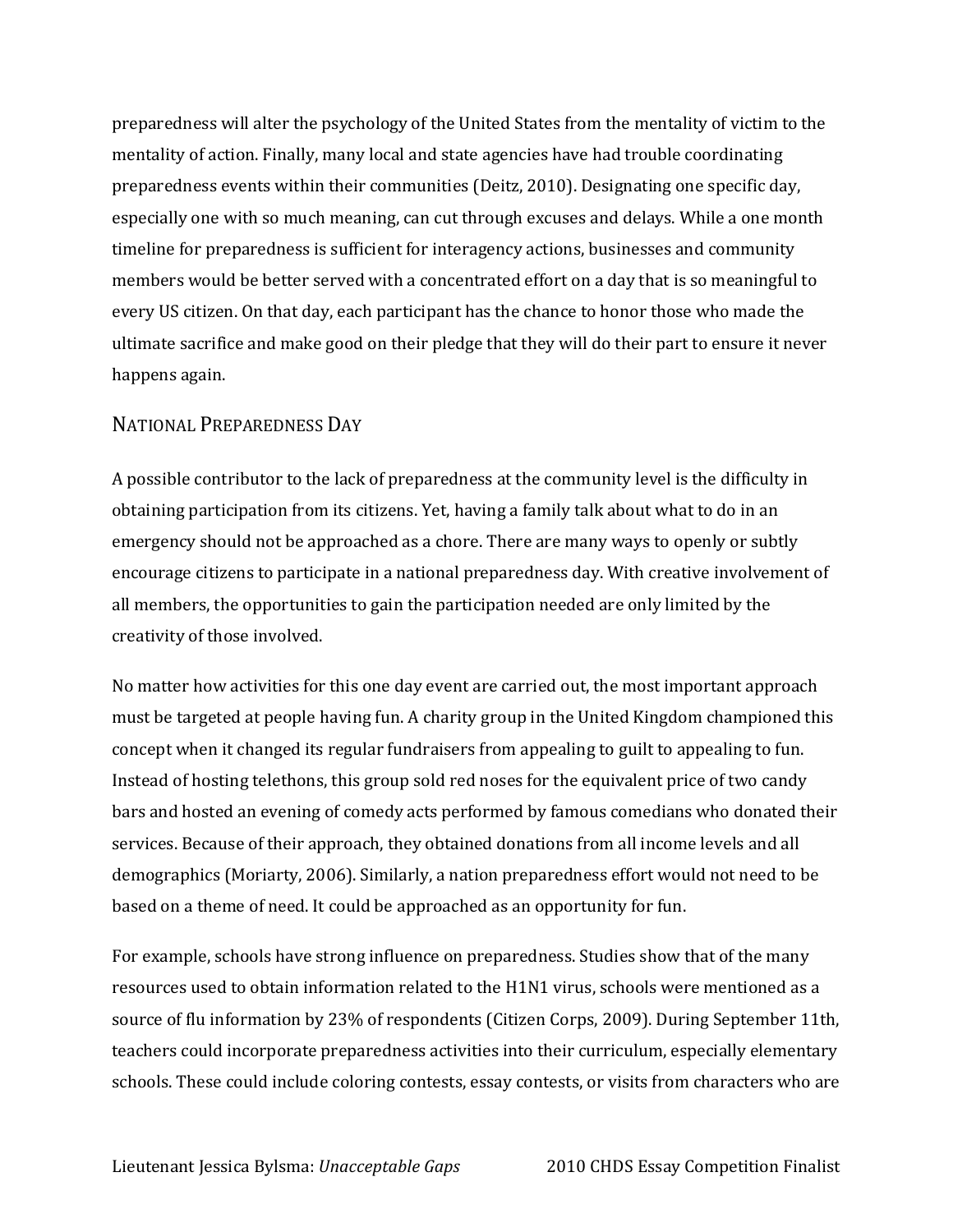linked to a preparedness theme. Just like Sparky the Fire Dog, the National Fire Protection Association's character that teaches kids to "stop, drop and roll" when on fire, a character could be created that makes it fun for children to learn about plans for emergencies or suspicious activities. Another option is for children to take a short preparedness quiz, such as how they would leave their house and what number they would call for informing their family that they were safe. Children who answered well would get a star or some small certificate, and children who did not score well will more likely be motivated to go home and ask parents about this information. Furthermore, since these activities are carried out by schools in the community, the threat information can be catered to local risks, so that Florida children are not being quizzed on frostbite and Wisconsin students are not quizzed on hurricane preparedness.

From a "whole community" standpoint, a one-day event allows for a concentrated effort for small towns and cities to host an event. Small towns could host parades in their streets or fairs in their parks with a disaster preparedness and Patriot Day theme. Parades could host local groups involved with emergency response and planning including firefighters, police, the National Guard, the Red Cross and other community outreach groups. People will have the chance to interact with the groups that are involved in their local emergency response efforts. They have the chance to learn more about what the groups can and cannot do. For example, one of the challenges for the Red Cross is that many citizens do not know the entire breadth of services that are offered and do not seek assistance for smaller disasters such as a single house fire or flood. A town fair with a preparedness theme would allow people to learn more about what services are offered. This is especially true if local agencies host demonstrations of their capabilities. For example, local FBI offices or local police involved in terrorism awareness could have demonstrations of what suspicious behavior is. When everyday citizens interact with these police and FBI agents and hears from them how to handle such a situation, they will be less hesitant to act when the real situation occurs, especially if their required action is to call the agents they have already interacted with. Another benefit of a concentrated effort by local groups involved in preparedness is that members of these groups can learn what other resources are available. During a fair or parade, these groups have a chance to interact with each other at an informal level to understand overlap or gaps in preparedness coverage at the local level. It also will help to build the relationships needed to effectively coordinate during a crisis. As one attendee of a preparedness lecture stated, "Ground zero is not the best place to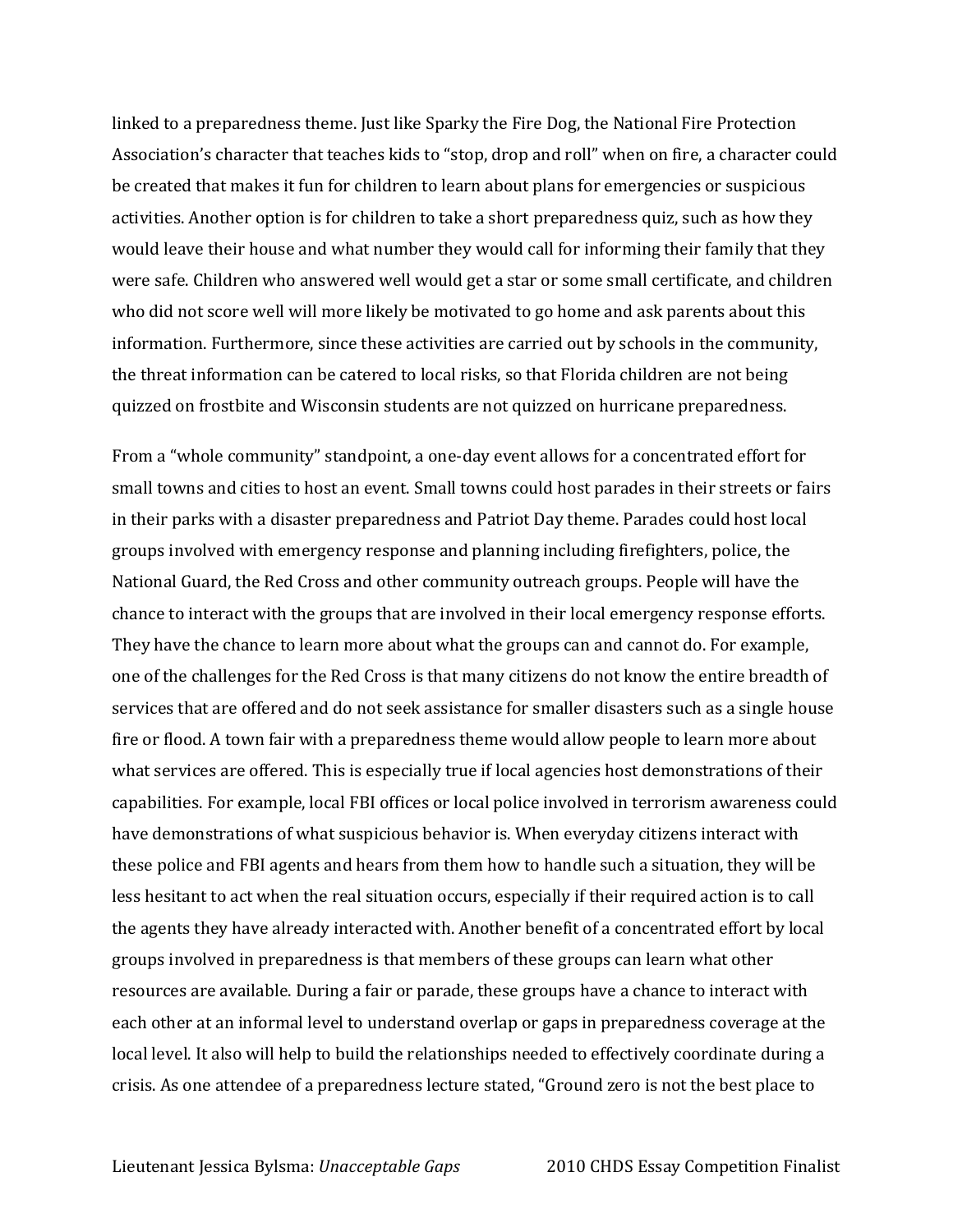start exchanging business cards." Fairs and parades, when approached from a preparedness angle, unite a community in a concentrated effort to prevent a future attack like 9/11.

Like Earth Day, a one day event can channel the desires and attention of people who are otherwise deeply involved in busy daily routines. During a one day event, everyday citizens will be able to learn how they can help prevent or lessen the extent of another disaster in the future just by taking some simple preparedness measures. Smart media coverage of the event would lead to an even greater awareness of preparedness activities since the media is currently a major source of disaster information for the general public.

#### **CONCLUSION**

A one day preparedness event provides the means for everyday people to participate in preventing a future attack like that on September 11, 2001. The event need not be a chore or only a somber remembrance of the victims of attack. With a little creativity, the event can honor those who lost their lives on that day by enabling citizens to do their part to prevent a future attack.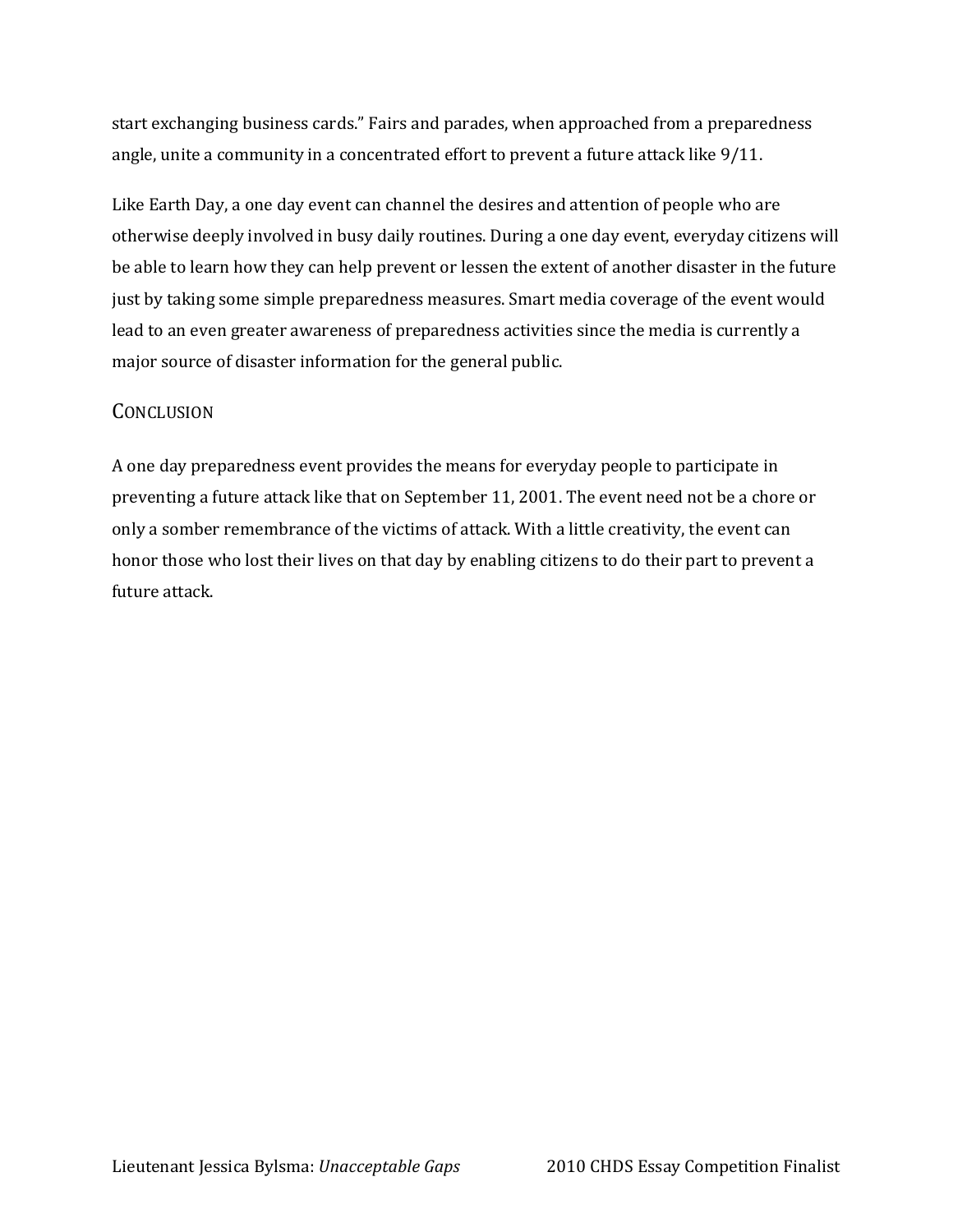# WORKS CITED

- Bond, S. (2009, June 10). US charitable giving estimated to be \$307.65 billion in 2008. Giving USA Foundation. Retrieved January 30, 2010 from http://philanthropy.com/article/Charitable-Donations-Fell-by/63106/
- Citizen Corps. 2009, August. Personal Preparedness in America: Findings from the 2009 Citizen Corps National Survey. Retrieved January 27, 2010 from http://www.citizencorps.gov/pdf/2009\_Citizen\_Corps\_National\_Survey\_Findings.pdf
- De Becker, G. (2002). *Fear less: Real truth about risk, safety, and security in a time of terrorism.*  New York, NY: Little, Brown and Company.
- Dudley, W. (1992). *The Naval War of 1812: A Documentary History.* Vol.2. Washington, D.C.: Naval Historical Center: p. 553. Retrieved June 2, 2010 from http://www.history.navy.mil/trivia/trivia02.htm
- Erickson, P. (2006). *Emergency response planning for corporate and municipal managers* [2nd ed]. Boston, MA: Butterworth-Heinemann.
- Federal Emergency Management Agency. (2008, January). The National Response Framework. FEMA. Retrieved June 2, 2010 from http://www.fema.gov/pdf/emergency/nrf/nrfcore.pdf
- Dietz, J. (personal communication, January 28, 2010). Purdue Homeland Security Institute.
- Moriarty, C. (2006, May 29). Red nose day: A very silly idea that changed one charity's destiny. *ABIX.* Retrieved June 2, 2010 from http://www.highbeam.com/doc/1G1- 146361521.html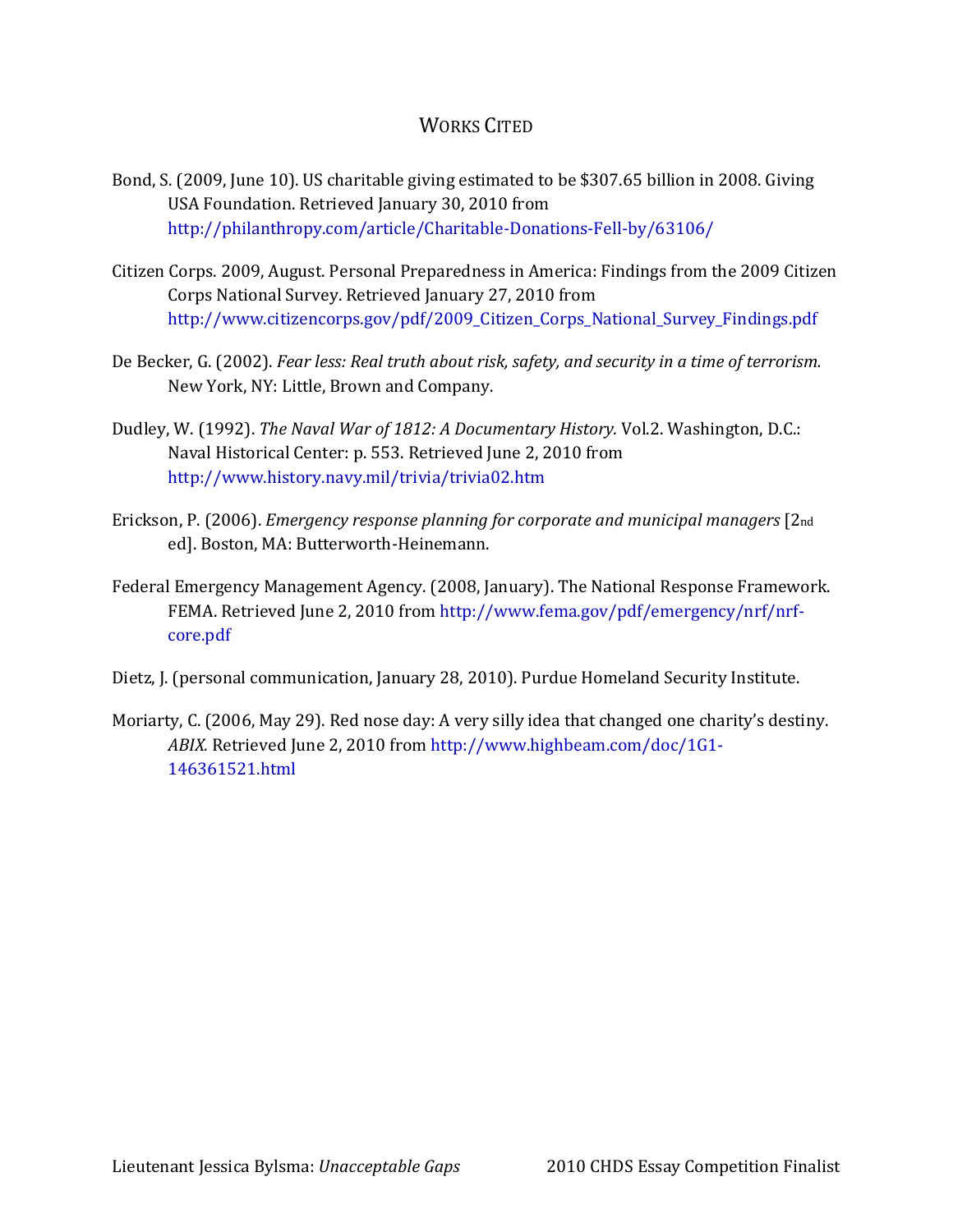# <span id="page-27-0"></span>INVOLVING CITIZENS IN HOMELAND SECURITY – CHANGING THE NATIONAL CULTURE OF ASSUMED SAFETY

#### *Mary Theresa Flynn*

*Senior Attorney, Federal Emergency Management Agency*

The United States must endeavor to involve all citizens in the enterprise of homeland security, in terms of identification of risks, acknowledgement that incidents will occur, and appropriate incident response. To do so, the United States must encourage citizens to embrace homeland security as part of their responsibilities as citizens and as a function of America's national wellbeing. This will require a change in America's national culture of assumed safety.

Homeland security includes preparation for, and response to, terrorist activity and natural disasters. But regardless of our success in identifying and containing terrorist threats, we will never fully "contain" nature. That realization makes natural disasters easier to predict: we know that they will always occur, and they occur for scientifically predictable reasons. Because natural disasters are more consistently predictable than terrorist activity, they present a useful laboratory for testing the ability to change a national culture. Towards that end, this essay explores an existing program within the Department of Homeland Security, *i.e.* the National Flood Insurance Program's flood hazard mapping program, as an investigative model for analyzing and expanding citizen understanding of, preparation for, and response to, either a terrorist attack or a natural disaster. We can later apply the resulting lessons learned to instigate a change in American culture regarding the broader range of homeland security concerns, including terrorist incidents.

#### THE NATURAL DISASTER "LABORATORY"

We know that natural disasters will happen. And through agencies such as the Federal Emergency Management Agency, the United States Geological Service, and the National Oceanic and Atmospheric Administration, we know with specificity where they will happen. We can also predict – to a significant degree – when and to what extent, most natural disasters will occur and what impact they are likely to have. Indeed, this information is already mapped and is resident within federal government repositories that are accessible to the public via the internet. However, one must know where to look, and more importantly, *have the motivation to look there.*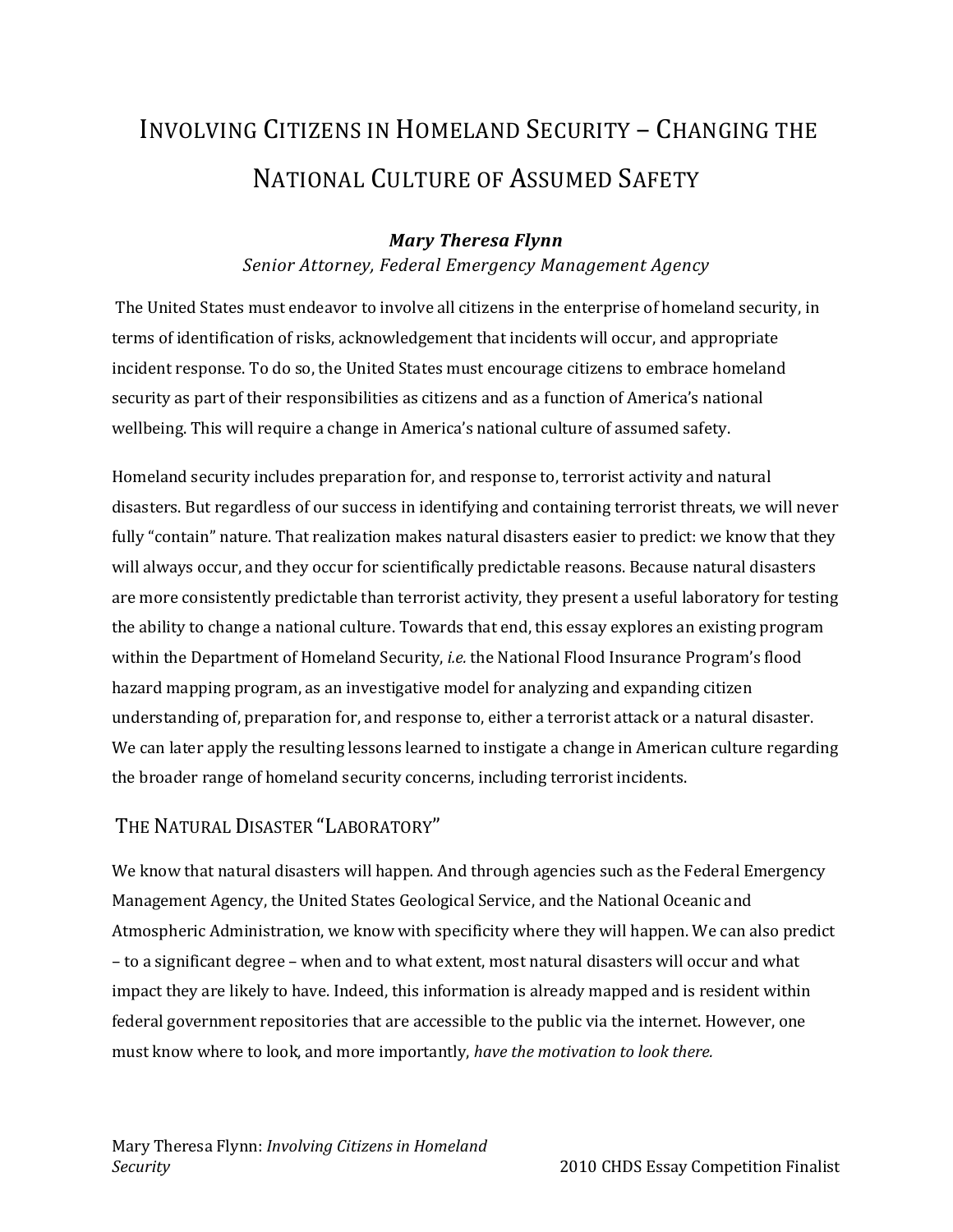Oddly, the predictability of the likelihood, exact location, and magnitude of natural disasters, and the ready availability of information as to how they will affect individual citizens, comes as a surprise to many people. This innocence is precisely what the United States needs to change if it is to engage citizens in the heightened sensitivity, preparation, and mitigation, which are required to secure the homeland against disasters of any ilk. This change is essential to make homeland security a more layered, networked, and resilient endeavor involving all citizens*.*

Accordingly, in order to develop the most effective way of broadly engaging citizens' interest in homeland security, the United States should explore the most effective ways to get information to the public of when and to what extent natural disasters will occur *in the area where they live*. Moreover, this information must be put in a context that is meaningful to them. Until they accept and understand the very real risks they currently bear, convincing them to prepare for, and mitigate against, those current risks – much less terrorist risks yet to develop – is a futile exercise. Without this information, the risk of a significant natural disaster actually happening *to them* is simply not real.

Yet, it is not just *significant* natural disasters that can *and will* cause the United States to suffer preventable damage and delay in future incident responses. A flood of only two feet may only be a significant weather event, and not a disaster in and of itself. Yet its timing may impede a community's ability to respond to a contemporaneous terrorist attack or a mass casualty event, by orders of magnitude. *[1](#page-33-0)* Even a "minor" flood of two feet will render evacuation routes impassable. Combine that minor flood with a terrorist attack and there will be a vast number of citizens backed up at a now-impenetrable exit point. Ambulances will be stymied in their attempts to reach the injured.

Under a different scenario, if a similar "minor" flood blocked routes to the local hospital, a plane crash, train wreck, or other mass casualty event would prevent doctors, nurses, and other essential personnel from reporting to the hospital as needed. Yet, understanding that risk, and planning for it will obviate many of these surprises, and perhaps save many lives.

Among the questions that need to be asked are:

- Do citizens know what roads will be impassible in the event of a flood?
- Do hospital personnel know what routes will be impassible in the event they must report to work due to a mass casualty event?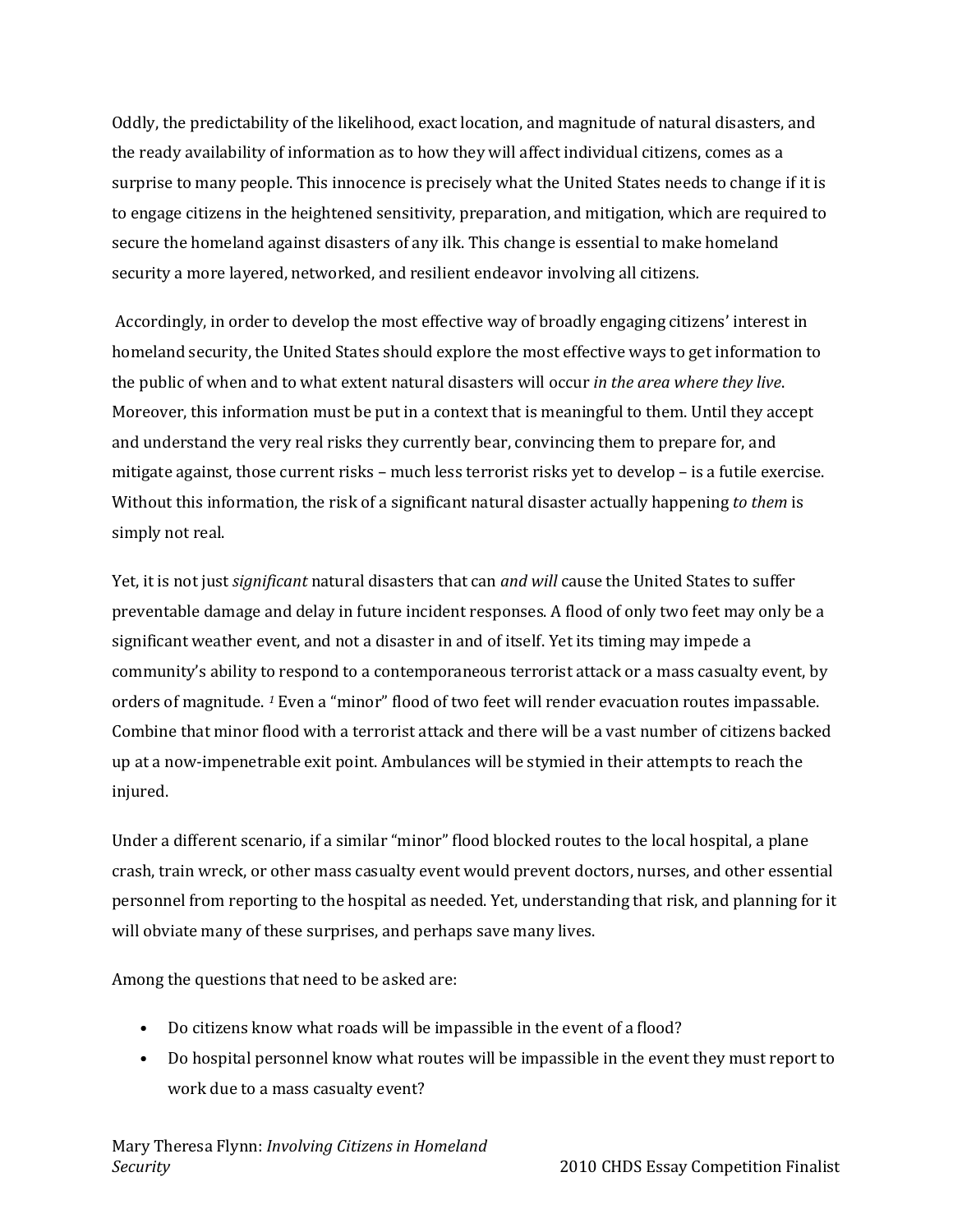- Do emergency medical technicians know what routes will be blocked as they respond to emergencies and then attempt to get to the nearest medical facility?
- As flood waters rise, do local police, public works, and emergency personnel know which areas of their communities to evacuate first, depending upon which rescue routes will become impassible first?

### THE NATIONAL FLOOD INSURANCE PROGRAM'S FLOOD HAZARD MAPS

The purpose of the National Flood Insurance Program ("NFIP") is threefold; it intends to discourage development in a floodplain; it intends to shift the burden of constant disaster relief to those who live in the floodwaters' path, through an insurance system of risk-sharing related to the degree of risk one chooses to incur; and most importantly for the purposes of this discussion, it is designed to map the geographical boundaries and predicted depth of a flood event that has a one-percent chance of occurring in any given year. The resulting flood hazard maps inform the community as a whole of the danger of flood risk to hospitals, police stations, evacuation routes, and other infrastructure. From these maps the community knows if or what portion of a hospital complex will flood, and the height to which the flood waters will rise. The maps depict which roads will flood and to what depth they will flood. Similarly, each citizen is also informed if or what portion of their home will flood, and the height to which the flood waters will rise – *if they look at the flood hazard map*.

This critical information is already in the hands of the more than 20,000 communities in the United States that participate in the NFIP. Importantly, this flood hazard data is available digitally to many of these communities, and soon will be available digitally to all of them. Thus, this information can be readily integrated into a community's Geographical Information System ("GIS") as a flood hazard overlay. It can then be selected to display as needed as an overlay on a community's 911- Emergency Services Locator Map, the community's real estate tax maps, zoning maps, or all of the above. Yet that integration into the tools of emergency services personnel and other community officials is not enough to invest individual citizens with an appreciation of the ongoing risk to them. Without appreciation of that risk, citizen behavior will not change, and the culture of assumed safety will continue.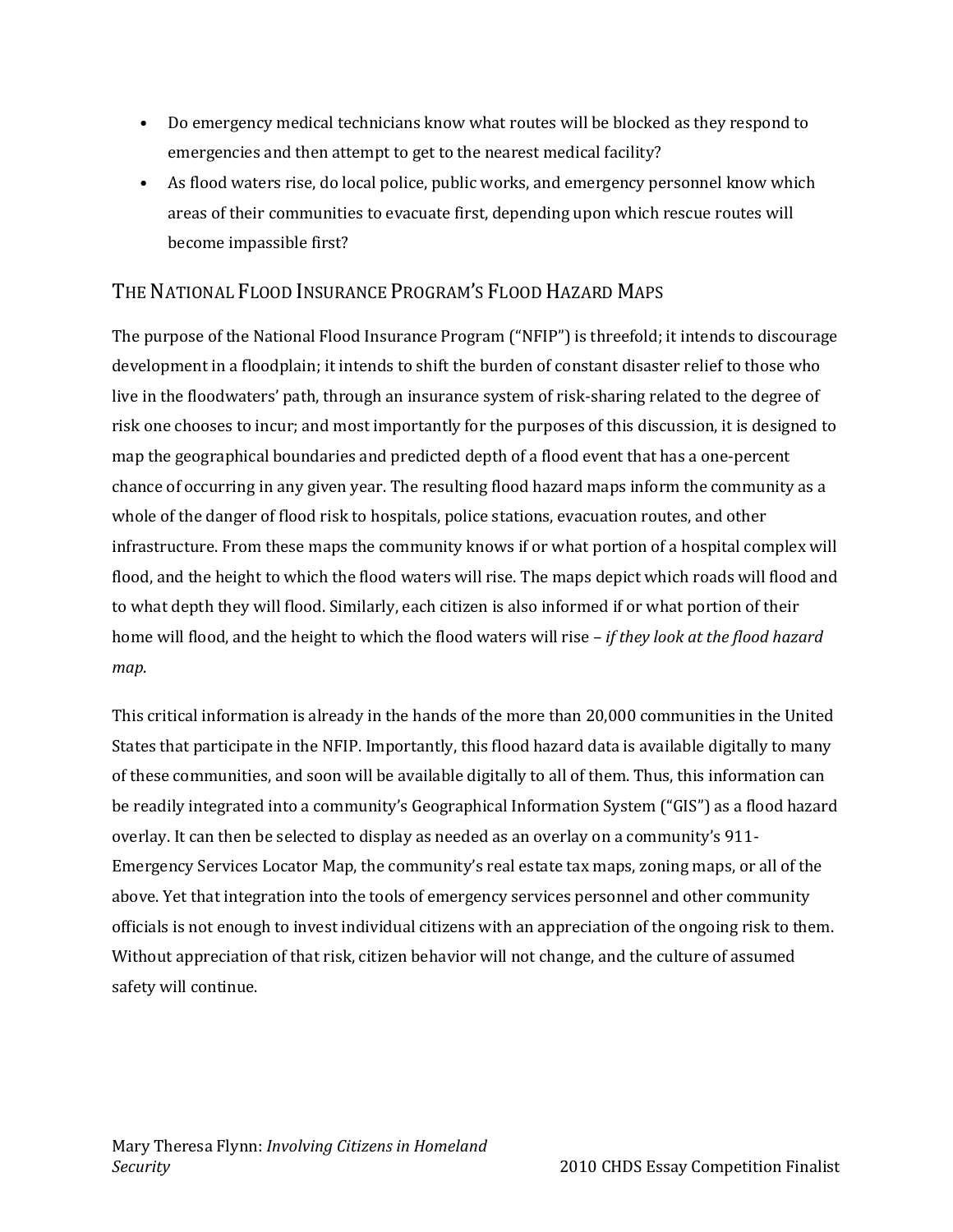#### LAYERED VERSUS NETWORKED

<span id="page-30-0"></span>The United States' approach to homeland security appropriately involves state and local governments in all aspects of homeland security. It has to. The federal government does not have the resources nor, importantly, the local knowledge (*e.g.* the best evacuation routes) essential to disaster planning and response. Moreover, in many instances the United States does not have the legal authority to promulgate or administer regulations essential to natural disaster protection and mitigation.

For example, the federal government is constitutionally prohibited from adopting or enforcing zoning laws, building codes, and other types of land-use ordinances. The Tenth Amendment of the Constitution reserves to the states, all power and authority not specifically and explicitly granted to the federal government elsewhere in the Constitution. *[2](#page-31-0)* In turn, with the exception of the *adoption*  of a uniform statewide building code and many criminal and traffic laws, the states generally devolve most police powers to local governments. That is why building codes, criminal laws, and traffic laws are usually state statutes enforced by local government police and building officials. Zoning ordinances, which are more location specific, are usually both adopted and enforced by the local government.

That is also why the National Flood Insurance Program must require participating communities to adopt local flood mitigation ordinances *[3](#page-31-1)*as a condition of participating in the NFIP. The federal government cannot adopt, nor can it enforce, zoning ordinances which require citizens to locate new construction out of the mapped floodway, nor can it impose building code requirements compelling the elevation of a structure's first floor to or above the predicted base flood level in the mapped flood hazard area. By contrast, the state or local government can. For these and many other reasons, the United States must – and should – continue to cooperate with, support, and rely upon its state and local partners.

But sometimes, reliance on these layers of state and local government to get necessary information out to citizens works to the federal government's disadvantage. Here, the NFIP flood hazard mapping program is instructive. The NFIP gives its flood hazard maps to its participating communities. Yet, other than requiring that a single copy of the flood hazard maps remain on file at the community's headquarters, the NFIP does not require the distribution of the flood hazard information to the citizens. It does not even require that the flood hazard data be integrated into a community's 911-Emergency Services Locator Map. Instead, the NFIP relies on the community to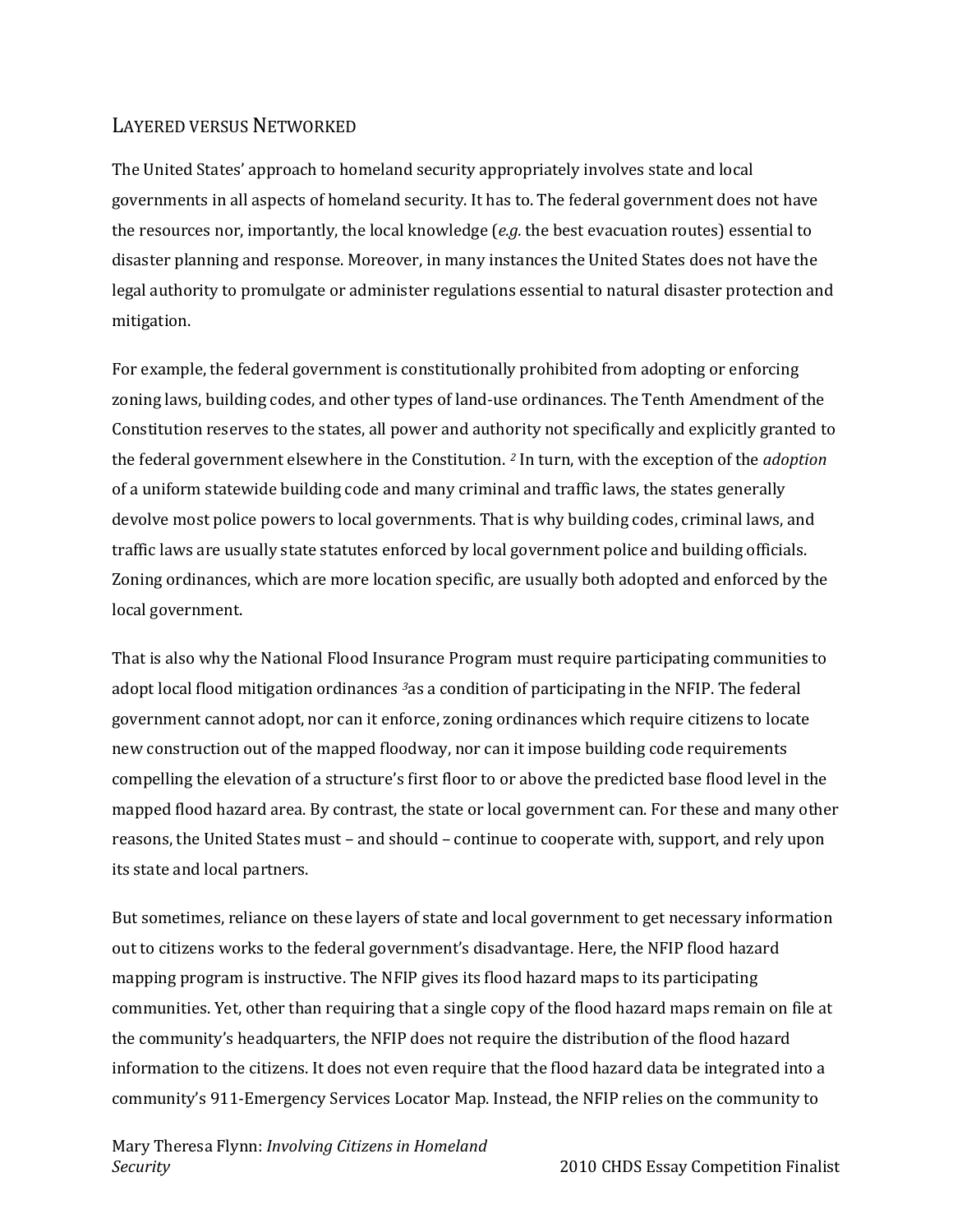decide whether, and the extent to which, it makes that information readily available to its schools, hospitals, public works department, police, emergency services, or to its citizenry.

<span id="page-31-1"></span><span id="page-31-0"></span>To their credit, many participating communities integrate that flood hazard mapping data into their GIS database as a matter of course and common sense. In other instances, the NFIP must entice a community to assimilate the flood hazard mapping data into their GIS database, or alternatively, place a copy of the flood hazard maps in the local public library. The carrot offered to these communities is a complex system of awarded points for engaging in enumerated flood mitigation activities above and beyond the minimum floodplain standards required as a condition of participation in the NFIP. Under this system, called the Community Rating System, the communities must apply the rules contained in an inscrutable 700-page manual to convert the points to discounts on flood insurance premiums for their citizens. *[4](#page-33-0)* Thus, many communities fail to incorporate flood hazard data in a publically available database.

In communities where the flood hazard data is available in the GIS database, a citizen must purposefully go to the community's website to search for the flood hazard data that applies to his or her property. But citizens that go looking for flood hazard data likely already appreciate the enduring risk they bear, and may already be of a mind that that hazard will likely require some action on their part, or awareness of the implications to them and their community. It is the citizens to whom it would never occur to look for such data that are of concern here.

# PUT THE INFORMATION WHERE THE PEOPLE WILL FIND IT – PUT IT WHERE THEY ALREADY GO

This section is the corollary to the old saw: "Put the sidewalks where people walk, instead of where you think they ought to walk." Parents, whose primary interest may be their children's schooling, will likely visit that school's website, even if they would never consider looking at zoning or real estate tax maps where a community may have placed flood hazard information. Flood data depicting which access roads will likely be flooded should and can be resident on the school's website. This information would be especially useful should a school lockdown occur for an unrelated event.

Hospitals, if they don't already, should have a GIS database to evaluate access by ambulances and personnel during a mass casualty event. Flood hazard data should be resident there so all hospital personnel are exposed to the notion that floods will affect their working lives. Indeed, it should be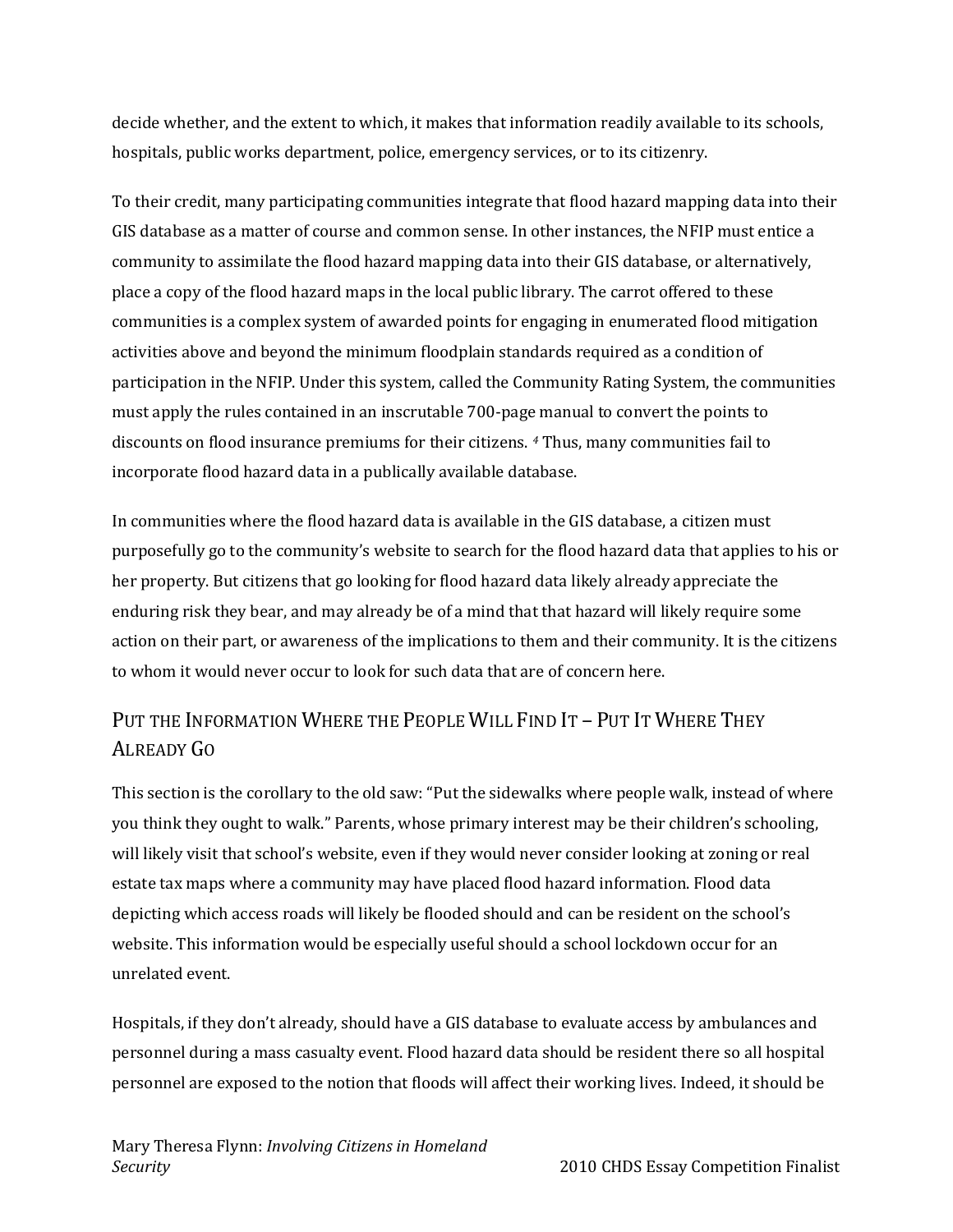part of every hospital's emergency plan. Even the community's bicycle trail map should contain flood hazard data – not because of any dire interruption to an afternoon's bike ride – but rather because it places this information where the biking aficionado will see it. Until all of these people have that "*Gee, this is real, a flood or other disaster could happen to me*" moment, homeland security will never be a fully layered, networked endeavor involving all citizens.

<span id="page-32-0"></span>They key here is educating citizens as to flood hazards when they will not naturally seek that education on their own. The incidental exposure to flood risk data via websites where people's interests naturally take them, is a laboratory opportunity to perhaps engender, and then evaluate, a cultural shift. While there is no direct correlation to predictable, mapped natural hazards versus unanticipated, (and surely not mapped) terrorist attacks, lessons learned about the potential for a cultural shift from flood risk education can be evaluated and applied as appropriate to more broadbased goals.

# WHAT THE UNITED STATES SHOULD DO NEXT

The NFIP needs to cut out the middleman. Instead of allowing a participating community to choose whether it will integrate NFIP flood hazard data into its GIS database, the NFIP should amend its minimum standards for participation to require all communities with a GIS database to integrate the NFIP flood hazard layer. Inasmuch as all new and every revised flood hazard map are produced and dispersed digitally to the community over the internet, this requirement would not cause a hardship.

Both the NFIP and the United States Fire Administration ("USFA") are part of the Federal Emergency Management Agency. Both have disaster prevention as a major mission objective. The NFIP and the USFA should work together to integrate flood hazard maps as an overlay to every 911- Emergency Locator Map possible. The data should be disseminated freely. Opportunities for cooperation with other federal agencies to disseminate this data, and evaluate this model, should be explored, but this will require the disintegration of the "silo" mentality in many federal government programs.

Finally, the successful involvement of all citizens in a layered, networked, and resilient homeland security endeavor will require a multi-disciplinary approach to achieve that goal.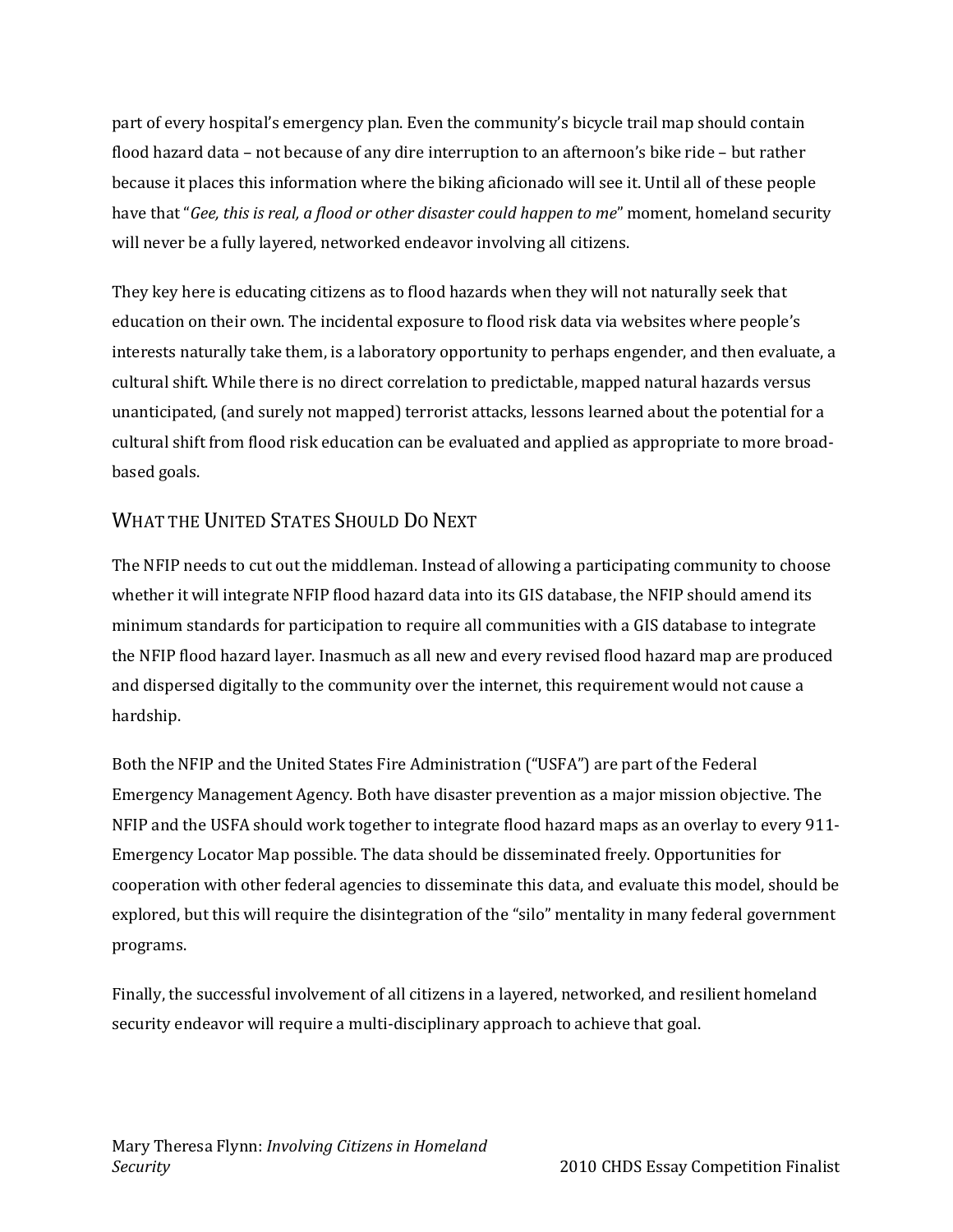<span id="page-33-0"></span>j

standards set out at 44 C.F.R. Part 60, § 60.1, *et sec*. *<sup>4</sup> See*, Federal Emergency Management Agency, *National Flood Insurance Program Community Rating System Coordinator's Manual*, FIA-15/2007.

*<sup>1</sup>* One need only recall the difficulties from the severe snowstorm experienced by first responders after the crash of Air Florida Flight 90 into the Potomac River on January 13, 1982. A Metrorail train crashed in an underground tunnel at the same time. Federal workers were leaving work early due to the severe snowstorm<br>and roads and bridges were jammed with commuters, blocking access for ambulances to both tragedies. <sup>2</sup>See, Tenth Amendment to the United States Constitution. The text of the Tenth Amendment reads: "The powers not delegated to the United States by the Constitution, nor prohibited by it to the States, are reserved to the States respectively, or to the people." The Tenth Amendment is known as the "Reserve Powers Clause" or alternatively the "Police Powers Clause" because the maintenance of a local police force, zoning authority,<br>building codes, and other land-use authority are collectively known as the "police powers." <sup>3</sup> Local flood mitigation ordinances of NFIP participating communities must meet or exceed minimum standards set out at 44 C.F.R. Part 60, § 60.1, *et sec*.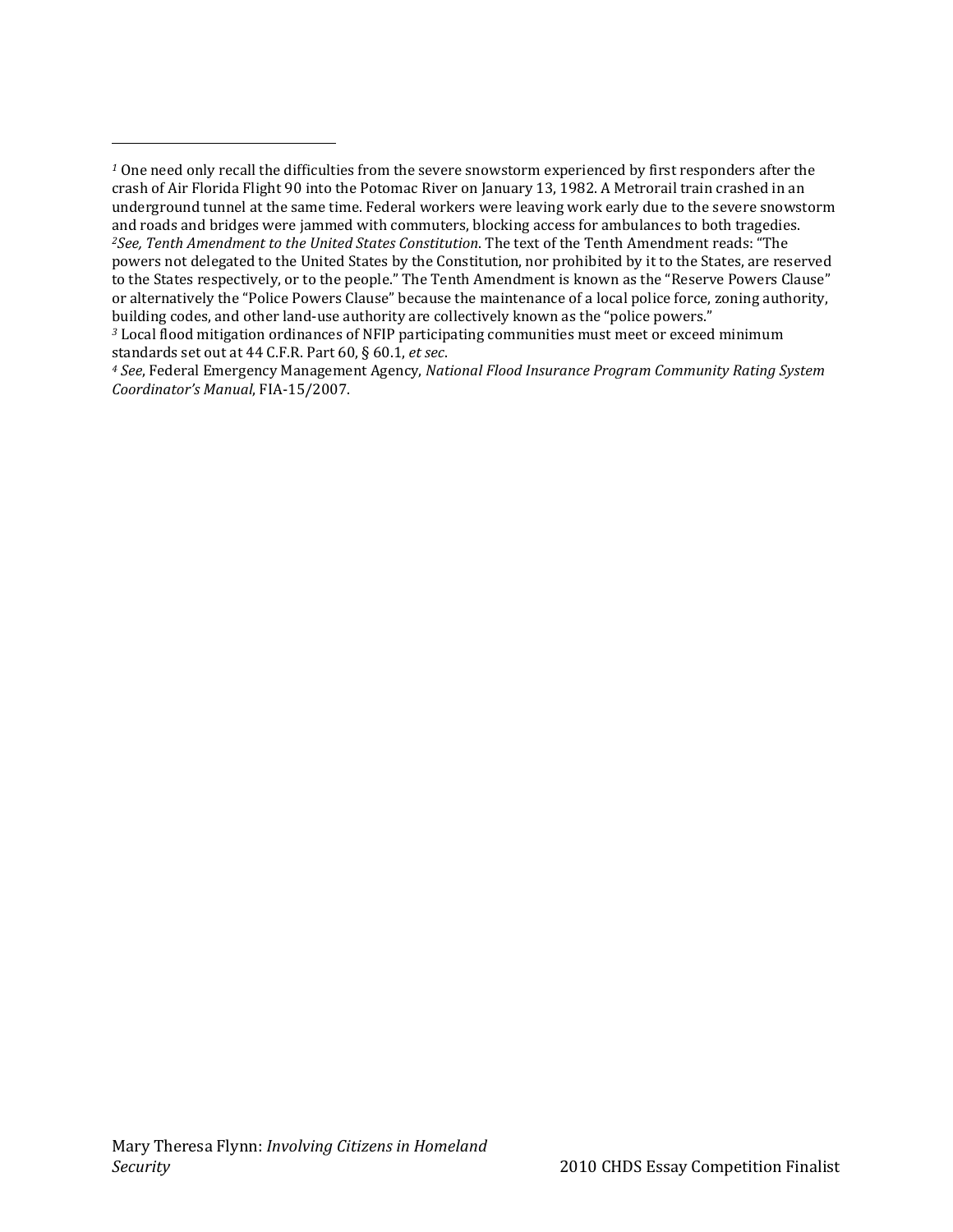# <span id="page-34-0"></span>HOMELAND BUREAUCRACY - HOW TO RESHAPE AMERICAN HOMELAND SECURITY POLICY TO BETTER ENGAGE ITS INTELLIGENCE PROFESSIONALS THROUGH A LAYERED, NETWORKED AND RESILIENT ATTACK UPON TERRORISM AT HOME AND ABROAD

*Andrew Hicks Intelligence Specialist, Department of Defense*

# INTRODUCTION

The 2006 National Security Strategy of the United States proclaims, "A government has no higher obligation than to protect the lives and livelihoods of its citizens. The hard core of the terrorists cannot be deterred or reformed; they must be tracked down, killed, or captured. They must be cut off from the network of individuals and institutions on which they depend for support. That network must in turn be deterred, disrupted, and disabled by using a broad range of tools" (The White House, 2006 p. 12). The National Security Strategy (NSS) of the United States intends to provide a strategic guidance; it essentially provides the broad goals to be attempted, rather than *specific* guidance on *how* to achieve those goals. The National Strategy for Homeland Security also identifies the threat of terrorism, specifically violent Islamic extremism and lists select measures designed to enhance homeland security effectiveness (U.S. Department of Homeland Security, 2007 p. 9.). The question remains, what specific tools have American Intelligence Agents been provided to better protect our country from terrorist attacks? Essentially, have the flaws, which were so painfully obvious in the aftermath of 9/11 and most recently presented by the radical Islamic attack at Fort Hood and the attempted Christmas day suicide bombing of Northwest Airlines flight 253, been resolved? If flaws still exist, what changes must be made to U.S. Homeland Security policies to more effectively thwart terrorist attack against Americans at home and abroad?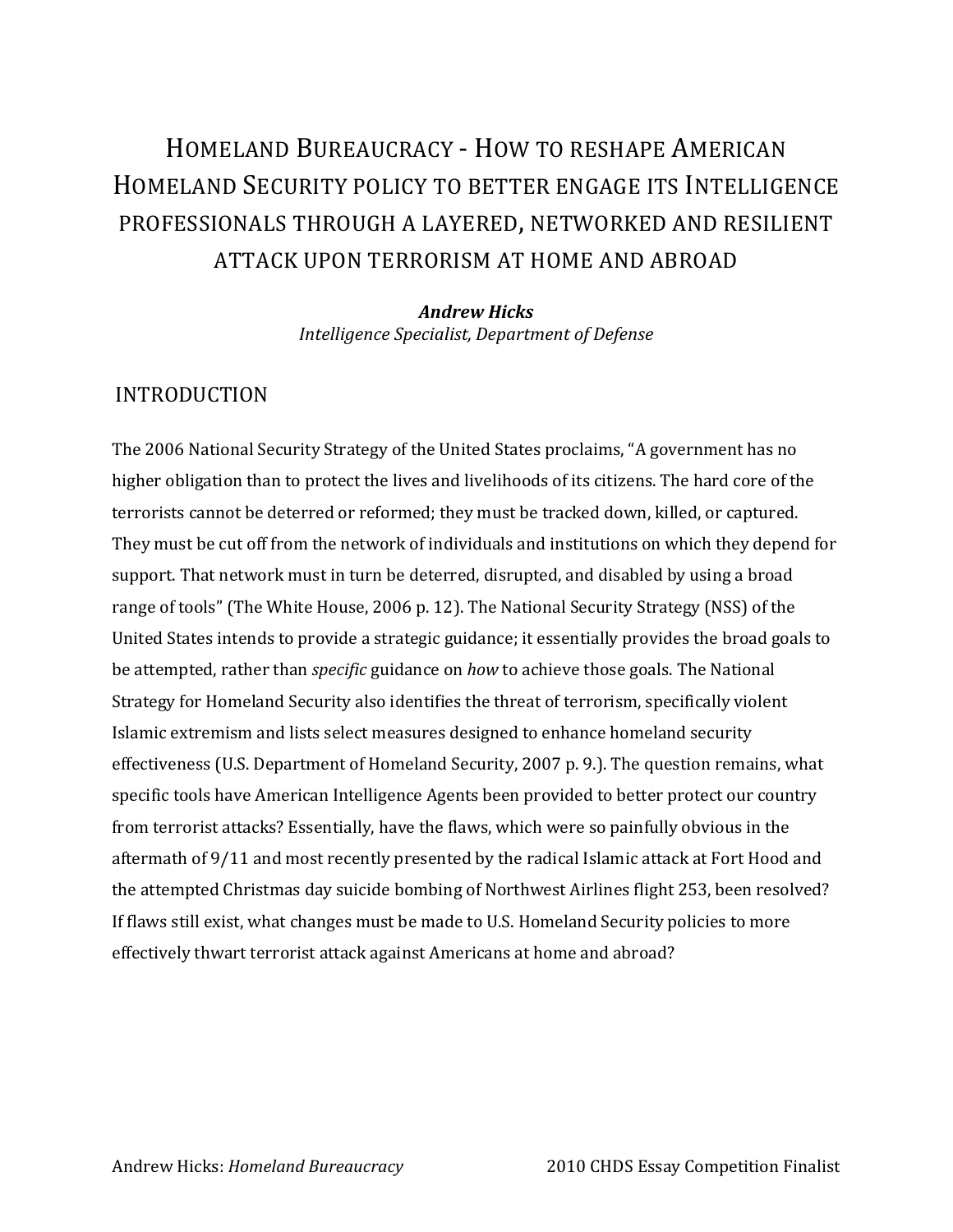# POLITICAL TURMOIL AND AN EMERGING FRAMEWORK

Today, the American Intelligence Community plays by complex and sometimes contradictory rules. Overall guidance to the intelligence community is provided by Executive Order 12333, *United States Intelligence Activities,* most recently updated in 2008. In order to fully understand EO 12333, it is necessary briefly trace the document back to the context of its creation. EO 12333 was first written in by then President Ronald Reagan as a response to significant intelligence regulations and legislation of the previous administrations. The political mood in American became turbulent in the 1970s as the public witnessed the escalation of the unpopular conflict in Vietnam, multiple accusations of spying against federal intelligence agencies, including Army Intelligence, the Federal Bureau of Investigation (FBI) and the Central Intelligence Agency (CIA) The infamous political scandal known as *watergate* also contributed to the climate of mistrust by many American voters. Key politicians felt compelled to reign in the intelligence community's power and hold leaders accountable for what many considered grave privacy invasions against Americans. The accusations and scandal eventually forced President Nixon out of office, enacted sweeping legislation to include the Foreign Intelligence Surveillance Act (FISA), the privacy act of 1974 and permanent congressional oversight on intelligence activities. Army Intelligence, the FBI and the CIA made sweeping changes which drastically altered their intelligence collection activities (National Commission on Terrorist Attacks upon the United States, 2004 p. 88-91).

# A NEW ERA

Ushered into office on the promise of honesty and openness, Jimmy Carter promised a new direction for American intelligence and foreign policy. Unfortunately, serious diplomatic failures, including the Iranian Islamic Revolution and the subsequent taking of hostages at the American embassy in Tehran began to swing the political pendulum back toward a stronger foreign policy. President Ronald Reagan was elected in 1980 and in 1981 provided new and specific guidance to the intelligence community which had suffered devastating setbacks in the tumultuous 1970's. Reagan signed Executive Order 12333, which appears to have been his administration's way of reengaging the intelligence community in the defense of America and its interests. EO 12333 caused the Federal Bureau of Investigation (FBI), Central Intelligence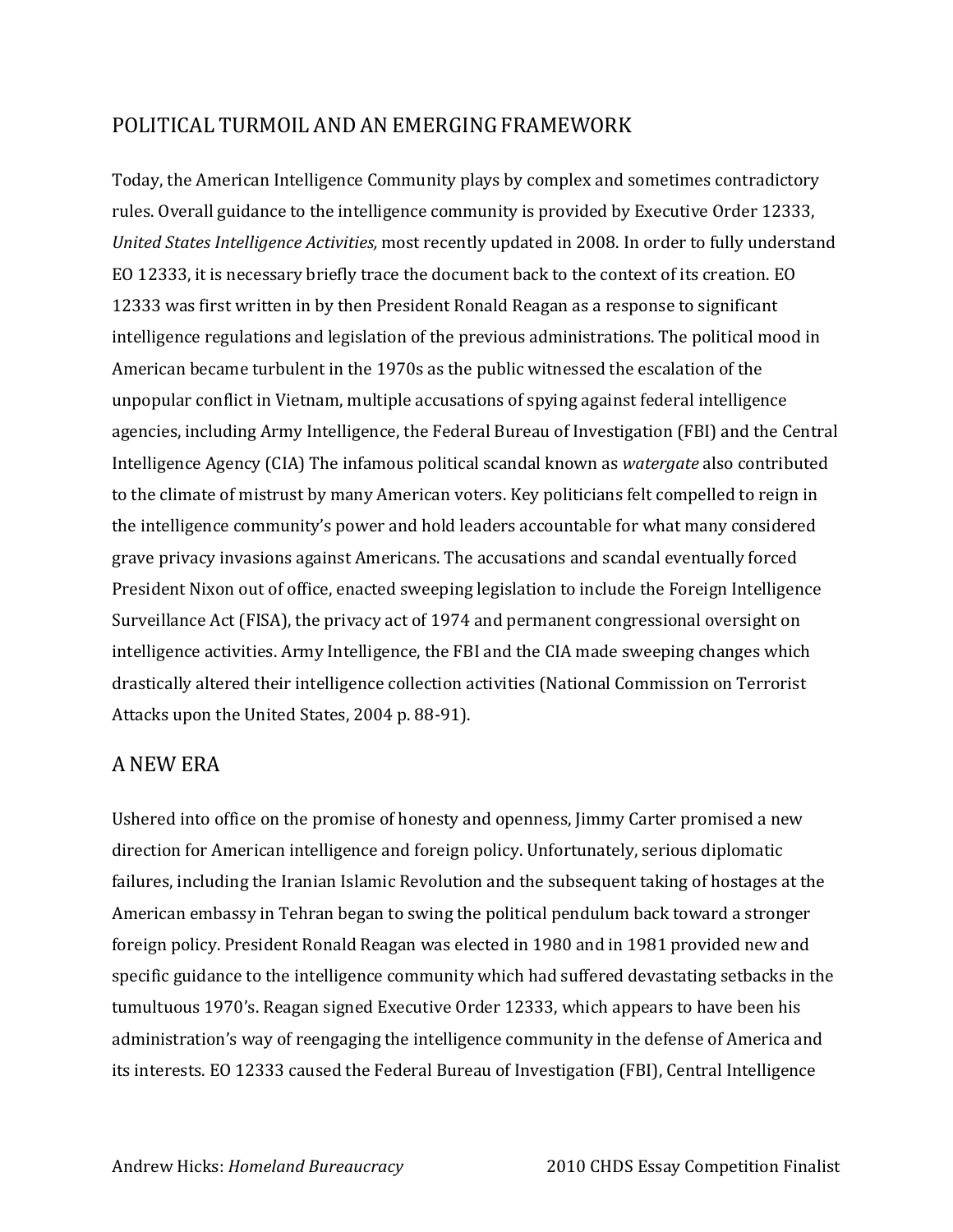Agency (CIA) and the Department of Defense (DoD) to write new regulations in accordance to the presidential guidance, many of which have changed little since then. The most significant of which directed the FBI to have primary responsibility for intelligence and terrorism within the United States. EO 12333 directed the CIA to retain primary responsibility for intelligence and terrorism outside the U.S. The DoD, which included military intelligence services of the Army, Navy, Marines and Air Force, enacted internal regulations and attempted to independently work within the executive constraints (Office of the President, 2008). Since the DoD necessarily operates both overseas and stateside, the rules and subsequent interpretation became complex. The overarching principle that may have been clear to the Intelligence Community in the 1980s was that presidential direction and congressional oversight, which was often contradictory, had changed the paradigm. It is at this stage that the growing presence of lawyers, needed for their interpretation of presidential and congressional intent, became a controlling element in the community, without which agencies and their Agents hesitated to act for fear of prosecution.

# COMPOUNDING THE MISTAKES

In response to EO 12333 and subsequent DoD directives, the United States Army created Army Regulation 381-10, U.S. Army Intelligence Activities, which intricately detailed the circumstances upon which the U.S. Army could collect information on U.S. persons (Department of the Army, 2007). The Army went on to detail exactly how its intelligence agents would pursue national security crimes in Army Regulation 381-12, Subversion and Espionage Directed Against the U.S. Army (SAEDA) (Department of the Army, 1993). A myriad of other regulations, including Army Regulation 381-20, The U.S. Army Counterintelligence Program, would further define and restrict DoD components from intelligence collection (Department of the Army, 1993). Internal regulations and policies built systematic layers of bureaucracy, which drastically reduced the speed and function of intelligence Agents on the ground. In such an accusatory climate, it is easy to understanding why some agencies were guilty of *stovepiping* or failing to share information with other agencies. Since intelligence and its efficacy relies upon speed, oversight and its bureaucracy in the 1970s served to relegate the efficiency of the American Intelligence community.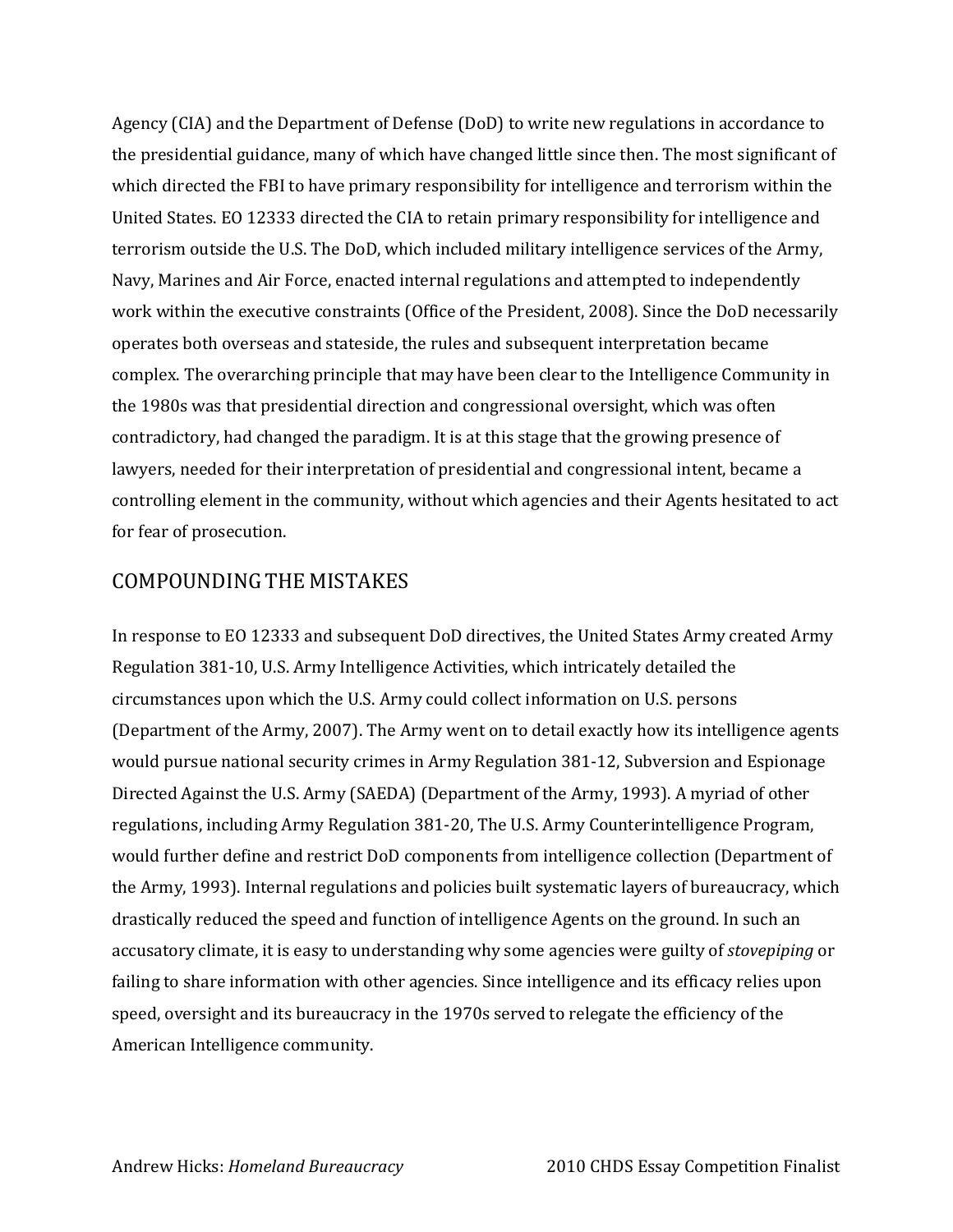#### LAW ENFORCEMENT VERSUS INTELLIGENCE

Antiquated federal laws also factored into the formula which ultimately resulted in the American intelligence community's reduced efficiency. The *posse comitatus* act, although written to deny local law enforcement the ability to requisition troops for their service, was often misinterpreted to restrict DoD intelligence Agents from pursuing crimes deemed to be within the responsibility of *law enforcement* (Trebilcock, 2000). Since terrorism is neither uniquely a law enforcement crime nor an intelligence crime, but rather both; the artificial and nonsensical divide between law enforcement and the intelligence community served to systemically weaken the entire American intelligence community. The 9/11 Commission Report noted how significant difficulties of sharing law enforcement and intelligence information within the FBI were problematic to the disruption of the 9/11 attack (National Commission on Terrorist Attacks upon the United States, 2004 p. 78-79). The FBI, the most empowered domestic intelligence and law enforcement agency directed to act within the United States proved unable to communicate effectively even within its own organization. The Department of Defense, with its rigid military chain of command, has also been plagued with communication problems. Mathew Bogdanos explained in Joint Force Quarterly how the doctrine within the DoD did not properly facilitate *joint* forces cooperation which is a direct impediment to the Global War on Terror (2005). With such an examples, it is very easy to understand how the multitude of agencies across the intelligence community find it problematic, if not impossible, to push through the barrier between law enforcement and intelligence to effectively share timely information and coordinate complex counterterrorism and intelligence investigations.

#### STATUS, LOCATIONAND TURF WARS

In addition to the created divide between Law enforcement and Intelligence, whether a subject is considered a U.S. person or not has developed into another stumbling block for the intelligence community. Out of deference to laws enacted in the 1970s, the intelligence community has adopted different rules and additional layers of bureaucracy ostensibly designed to safeguard the privacy rights of the American people. Agencies operate differently based on whether the subject of an investigation is a U.S. person and whether or not the subject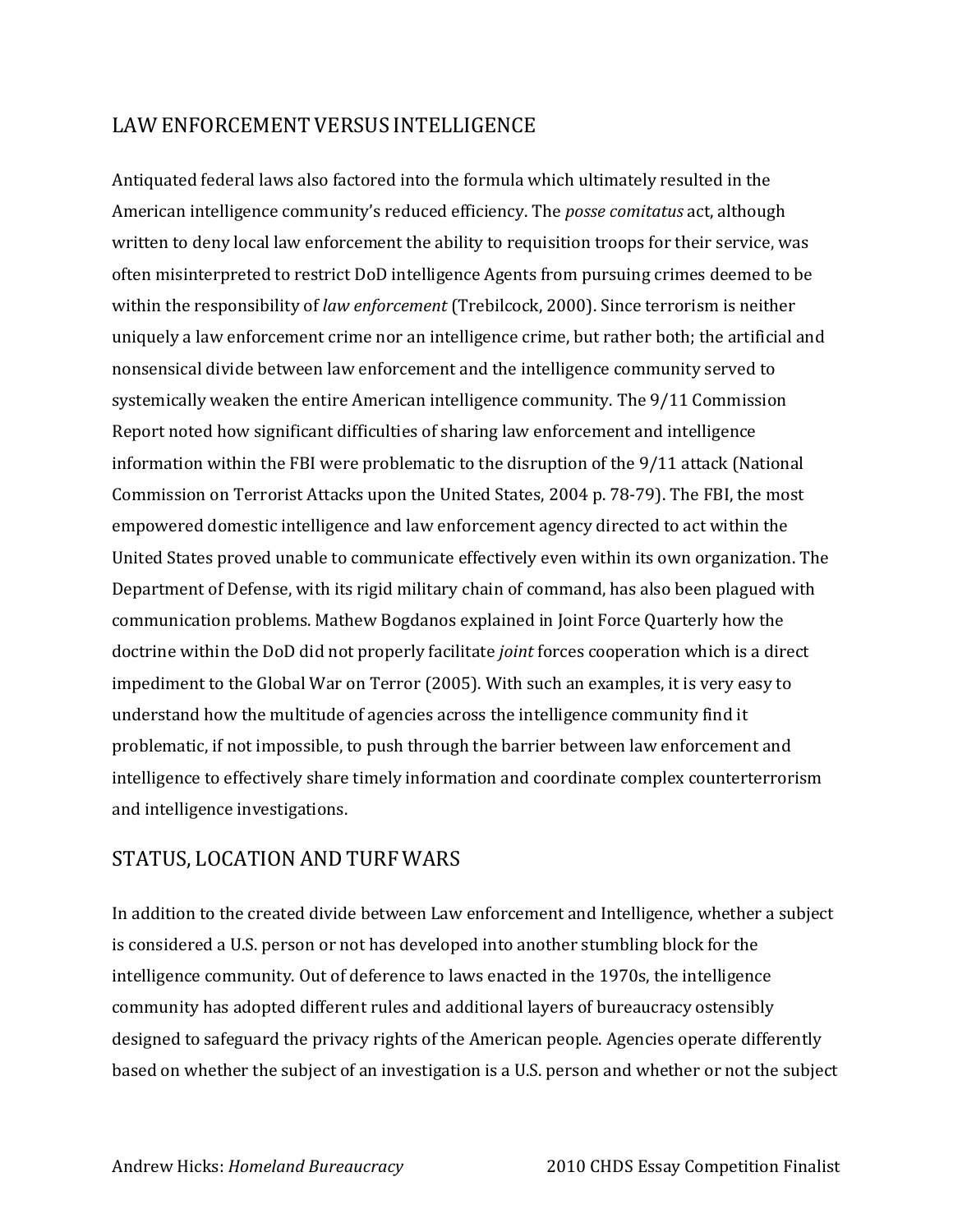is inside the United States. In effect, an investigation is drastically slowed by the first tentative steps to discover the status and location of a subject. At this point, several agencies may have investigative jurisdiction of some nature and the details of which are often complex, contradictory and the source of conflict between agencies. If the subject is considered a U.S. person and located inside the United States, this is, essentially, the worst case scenario for an intelligence investigation. The kid gloves are firmly in place when it comes to investigative action an Intelligence Agent may take and the requisite bureaucratic approvals for each investigation act are countless and cumbersome *if* approved. Some agencies may have no authority to conduct an investigation whatsoever depending on the combination of status and location. In truth, neither the location nor the status of a terrorism or intelligence subject should be a factor in what tools are at the disposal of an American Intelligence Agent. Regardless of the employing agency, an intelligence Agent must rely upon their training and expertise to determine which investigation actions and tools are necessary on a case-by-case basis. Only a homeland security policy specifically designed to fail would place restrictions upon its Intelligence Agents and their ability to pursue investigations. It is the professional integrity, training and expertise of American Intelligence Agents which will safeguard the privacy of innocent U.S. persons, not arbitrary government intervention. The current restrictive policy is akin to a customer asking a mechanic to fix his car, but the customer will pick and choose what tools are available, in what circumstances they will be used, and approval for additional tools *may* be approved upon request. Such a policy only succeeds in producing much slower, inefficient and inferior results. There is a level of trust that must be established between the American people and their intelligence Agents, without trust, government intervention will only continue to succeed in degrading the effectiveness of our homeland security.

# A LAYERED HOMELAND SECURITY STRATEGY

To create a *layered* Homeland Security strategy it is necessary to have multiple intelligence agencies actively seeking the same priorities. This concept capitalizes on three necessary concepts for an effective Homeland Security, redundancy, efficiency and competition. The U.S. government must redefine and not simply in name only, terrorism as the primary responsibility and investigative priority for DoD, FBI and CIA intelligence Agents. Agencies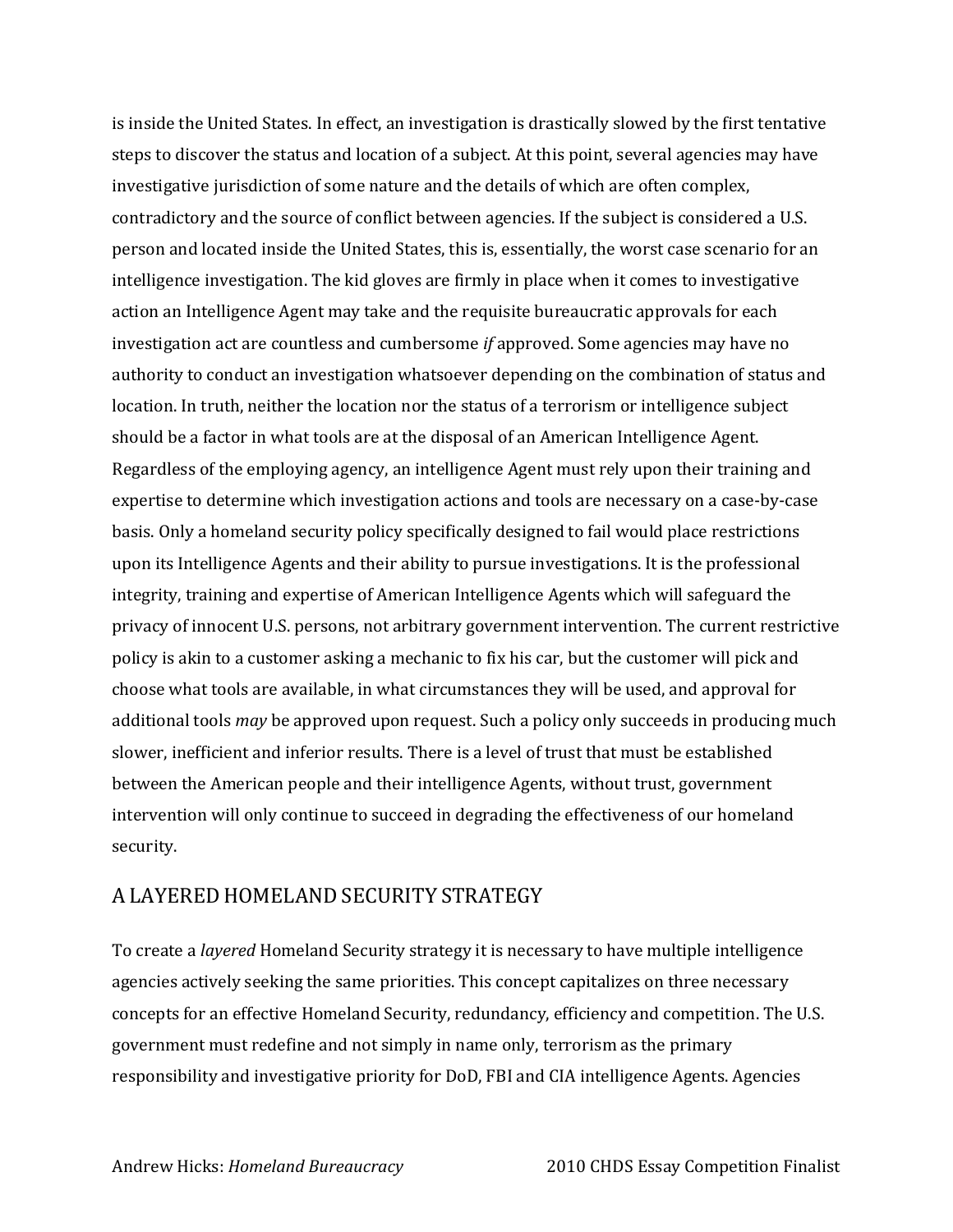directed by the President through an updated EO 1233 and coordinated by the Director of National Intelligence, must act to streamline their internal bureaucratic controls to empower Intelligence Agents on the ground to take swift action to pursue all terrorism information and investigations to their final conclusions. Remove the understood primacy of the FBI as lead agency in the United States and instruct Agents of the DoD, CIA and FBI to pursue all terrorism investigations to conclusion, whether stateside or abroad.

There is no logic to defend a policy which presumes U.S. persons privacy rights are more effectively protected by dividing jurisdiction between intelligence agencies. If this logic were practically implemented into local law enforcement, a county Sherriff's deputy would be unable to arrest a murderer within the city limits, but would have to coordinate and communicate with local police first. This is, obviously, not the case. Local law enforcement officers have overlapping jurisdictions and will act to arrest criminals outside geographic jurisdictions if the need or opportunity arises. As was the case with several of the 9/11 suspects American Intelligence Agents were tracking some of the future hijackers movements, but were forced to concede jurisdiction as the suspects travelled into the United States. The reverse is also the case and primacy of the CIA overseas must also be removed. Such complicated hand-offs between intelligence Agencies are unnecessary, inefficient and often, as was the case with 9/11 plot suspects which were under surveillance overseas but were lost in transit to the U.S., results in failure (Commission on Terrorist Attacks upon the United States, 2004 p. 181-182).

#### IMPLEMENTATION

Once an intelligence Agent from the DoD, FBI or CIA identifies the subject of a terrorism/intelligence investigation, that Agent and his or her supporting agency must be afforded the approval and necessary support to conduct the investigation to conclusion. The subject would be identified and placed into intelligence databases. The accessibility of case information, necessary for de-confliction among intelligence agencies, would be greatly enhanced by a central database. However, as it is now, without a central database, agencies would be forced to communicate more and work together in many cases because each agency would be overlapping in mission and jurisdiction in a layered attack.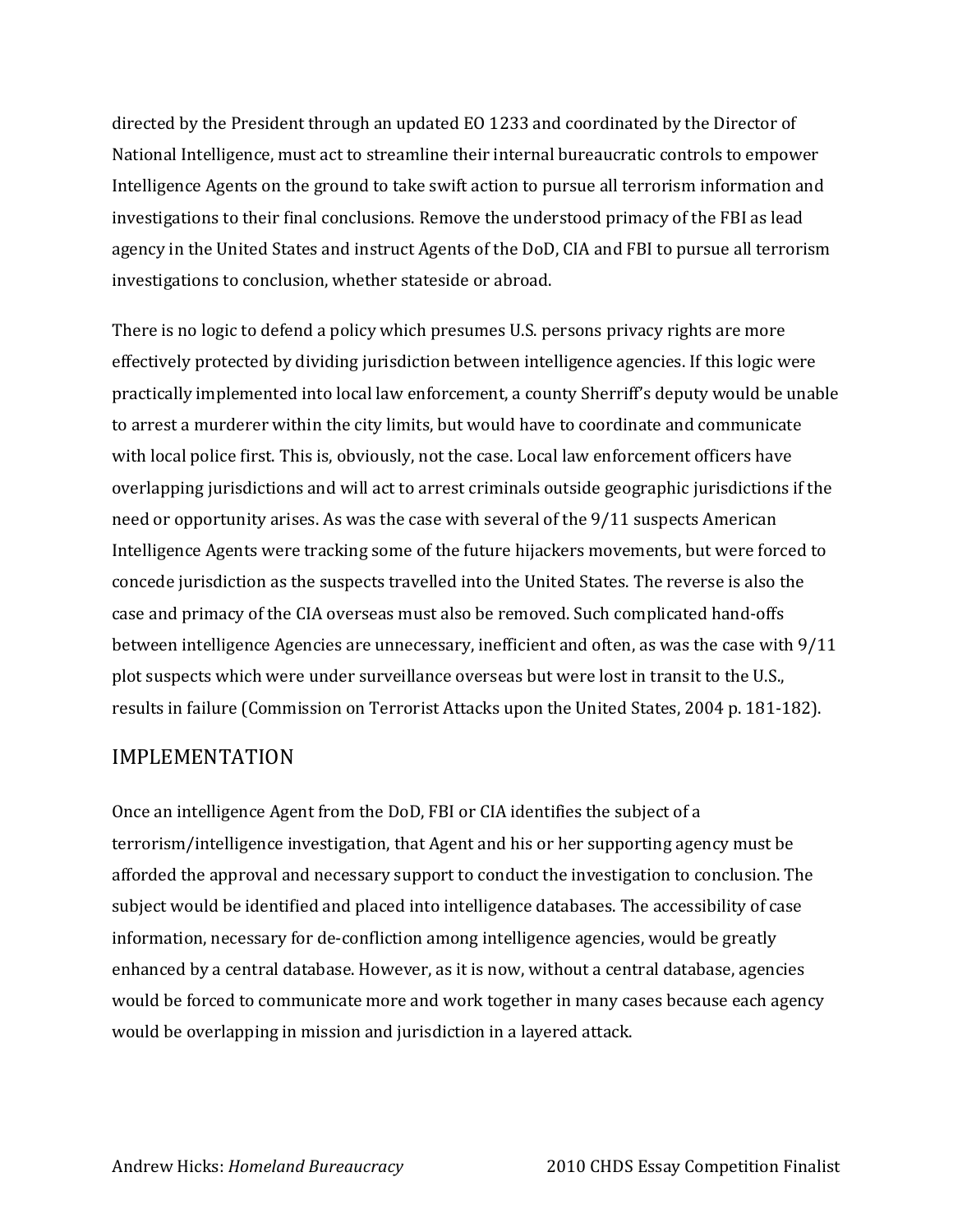Enhanced use of current mechanisms such as the joint terrorism task forces would greatly aid the process of de-confliction, while continuing to promote a layered security strategy and healthy competition among intelligence agencies. Such a strategy would allow Agents on the ground to decide how and when they would request assistance from Agents outside their own agency, thus eliminating bureaucratic requirements yet allowing for practical coordination. Agencies, no longer tasked with sole responsibility for a jurisdiction, would likely be more willing to assist other agencies with investigations since it would no longer be necessary to reserve resources to protect their home turf or jurisdiction. With systemic restrictions cleared, Agents must be granted the necessary internal procedures, search warrants and investigative tools through the Federal Intelligence Surveillance Act (FISA) Court.

# **CONCLUSION**

A revision of Executive Order 12333 is necessary to eliminate key restrictions which have, over time, systematically degraded the efficiency of the American Intelligence community. Specifically, it is necessary to unite the DoD, FBI and CIA with the *same* priorities and jurisdictions. The DoD, CIA and FBI must make terrorism their first priority and through their Agents, aggressively pursue terrorist and intelligence investigations to their conclusion. DoD, CIA and FBI Intelligence Agents must be fully supported on the highest levels of government with all the necessary investigative tools at their disposal regardless of a subject's status or location. The DoD, CIA and FBI Intelligence Agents must operate with equal authority and overlapping jurisdictions to create a legitimate source of competition. Agencies simultaneously attacking terrorism and intelligence investigation create a more *networked*, *resilient* system because it builds in redundancy, a *layered* approach and no single points of failure.